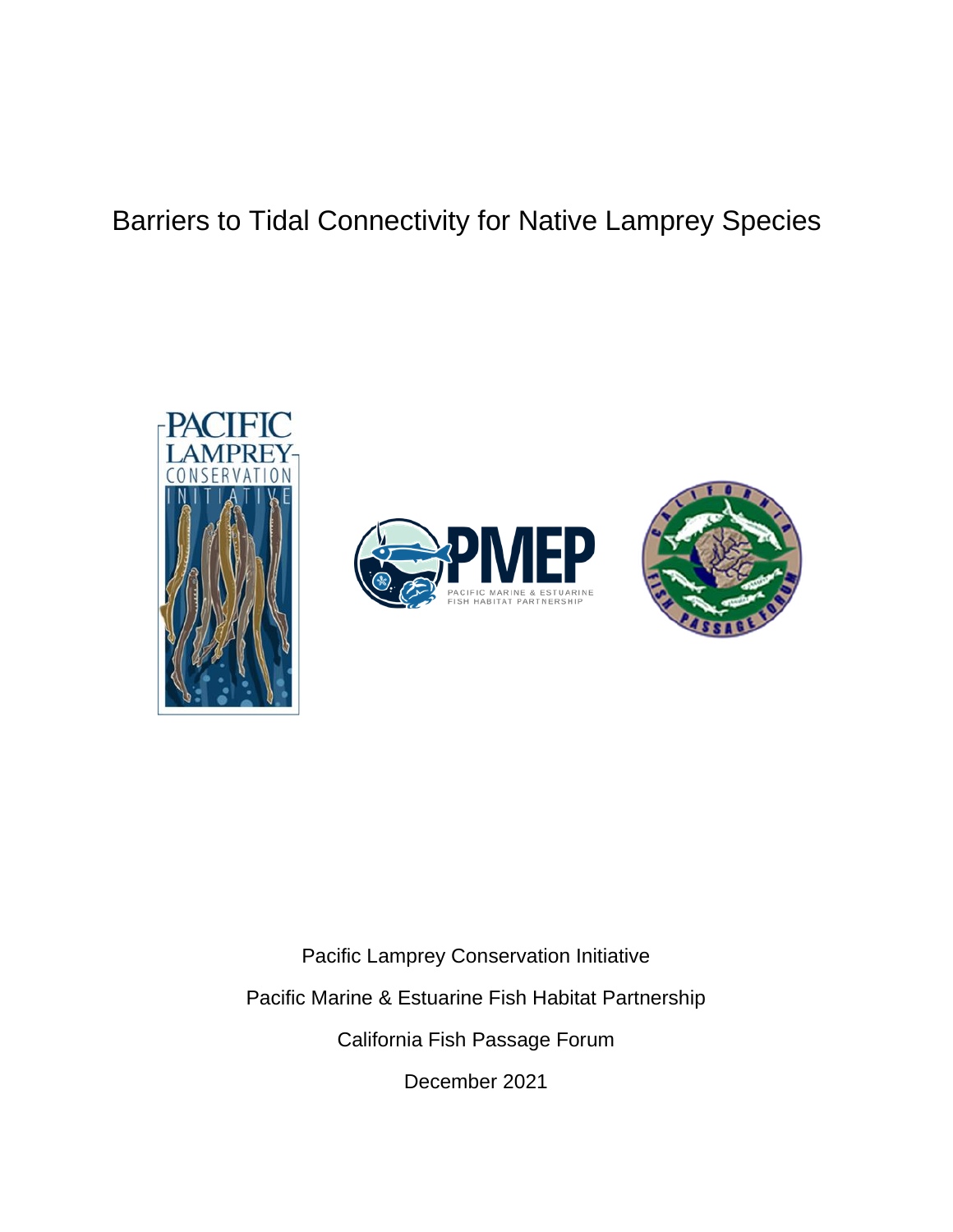#### **Recommended Citation:**

Pacific Lamprey Conservation Initiative, Pacific Marine & Estuarine Fish Habitat Partnership, and California Fish Passage Forum. 2021. Barriers to tidal connectivity for native lamprey species.

**Acknowledgements**: This documented was drafted primarily by David Ward of Fish Forward Consulting, LLC. Work was coordinated by the Pacific Lamprey Conservation Initiative, the Pacific Marine & Estuarine Fish Habitat Partnership, and the California Fish Passage Forum, and administered by Van Hare of the Pacific States Marine Fisheries Commission (PSMFC) and Christina Wang of the U.S. Fish and Wildlife Service (USFWS). Additional thanks to the advisory group including (in alphabetical order) Monica Blanchard (USFWS), Joan Drinkwin (Natural Resources Consultants, Inc.), Van Hare (PSMFC), David Hines (USFWS), Alicia Marrs (PLCI and CFPF), Jared McKee (USFWS), James Selleck (Natural Resources Consultants, Inc.), Joe Skalicky (USFWS); Doris Small (Washington Department of Fish and Wildlife), and Christina Wang (USFWS). Thanks to Van Hare and Christina Wang for contract administration.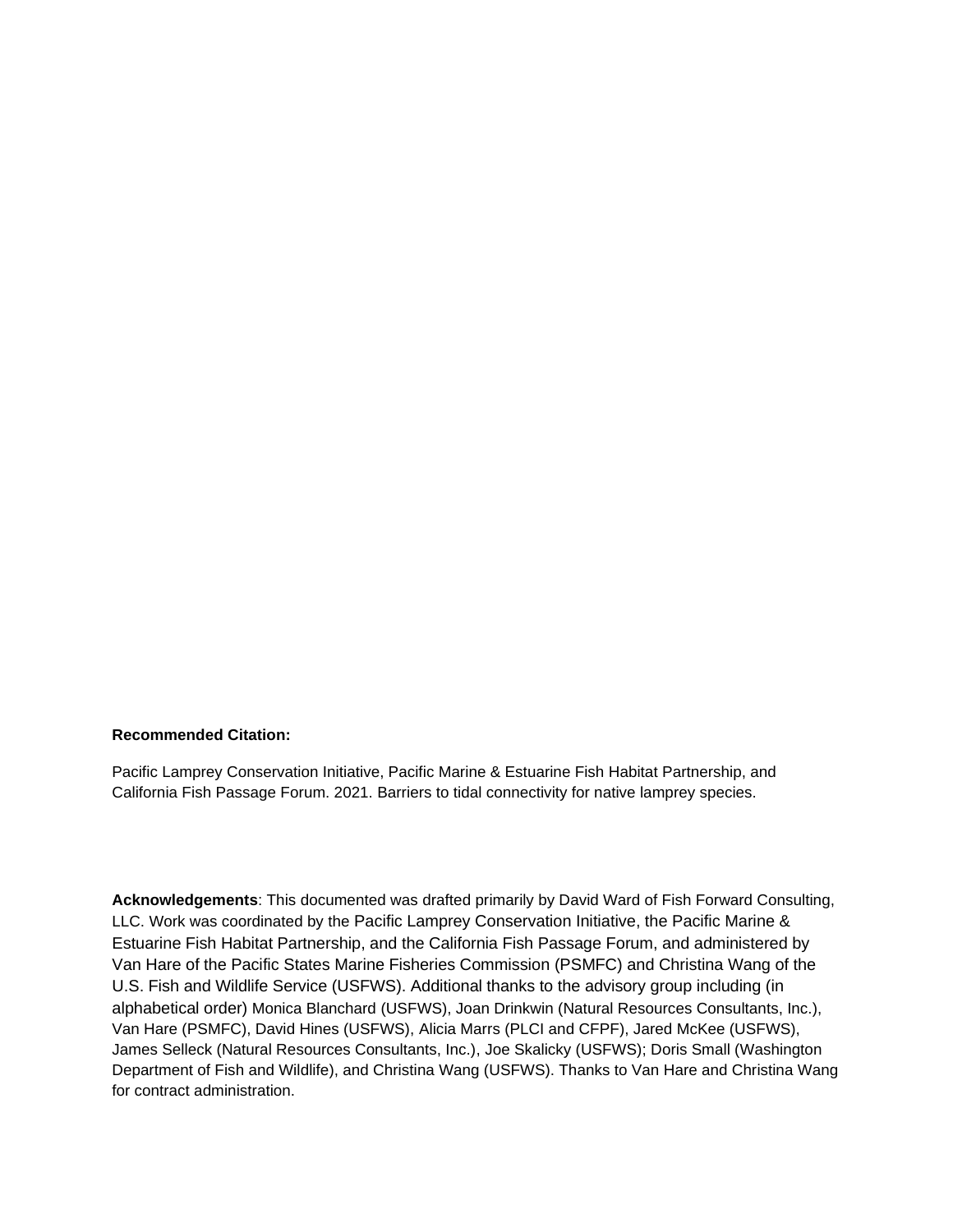| 1              |     |                                                                                     |                                                                         |  |  |  |  |  |  |  |
|----------------|-----|-------------------------------------------------------------------------------------|-------------------------------------------------------------------------|--|--|--|--|--|--|--|
| $\overline{c}$ |     |                                                                                     |                                                                         |  |  |  |  |  |  |  |
|                | 2.1 | Use and Periodicity by Life Stage of Estuarine and Tidal Habitats for Migration and |                                                                         |  |  |  |  |  |  |  |
|                |     | 2.1.1                                                                               |                                                                         |  |  |  |  |  |  |  |
|                |     | 2.1.2<br>2.1.3                                                                      |                                                                         |  |  |  |  |  |  |  |
|                |     | 2.1.4                                                                               |                                                                         |  |  |  |  |  |  |  |
|                |     | 2.1.5                                                                               |                                                                         |  |  |  |  |  |  |  |
|                |     | 2.1.6                                                                               |                                                                         |  |  |  |  |  |  |  |
|                |     | 2.1.7                                                                               |                                                                         |  |  |  |  |  |  |  |
|                |     | 2.1.8<br>2.1.9                                                                      |                                                                         |  |  |  |  |  |  |  |
|                |     | 2.1.10                                                                              |                                                                         |  |  |  |  |  |  |  |
|                |     | 2.1.11                                                                              |                                                                         |  |  |  |  |  |  |  |
|                |     | 2.1.12                                                                              |                                                                         |  |  |  |  |  |  |  |
|                | 2.2 |                                                                                     |                                                                         |  |  |  |  |  |  |  |
|                |     | 2.2.1                                                                               |                                                                         |  |  |  |  |  |  |  |
|                |     | 2.2.2                                                                               |                                                                         |  |  |  |  |  |  |  |
|                |     | 2.2.3<br>2.2.4                                                                      |                                                                         |  |  |  |  |  |  |  |
|                |     | 2.2.5                                                                               |                                                                         |  |  |  |  |  |  |  |
|                | 2.3 |                                                                                     |                                                                         |  |  |  |  |  |  |  |
|                |     | 2.3.1                                                                               |                                                                         |  |  |  |  |  |  |  |
|                |     | 2.3.2                                                                               |                                                                         |  |  |  |  |  |  |  |
|                |     | 2.3.3                                                                               |                                                                         |  |  |  |  |  |  |  |
|                |     | 2.3.4                                                                               |                                                                         |  |  |  |  |  |  |  |
|                |     | 2.3.5<br>2.3.6                                                                      |                                                                         |  |  |  |  |  |  |  |
|                |     | 2.3.7                                                                               |                                                                         |  |  |  |  |  |  |  |
|                |     | 2.3.8                                                                               |                                                                         |  |  |  |  |  |  |  |
|                |     | 2.3.9                                                                               |                                                                         |  |  |  |  |  |  |  |
|                | 2.4 |                                                                                     |                                                                         |  |  |  |  |  |  |  |
|                |     | 2.4.1                                                                               |                                                                         |  |  |  |  |  |  |  |
|                |     | 2.4.2                                                                               |                                                                         |  |  |  |  |  |  |  |
|                |     | 2.4.3<br>2.4.4                                                                      |                                                                         |  |  |  |  |  |  |  |
|                |     | 2.4.5                                                                               |                                                                         |  |  |  |  |  |  |  |
|                |     | 2.4.6                                                                               |                                                                         |  |  |  |  |  |  |  |
|                | 2.5 |                                                                                     | Compare and Contrast Swimming Ability and Behavior at Tidal Barriers 16 |  |  |  |  |  |  |  |
|                |     | 2.5.1                                                                               |                                                                         |  |  |  |  |  |  |  |
|                |     | 2.5.2                                                                               |                                                                         |  |  |  |  |  |  |  |
|                |     | 2.5.3<br>2.5.4                                                                      |                                                                         |  |  |  |  |  |  |  |
|                |     | 2.5.5                                                                               |                                                                         |  |  |  |  |  |  |  |
|                |     | 2.5.6                                                                               |                                                                         |  |  |  |  |  |  |  |
|                |     | 2.5.7                                                                               |                                                                         |  |  |  |  |  |  |  |
| 3              |     |                                                                                     |                                                                         |  |  |  |  |  |  |  |
|                | 3.1 |                                                                                     |                                                                         |  |  |  |  |  |  |  |
|                | 3.2 |                                                                                     |                                                                         |  |  |  |  |  |  |  |

#### **Contents**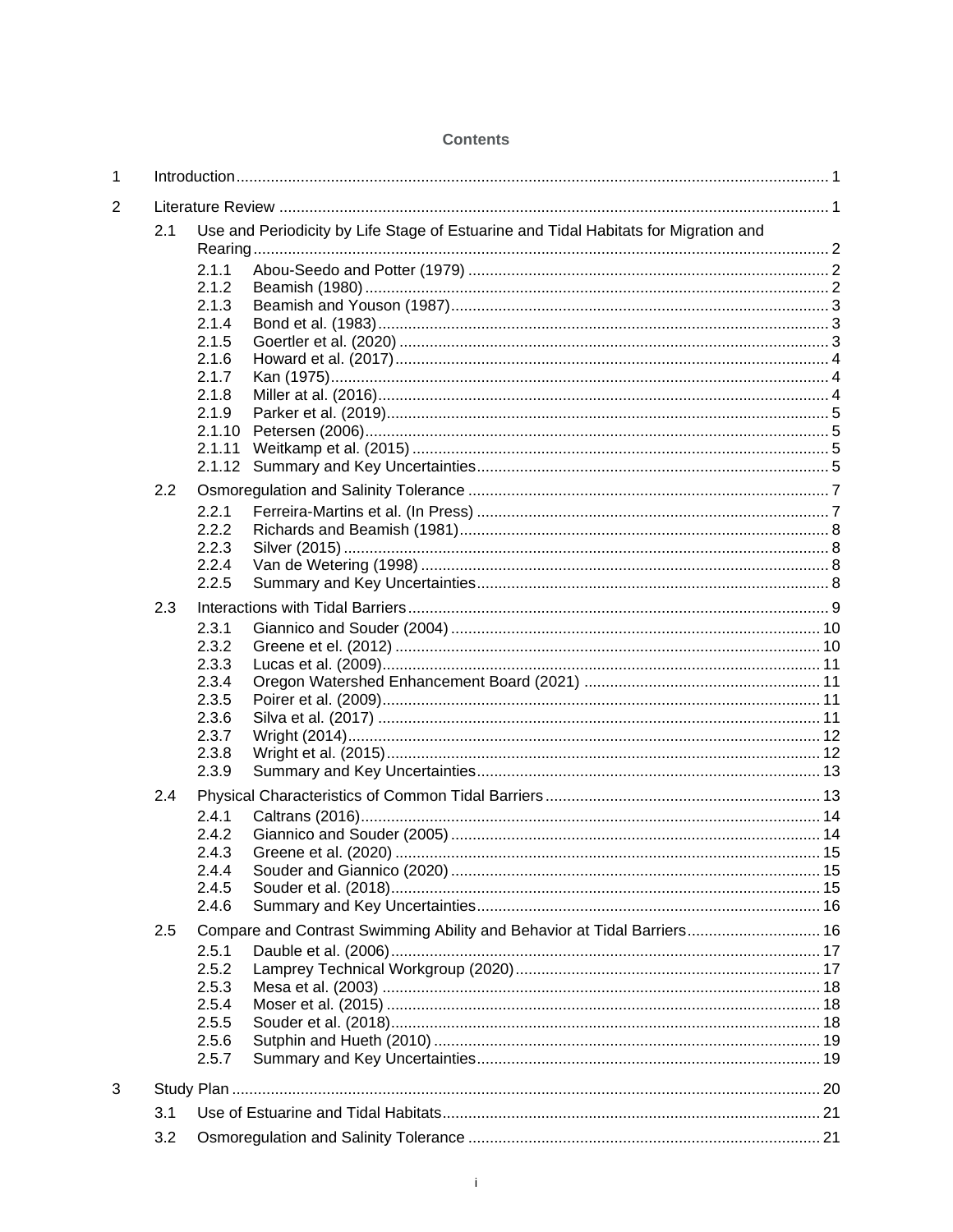|   | 3.4 |  |
|---|-----|--|
|   |     |  |
|   |     |  |
| 4 |     |  |
|   |     |  |
|   |     |  |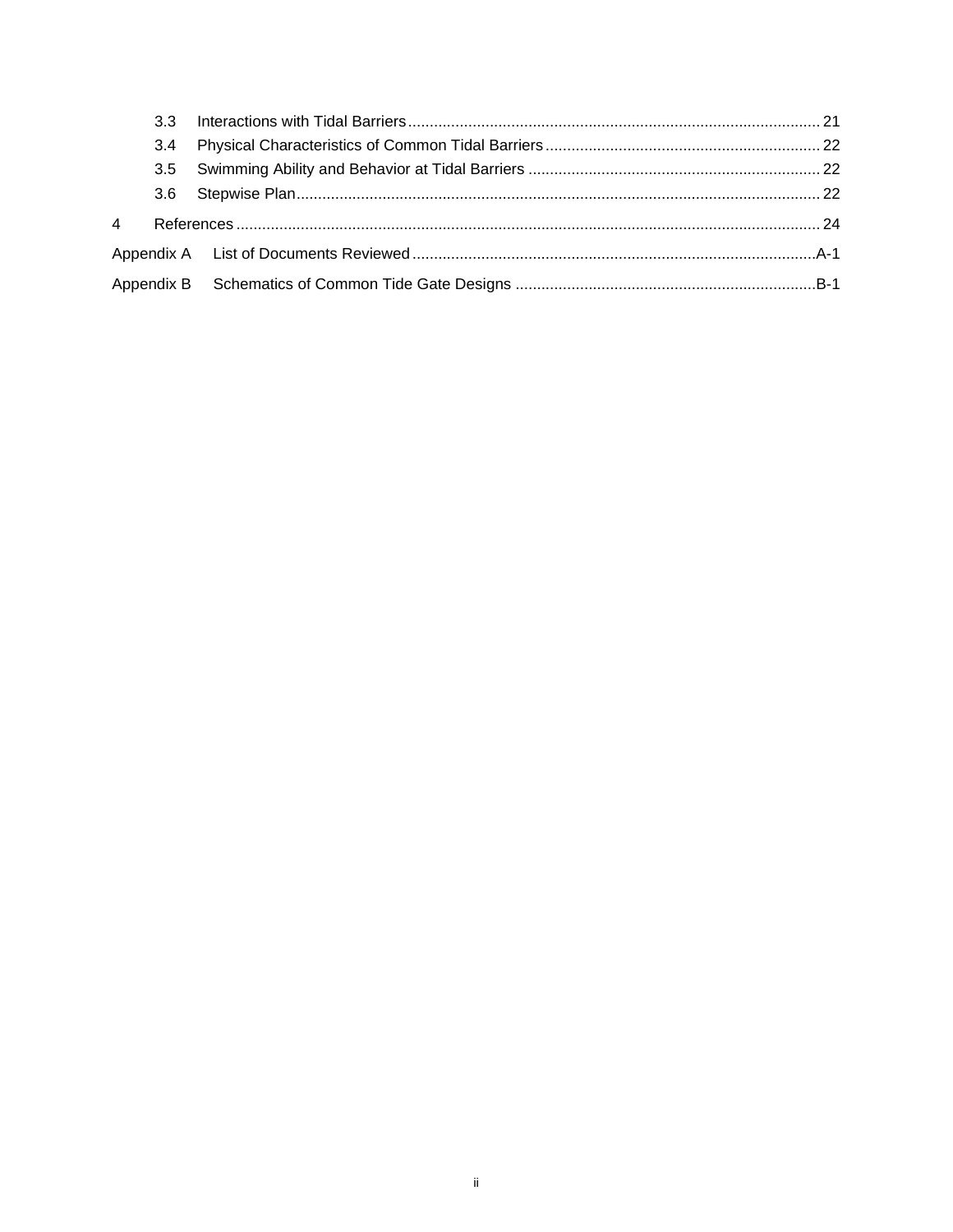# <span id="page-4-0"></span>**1 Introduction**

This report is part of a collaborative effort among the Pacific Lamprey Conservation Initiative, the Pacific Marine & Estuarine Fish Habitat Partnership, and the California Fish Passage Forum to explore the current science and data around barriers to tidal connectivity across the geographic range (Alaska, British Columbia, Washington, Oregon, and California) of lamprey species native to the west coast of North America. Although all native species are considered, anadromous species are most likely to be found in estuarine areas that contain barriers to connectivity such as dikes, tide gates, culverts, and road crossings. Anadromous lamprey species on the west coast of North America are limited to Pacific Lamprey (*Entosphenus tridentatus*), Western River Lamprey (*Lampetra ayresii*), and Arctic Lamprey (*Lethenteron camtschaticum*). The Western Brook Lamprey (*Lampetra richardsoni*), although not anadromous, is also found in many coastal streams and could possibly be affected by tidal barriers.

The collaborative effort included conducting a literature review on lamprey species worldwide on a number of estuarine-related topics (see Section [2,](#page-4-1) Literature Review). The objectives of this report are to (1) summarize results of the literature review including description of the state of knowledge, (2) identify and describe key uncertainties for native lamprey species and barriers to tidal connectivity, and (3) develop a phased study plan to start understanding identified uncertainties.

## <span id="page-4-1"></span>**2 Literature Review**

The literature review included five primary areas of focus:

- Use and periodicity by life stage of estuarine and tidal habitats for migration and rearing
- Osmoregulation and salinity tolerance
- Interactions with tidal barriers
- Physical characteristics of common tidal barriers
- Compare and contrast swimming ability and behavior at tidal barriers

The primary vehicle for the literature search was Google Scholar( [https://scholar.google.com/\)](https://scholar.google.com/). Initial key words included:

- Lamprey; estuary
- Lamprey; osmoregulation
- Tidal barriers
- Lamprey; tidal barriers
- Lamprey; swimming

To increase the potential number of references, subsequent searches were conducted for individual species, including Western River Lamprey and Arctic Lamprey, with no additional key words so the search remained broad. The "References" or "Literature Cited" section for each article or report was also reviewed for additional information.

Finally, direct requests were sent to selected individuals seeking additional literature. In addition to correspondence with known lamprey biologists, a request was sent to a number of Tribes and tribal organizations throughout the range of native lampreys seeking any traditional ecological knowledge (TEK) that may have already been compiled and available. A future more comprehensive effort to obtain TEK might reveal additional relevant information.

Sixty three references were reviewed (Appendix A). Many contained information considered peripheral to the primary focus of this effort, but some included information specific to the questions and species of interest. Summaries of 34 key references are included in this report. Each of the 34 key references is also listed in Section [4,](#page-27-0) References.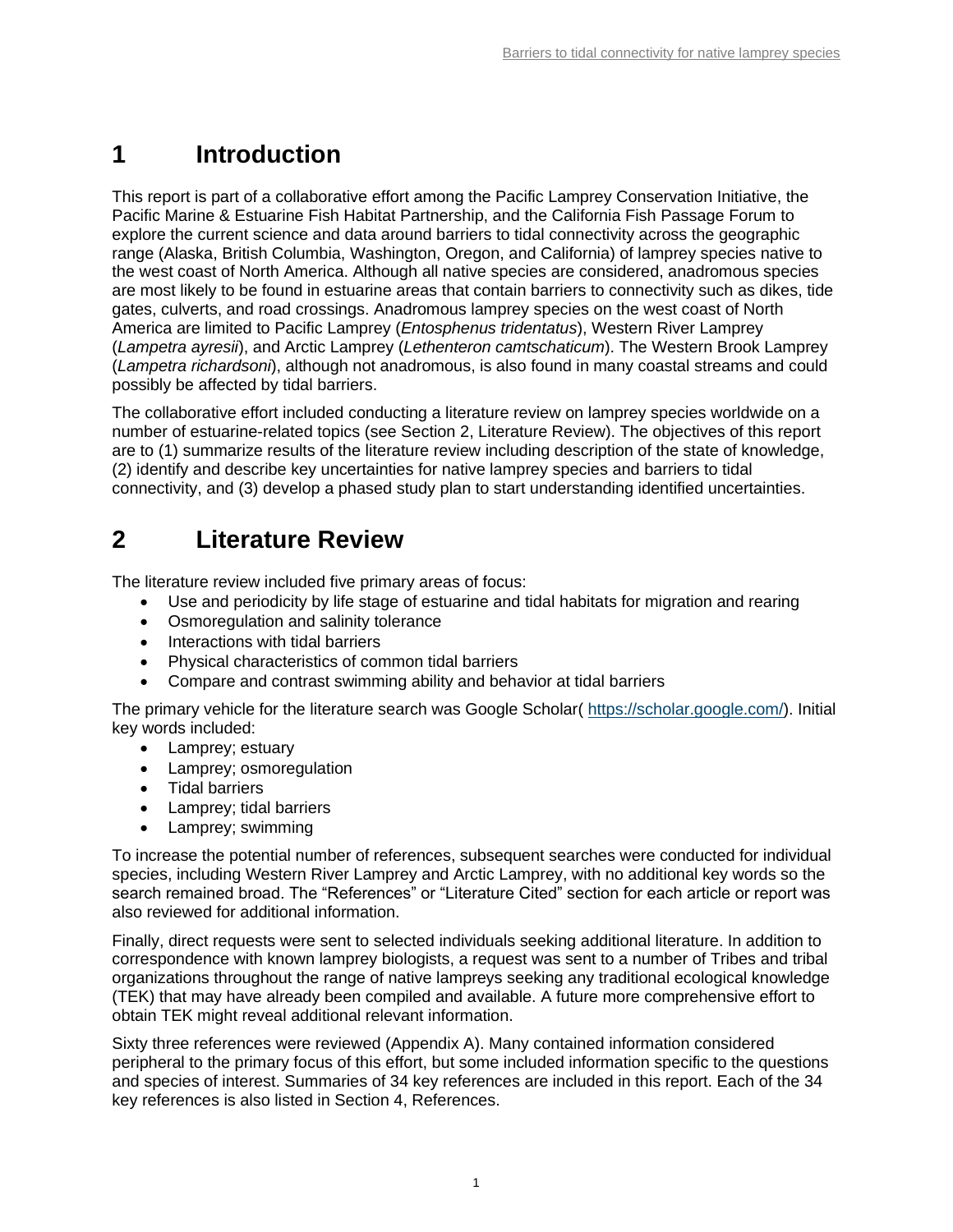Although many documents reviewed focused on Sea Lamprey (*Petromyzon marinus*) or European River Lamprey (*Lampetra fluviatilis*), literature on Pacific Lamprey is growing and helpful. Information on Western River Lamprey is available but limited, and information on Arctic Lamprey in the estuarine environment is extremely limited.

## <span id="page-5-0"></span>**2.1 Use and Periodicity by Life Stage of Estuarine and Tidal Habitats for Migration and Rearing**

Eighteen references were reviewed (Appendix A). Eleven of the references focus on native species, but three of these offer peripheral information only. Many additional references were located that focused on non-native species (primarily Sea Lamprey and European River Lamprey); however, the five references included provide a broad overview of estuarine use by both adults and juveniles of these species.

Eleven key references were summarized for this report. Ten focused on native species and one focused on European River Lamprey. Key references for native species include Beamish (1980), Beamish and Youson (1987), Bond et al. (1983), Goertler et al. (2020), Howard et al. (2017), Kan (1975), Miller et al. (2016), Parker et al. (2019), Petersen (2006), and Weitkamp et al. (2015). An additional reference that provides valuable information on estuarine use by native species is Silver et al. (2015), which is summarized in Section [2.2,](#page-10-0) Osmoregulation and Salinity Tolerance. The key reference focusing on European River Lamprey was Abou-Seedo and Potter (1979).

## <span id="page-5-1"></span>**2.1.1 Abou-Seedo and Potter (1979)**

Abou-Seedo and Potter (1979) studied the biology of the very early stages in the upstream migration of European River Lamprey using samples taken from the cooling water intake screens of a power station in a United Kingdom estuary. An increase in freshwater discharge was the predominant environmental factor responsible for initiating the movement from the sea into the estuary, although temperature may have also been a contributing factor. The migrants could be separated into two size groups with mean lengths during peak abundance of approximately 300 and 240 mm. The typical forms (300 mm) were occasionally found in the estuary as early as July and as late as April of the following year, with peak abundance generally being reached in November, whereas the praecox forms (240 mm) were present mainly between January and March. Typical forms outnumbered praecox forms by about 3.3:1. Evidence was also found in the typical forms for a correlation between high numbers and an increased proportion of males. Measurement of a number of different characteristics, including lengths, weights, condition factors, and gonadosomic, hepatosomic and gut ratios, suggest that although the typical forms enter the estuary over a long period of time, the onset of the changes leading to sexual maturity occur over a shorter time period. Measurements made on typical animals in November indicate that they can regulate their plasma ions in salinities as high as 70 percent of full strength sea water.

## <span id="page-5-2"></span>**2.1.2 Beamish (1980)**

Beamish (1980) found that off the Pacific coast of Canada, Western River Lamprey metamorphose in late July with downstream migration occurring in the following year from May to July. Adults begin to feed immediately after entering salt water. Attacks on young salmon occurred in the estuary. From June until September, they increase in size by an estimated 11-14 cm. Once in salt water, Western River Lamprey were found in surface waters and concentrated in the general vicinity of larger rivers suggesting Western River Lamprey preferred water of reduced salinity. Between September and late winter Western River Lamprey return to freshwater to spawn.

Pacific Lamprey begin metamorphosis in July and the known period of entry into salt water is from December until June. Feeding can commence in freshwater or salt water by mid-October. Pacific Lamprey move into water deeper than 20-70 m and are present in all major fishing grounds off Canada's west coast. A relatively high incidence of lamprey attacks has been observed on salmon that are aggregating in preparation to return to freshwater. A high incidence of scarring on salmon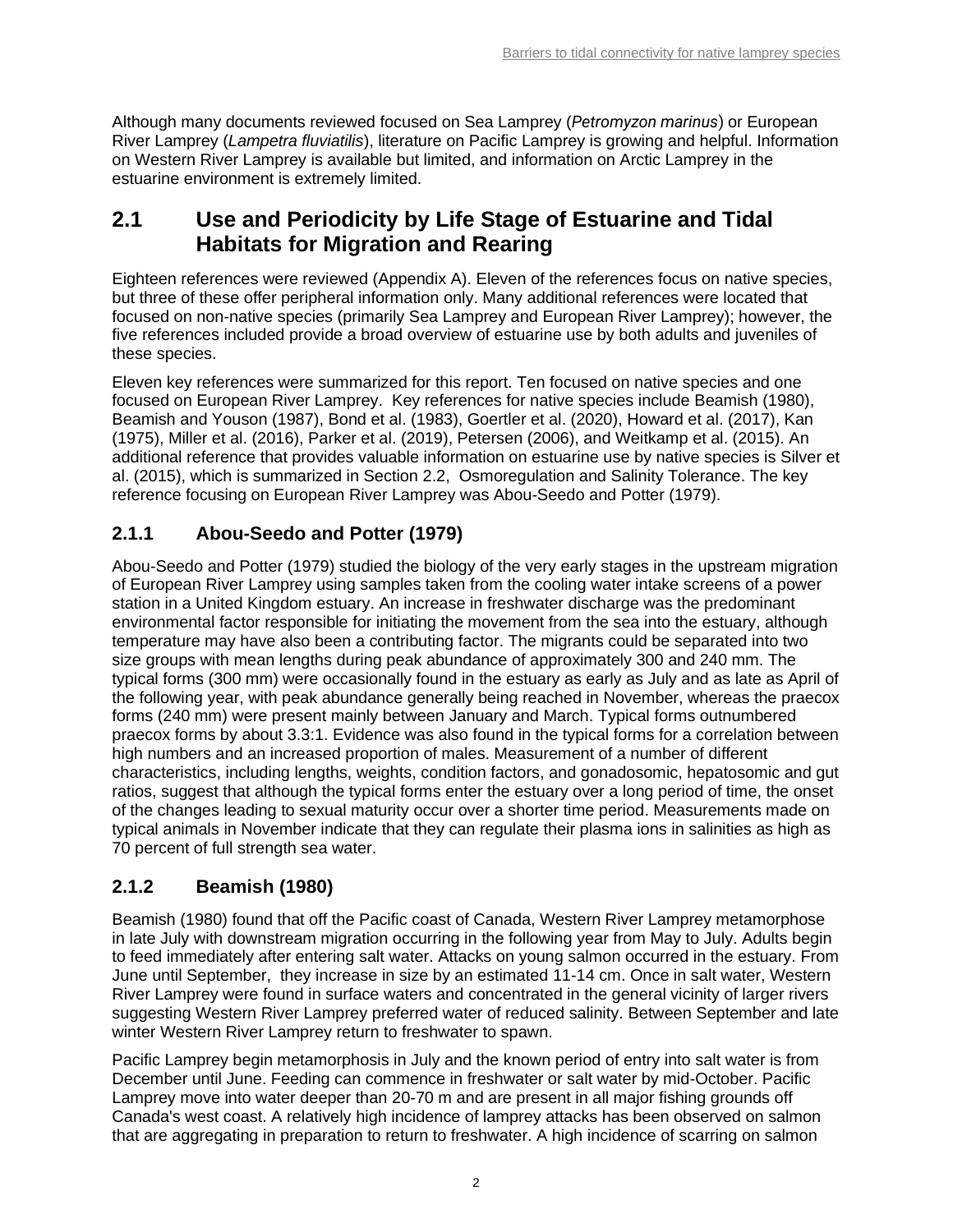may be related to attacks in the estuary. The presence of young lamprey in aggregations, the failure to observe lamprey attached to migrating maturing salmon in freshwater and the observation that maturing Pacific Lamprey enter freshwater in the spring, indicates that the aggregations of Pacific Lamprey contain younger lamprey and not adults preparing to migrate immediately into freshwater, unlike the Western River Lamprey that were captured at the same time.

## <span id="page-6-0"></span>**2.1.3 Beamish and Youson (1987)**

Beamish and Youson (1987) noted that metamorphosis in Western River Lamprey begins in July but is not completed until approximately April of the following year when the oesophagus opens. The prolonged period of metamorphosis differs from that of other lamprey species and may have evolved in response to the pattern of discharge of the Fraser River. Prior to the opening of the oesophagus, some metamorphosing Western River Lamprey congregate just upstream of the salt water interface in the lower Fraser River. Soon after the oesophagus opens, lampreys are able to osmoregulate in salt water and enter the Strait of Georgia from May to July. Maximum numbers go to sea in early June, correlated with the maximum discharge from the Fraser River.

In midwater sampling that started in mid-March, a few unidentified lamprey were caught near the estuary in late March, and in the river in mid-April. Western River Lamprey were first identified in the catch at the end of April. Average catches increased steadily with the largest average catch occurring in early June.

Laboratory studies indicated that the period during which it was possible for Western River Lamprey to go to sea was short. The mortality of lampreys held in fresh water in the laboratory greatly increased after mid-June, with few surviving beyond mid-July. These mortalities indicate that most Western River Lamprey must go to sea. In the laboratory a small number grew and reproduced normally in fresh water. Even though Western River Lamprey feed for only about 10 weeks in the Strait of Georgia, they are an important source of direct or indirect mortality to herring and young salmon.

## <span id="page-6-1"></span>**2.1.4 Bond et al. (1983)**

Bond et al. (1983) compiled a preliminary assessment of the saltwater life of the Western River Lamprey based on incidental catches during systematic sampling programs in Yaquina Bay, Oregon, and the Columbia River estuary. The earliest annual collection of marine specimens in Oregon was made in early May. These fish were immature and had been feeding. Because early May corresponds to the spawning season, Bond et al. (1983) postulate that these fish must have migrated early and apparently would have matured after the summer feeding season. Western River Lamprey collected from mid-May to mid-June in Yaquina Bay and the Columbia River estuary ranged in size from 115 mm to 278 mm. Most individuals captured from May through August showed little development of gonads. Almost all fish collected showed evidence of feeding. No Western River Lamprey were captured in the Columbia River estuary from September through April. Bond et al. (1983) deduced that adults move into freshwater by early autumn.

## <span id="page-6-2"></span>**2.1.5 Goertler et al. (2020)**

Goertler et al. (2020) used a single-season occupancy model to better understand how juvenile lamprey are distributed throughout the San Francisco Estuary. Lamprey juveniles were not consistently identified to species and so information is reported for a combined occupancy for *E. tridentatus*, *L. ayresii*, and *L. richardsoni*.

Results from the occupancy models demonstrated that region within the estuary and water temperature were the major drivers of juvenile lamprey occupancy. Temperature was negatively related to juvenile lamprey occupancy. Habitat and hydrology providing thermal refugia may therefore be critical for future persistence. Thermal refugia may allow juvenile lamprey to tolerate rearing in the estuary throughout the summer and autumn, when regional water temperatures exceed  $22^{\circ}$ C. However, the data examined did not provide the spatial resolution necessary to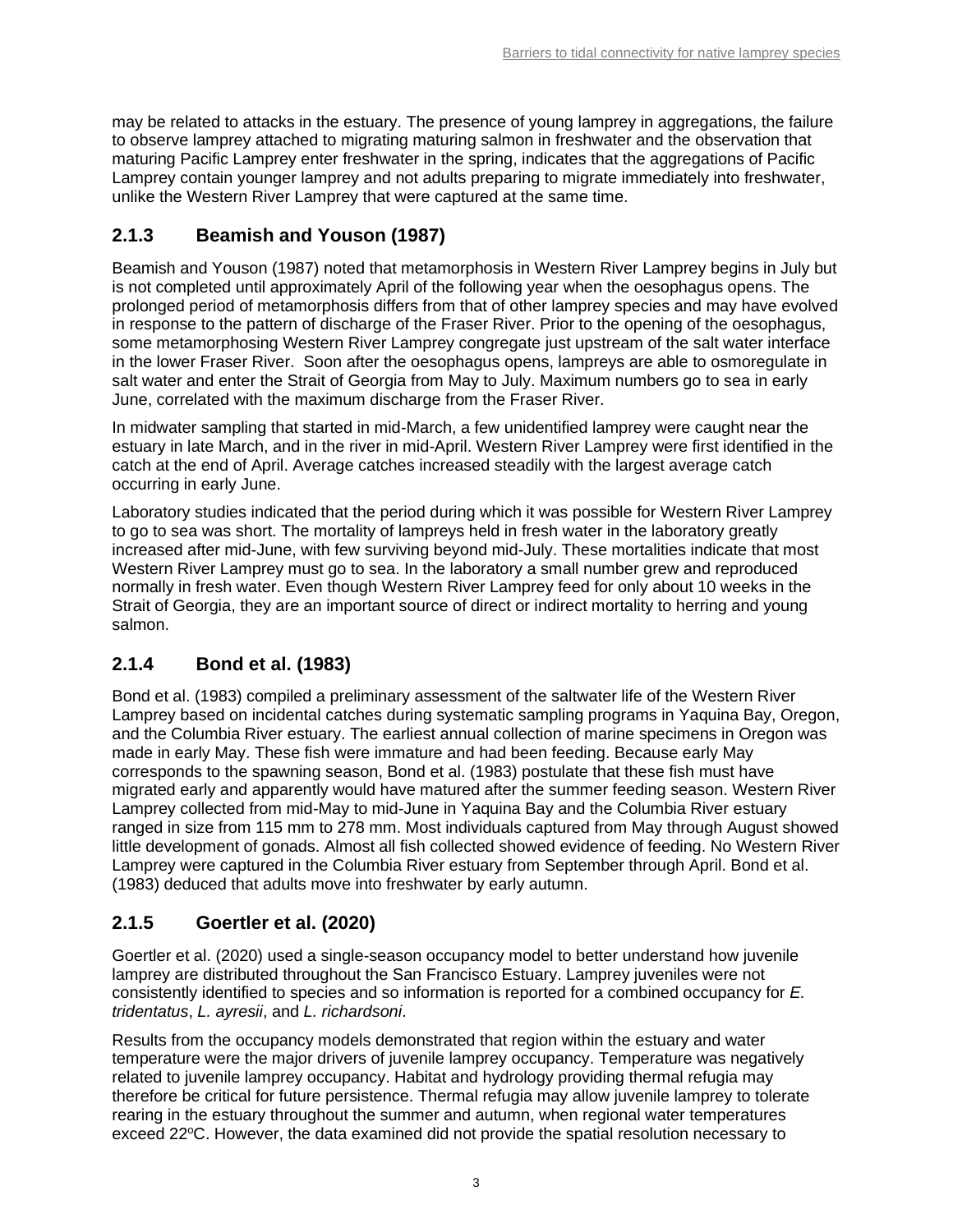determine which habitat characteristics provide thermal refugia. Furthermore, it is unclear how water temperature may be associated with season.

Model results did not support the influence of specific conductance (used to estimate salinity) on juvenile lamprey occupancy within the estuary. However, salinity within the estuary is highly dependent on proximity to freshwater input, and regions were stratified across the estuary's salinity gradient.

The occupancy model identified a clear distinction among regions for juvenile lamprey, which has implications for habitat quality. Lamprey are thought to be sensitive to contaminated sediments and poor water quality; therefore, areas of the lower San Joaquin region, which should be continually seeded by spawning in the San Joaquin River (and its tributaries), may have particularly low benthic habitat quality. Conversely, the San Pablo Bay still retains much of its historical riverine habitat in the Petaluma and Napa rivers. Spawning in these rivers may explain the greater occupancy estimates for the San Pablo Bay relative to the San Francisco and Suisun bays.

## <span id="page-7-0"></span>**2.1.6 Howard et al. (2017)**

Howard et al. (2017) conducted a survey of fish species in the Yukon River Delta in 2014 and 2015, focused primarily on juvenile Chinook Salmon (*Oncorhynchus tshawytscha*). Primary objectives were to obtain basic information on the fish assemblage in the delta, the outmigration phenology of salmon smolt, and the size and distribution of species using delta habitats. Sampling occurred during summer months starting with ice breakup and included regular collections from habitats in major distributaries of the delta as well as monthly surveys in marine waters of the delta front.

Important non-salmon species captured in the Yukon River distributaries included Arctic Lamprey. Arctic Lamprey larvae and juveniles were identifiable based on size and morphological characteristics. Arctic Lamprey were one of the few species collected in both the delta front and distributary habitats of the Yukon River, accounting for 2.7-4.0 percent of the distributary catch. Juveniles were far more common than larvae and were most abundant in June. Very few lamprey were captured after July 1<sup>st</sup>. Although less common, larvae were captured throughout the sampling period. In 2015, the majority of larvae were captured in late May and early June. Mean length of larvae was 108 mm, whereas mean length of juveniles was 133 mm.

## <span id="page-7-1"></span>**2.1.7 Kan (1975)**

Kan (1975) was a PhD thesis focused on systematics of lamprey species native to Oregon; however, some information on estuarine occurrence was included. A small number of Pacific Lamprey were collected from nearshore sites that were considered to be in early feeding stages. Kan (1975) notes that juveniles enter the ocean over a long period from late fall to early spring, depending on distance travelled. Kan (1975) postulated that fish smaller than 150 mm in length had spent less than 6 months in salt water. Adult spawning migration generally began from spring to late summer for coastal populations, but possibly much earlier for inland populations.

Kan (1975) noted that little information was available on the estuarine life of juvenile Pacific Lamprey at that time. A few juveniles were found in Yaquina Bay, Oregon, and one was attached to a salmon near the Columbia River. Despite extensive sampling in Yaquina Bay and the Columbia River estuary, the low catches indicated that juveniles move quickly through estuaries.

Kan (1975) provided little information on the Western River Lamprey. However, all specimens in the feeding stage were taken from either nearshore or estuarine locations. Kan (1975) noted that Western River Lamprey had been previously reported from Yaquina Bay and the Columbia River.

## <span id="page-7-2"></span>**2.1.8 Miller at al. (2016)**

Miller et al. (2016) was related to Howard et al. (2017) in that data were utilized from surveys in the Yukon River estuary in summers of both 2014 and 2015. Objectives included evaluation of the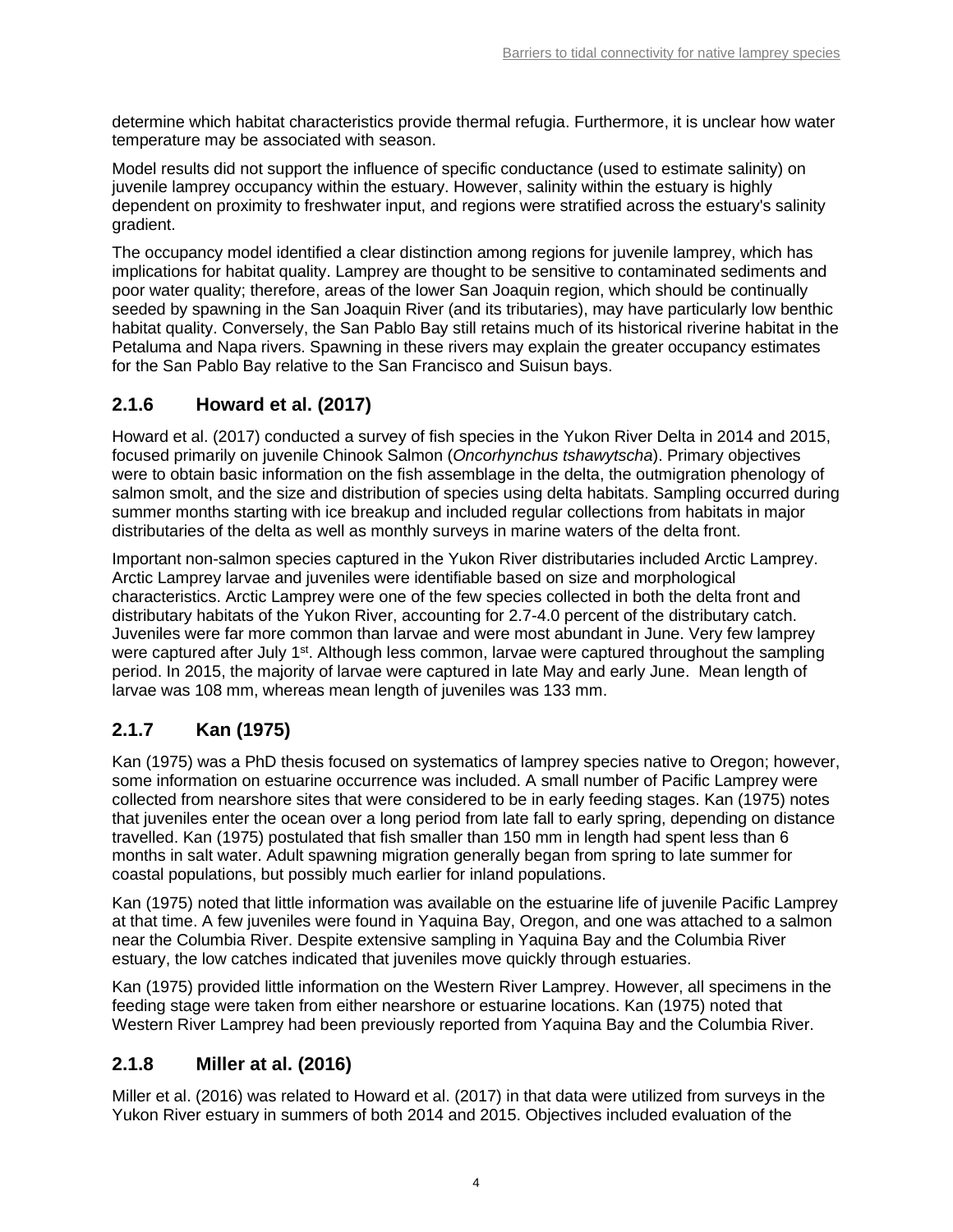community composition and spatial distribution of fish in the distributaries and within the river plume. Sampling was conducted in the three main lower Yukon River distributaries and along the delta front.

Important non-salmon species captured in the Yukon River distributaries included Arctic Lamprey. A smaller number of Arctic Lamprey were also collected on the delta front. Arctic Lamprey juveniles were collected throughout the three distributaries and in the nearshore locations sampled near the mouths of distributaries.

## <span id="page-8-0"></span>**2.1.9 Parker et al. (2019)**

Parker et al. (2019) investigated the genetic basis of ocean- and river-maturing Pacific Lamprey ecotypes by examining adult Pacific Lamprey as they entered the Klamath River (California) over a 12-month period. Unlike anadromous salmonids such as steelhead, Pacific Lamprey ecotypes initiate freshwater migration simultaneously, primarily in winter. Therefore, in the Klamath River, Peak abundance of adult Pacific Lamprey in the estuary was winter.

## <span id="page-8-1"></span>**2.1.10 Petersen (2006)**

Petersen (2006) was a master's thesis that explored the role of TEK in understanding Pacific Lamprey in the lower Klamath River Basin. Informal and "semi-directed" interviews were conducted with members of the Yurok and Karuk tribes. Petersen found that historical harvest season near the mouth of the Klamath River began in late November, but more recently extended from January through April.

## <span id="page-8-2"></span>**2.1.11 Weitkamp et al. (2015)**

Weitkamp et al. (2015) used data from two fish assemblage studies (1980-81 and 2001-12) to provide the first analysis of Western River Lamprey and Pacific Lamprey biology and ecology in the Columbia River estuary. Pacific Lamprey juveniles and adults were separated by size, whereas Western River Lamprey formed one continuous size distribution. Pacific Lamprey juveniles and adults were present in the estuary in winter and spring, and Western River Lamprey were present from spring through early fall. This was consistent with the concept that Western River Lamprey reside and feed in estuarine habitats.

Depth in the water column also differed by lamprey species and age class. Higher catches of juvenile Pacific Lamprey in bottom trawls, relative to catches in purse seines, indicated that Pacific Lamprey are demersal (or attached to demersal hosts). In contrast, Adult Pacific Lamprey and Western River Lamprey were readily caught by pelagic purse seines. Whether lampreys are attached to hosts or free swimming at these life history stages and how these behaviors vary geographically within and between estuaries is unknown.

Wounds from lampreys were documented on eight fish species caught in the estuary. The most frequently wounded fishes were American Shad (*Alosa sapidissima*), subyearling Chinook Salmon, Shiner Perch (*Cymatogaster aggregata*), and Pacific Herring (*Clupea pallasii*).

## <span id="page-8-3"></span>**2.1.12 Summary and Key Uncertainties**

### **2.1.12.1 Summary**

A relatively large body of literature is available regarding general occurrence and timing of lamprey species in estuaries worldwide, with most information being on Sea Lamprey and European River Lamprey. Many more references on Sea Lamprey and European River Lamprey are available than included here, but additional citations would likely not provide additional value regarding the objectives of this effort. Less information is available on Pacific Lamprey and Western River Lamprey. Information on Arctic Lamprey is very limited. Although distribution and passage requirements for native lampreys have been studied in recent decades, no information was found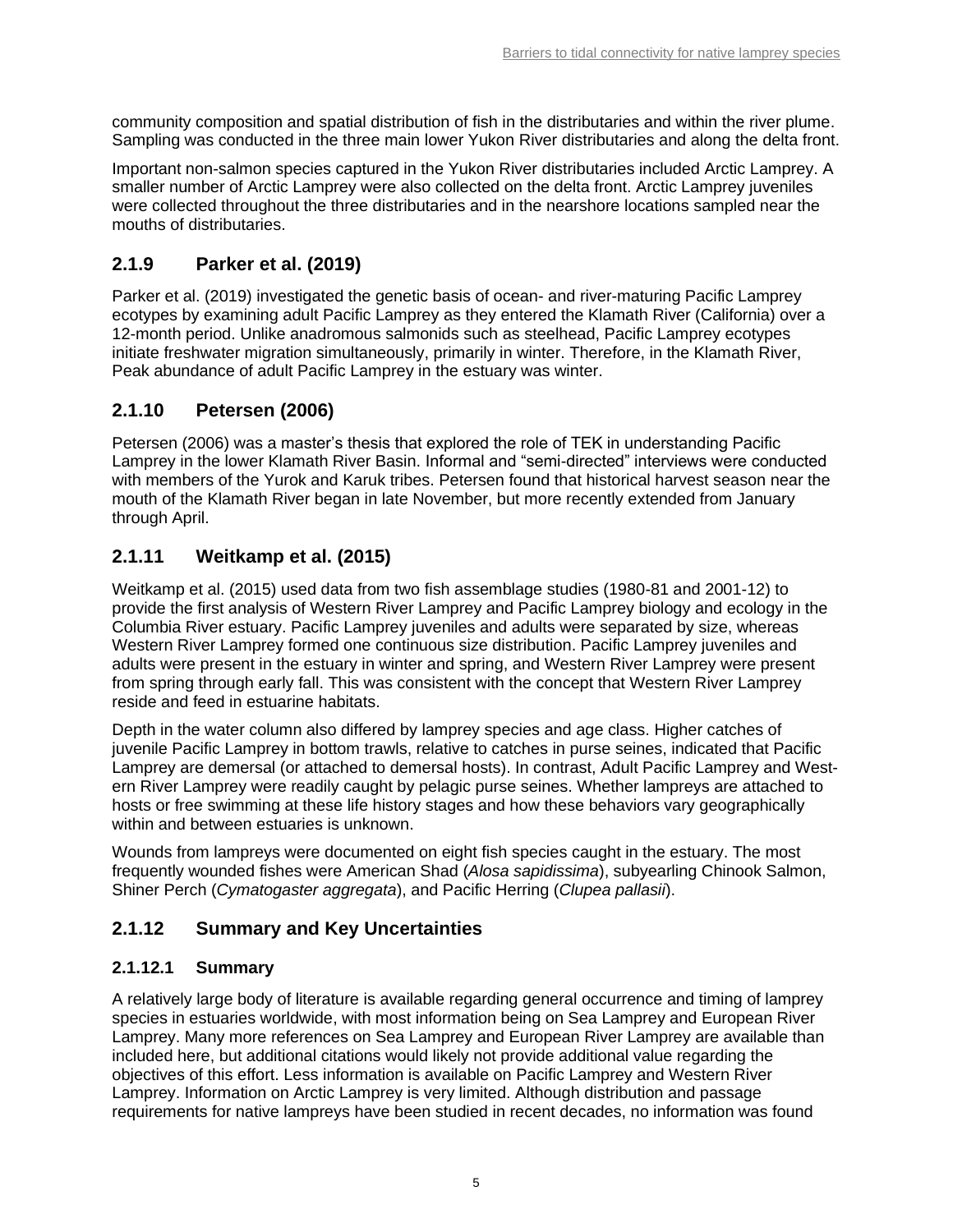specific to the estuarine environment in the gap between Beamish and Youson (1987) and Weitkamp et al. (2015).

Very little information is available on specific habitat use of lampreys in the estuarine environment. Most of the information available is focused on lamprey occurrence and distribution within deeper portions of estuaries. Information on lamprey in tidal channels or marsh is limited. Nothing is known about how lamprey rear, burrow, and survive in tidally influenced habitats. The most common tool used to assess lamprey presence is electrofishing, which in general is not effective in salinities greater than one part per thousand.

Goertler et al. (2018) was the only reference found for native lampreys that attempts to describe specific factors determining distribution in a large estuary (San Francisco Bay). Habitat and hydrology providing thermal refugia may be critical for future persistence of native lampreys in estuaries. Thermal refugia may allow juvenile lamprey to tolerate rearing in large estuaries throughout the summer and autumn, when regional water temperatures exceed  $22^{\circ}$ C. However, data examined by Goertler et al. (2018) did not provide the spatial resolution necessary to determine which habitat characteristics provide thermal refugia. Salinity appeared to not be a primary determining factor in lamprey distribution, but water quality (as influenced by nearby freshwater input) did.

Pacific Lamprey may occur in estuaries throughout the year, but specific timing may differ among estuaries. Beamish (1980) reported that juvenile Pacific Lamprey enter the Frasier River estuary from summer through fall, and that parasitic feeding may begin in fresh water. In the marine environment, Pacific Lamprey are generally demersal. Kan (1975) reported that juveniles enter Oregon estuaries from summer through spring, and also reported early parasitic feeding. Kan (1975) suggests that juvenile Pacific Lamprey move through estuaries quickly, which may conflict with findings that parasitic feeding starts before or shortly after entering the estuarine environment. Weitkamp et al. (2015) found that juvenile Pacific Lamprey are present in the Columbia River estuary from winter through spring, and that Pacific Lamprey are segregated by size group and from Western River Lamprey. Weitkamp et al. (2015) also confirmed findings from Kan (1975) and Beamish (1980) that Pacific Lamprey feed in estuaries, and findings from Beamish (1980) that Pacific Lamprey are demersal or feed on demersal species.

Both Petersen (2006) and Parker et al. (2019) report that entry of adult Pacific Lamprey into the Klamath River estuary peaks in winter and extends into spring. Petersen (2006) is the only reference that utilized primarily TEK, but timing information is in general agreement with Parker et al. (2019).

Western River Lamprey occur in estuaries primarily from spring through fall, but specific timing likely differs among estuaries. Beamish (1980) reported that juvenile Western River Lamprey, unlike Pacific Lamprey, enter the Fraser River estuary from spring into early summer, begin feeding in the estuary, and are found primarily in surface waters. Adults enter estuaries in fall and winter. Beamish and Youson (1987) report a long period of metamorphosis prior to downstream migration; and corroborate information on timing described by Beamish (1980). Bond (1983) reports general agreement with timing of movement to estuaries, commencement of feeding, and presence of adults beginning in fall. Kan (1975) also found parasitic feeding to begin in the estuary. Weitkamp et al. (2015) further confirmed presence of juvenile Western River Lamprey in the Columbia River Estuary from spring through fall, which contrasts to presence of juvenile Pacific Lamprey from winter through spring. Bond (1983) suggests that juvenile Western River Lamprey move through estuaries quickly, which may conflict with findings that parasitic feeding starts shortly after entering the estuarine environment.

Little information is available regarding Arctic Lamprey in the estuarine environment. Juveniles were more abundant in the Yukon River estuary than larvae (Miller et al. 2016; Howard et al. 2017). Both juveniles and larvae are most abundant in spring, with juvenile occurrence increasing in late spring. Juveniles were distributed throughout the estuary and river plume.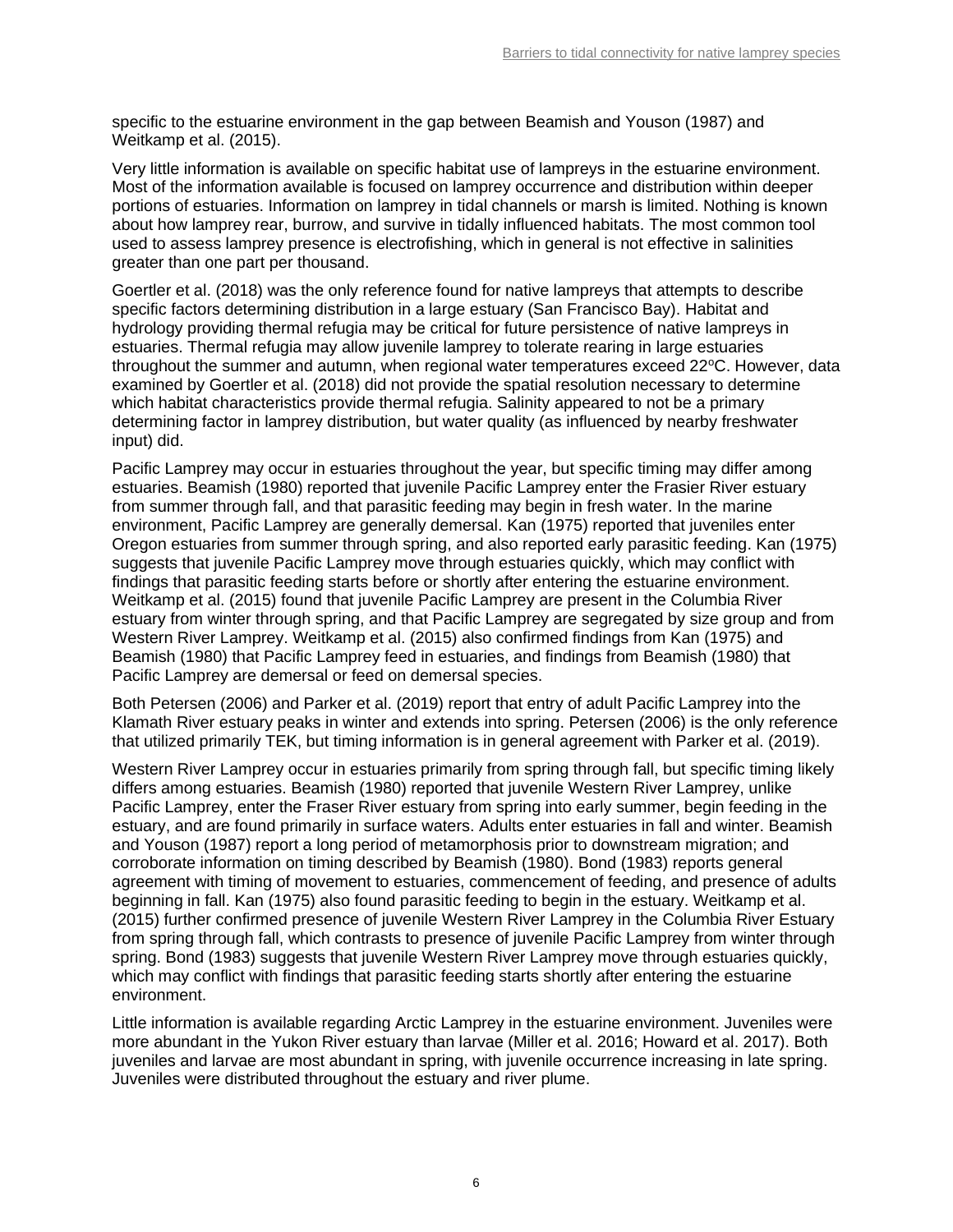### **2.1.12.2 Key Uncertainties**

Although information regarding general timing of Pacific Lamprey and Western River Lamprey occurrence in estuaries is available, this occurrence may be at least somewhat estuary-specific. Information from many estuaries remains lacking. Occurrence and timing have been reported for estuaries including the Fraser and Columbia rivers, and San Francisco and Yaquina bays, but little or no information is available for smaller systems. Reports of the amount of time spent in estuaries by both species are sometimes conflicting and based largely on indirect information. Western River Lamprey in particular have been reported to move quickly through estuaries but are also reported to reside and feed in estuary habitats.

Little information is available regarding specific habitats or areas utilized by native lampreys in estuaries, especially shallow areas such as small tidal channels and marsh. These are areas where tide gates and other barriers are most likely present. An occupancy model for San Francisco Bay (Goertler et al. 2018) provides a start to assessing this type of information, but many questions remain unanswered.

Little information is available regarding Arctic Lamprey in the estuarine environment. Information from the Yukon River Delta (Miller et al. 2016; Howard et al. 2017) includes general distribution and timing of occurrence, but information on extent of residence and habitat characteristics, as well as any information from other estuaries is not yet available.

## <span id="page-10-0"></span>**2.2 Osmoregulation and Salinity Tolerance**

Thirteen references were reviewed (Appendix A). A number of references were found that summarize or review laboratory-based analysis of osmoregulation in lampreys. In general, these reviews and studies focused on physiological processes rather than ecological function. Although not focused on native lamprey species, Ferreira-Martins et al. (In Press) provides the most recent comprehensive review of osmoregulation processes in lampreys and is therefore summarized as a key reference.

Only three key references were found that focus on native species. Van de Wetering (1998) focuses on physiological processes of osmoregulation in Pacific Lamprey. Richards and Beamish (1981) and Silver (1981) are directed toward the ecological function of salinity tolerance in larval and metamorphosing lamprey.

### <span id="page-10-1"></span>**2.2.1 Ferreira-Martins et al. (In Press)**

Ferreira-Martins et al. (In Press) is the most recent general review of osmoregulation in lampreys. Although not specific to native lamprey species, Ferreira-Martins et al. (In Press) discussed recent advances in the knowledge of ion transport mechanisms of lamprey, emphasizing molecular and cellular mechanisms in osmoregulatory organs (gill, kidney, gut, and skin). Insight was provided relative to what is known for other fish species, and areas of needed research were identified. The focus was on Sea Lamprey because of the large amount of literature available; however, Ferreira-Martins et al. (In Press) noted that although the high variety of lamprey species and lack of studies across multiple species makes categorizing lamprey osmoregulatory mechanisms into a single model challenging, all anadromous species undergo a similar life cycle, and osmoregulatory strategies appear to be similar.

Similar to most other studies and reviews of lamprey osmoregulation, Ferreira-Martins et al. (In Press) focused on physiological processes rather than ecological function. Nevertheless, a thorough review of these processes was provided. It was noted that the availability of Sea Lamprey and Arctic Lamprey annotated genomes has allowed for a significant advancement of the characterization of key ion regulatory mechanisms from a molecular perspective, but that the details of the function and cellular localization of most of these mechanisms have yet to be determined.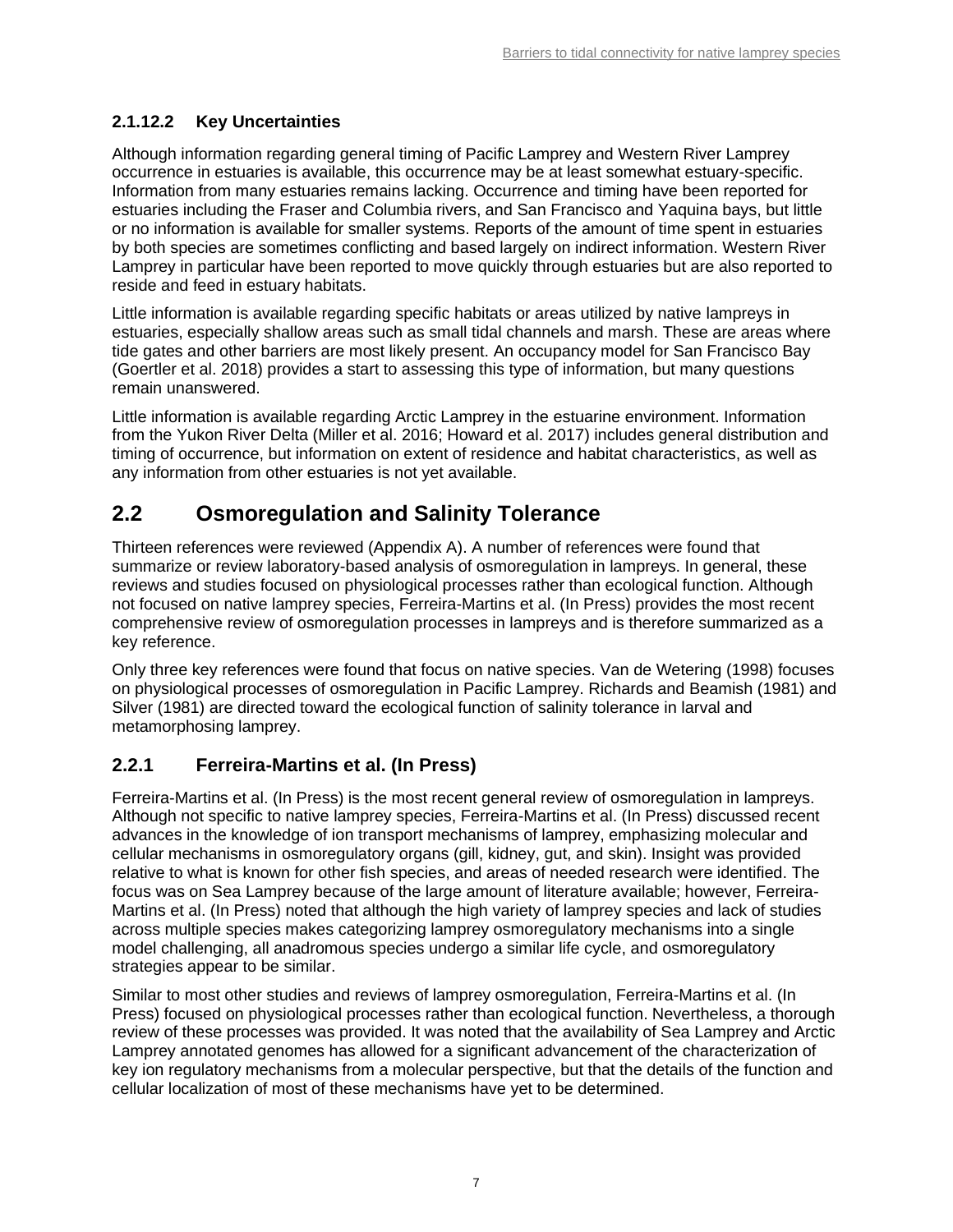## <span id="page-11-0"></span>**2.2.2 Richards and Beamish (1981)**

Richards and Beamish (1981) assessed changes in salinity tolerance during metamorphosis in Pacific Lamprey. The paper described the development of salinity tolerance in relation to morphological changes in the alimentary tract and the timing of the seaward migration. Richards and Beamish (1981) referred to seven stages of morphological changes. Lampreys relatively far along in the process of maturation (Phase 5 of metamorphosis) were unable to withstand salinities >13.4 parts per thousand, while those further along (Phase 6) survived direct transfer to sea water (30 parts per thousand). This abrupt change in tolerance coincided with the opening of the foregut lumen. These fish averaged about 110 mm in length. Parasitic feeding began at the end of Phase 7 of metamorphosis following the completion of tooth development. The study indicated that Pacific Lamprey acquire the capacity for marine osmoregulation and the ability to feed well in advance of the downstream migration.

## <span id="page-11-1"></span>**2.2.3 Silver (2015)**

Silver (2015) was a master's thesis focused on osmotic stress tolerance of larval Pacific Lamprey and occurrence in a tidally-influenced estuarine stream. In controlled laboratory experiments, 100 percent of larval lamprey survived salinities of 0, 6, 8, and 10 parts per thousand (ppt), whereas survival was 0 percent in salinities of 12, 15, 25, and 35 ppt. However, survival increased when salinity was oscillated between 12 and 0 ppt, and between 15 and 0 ppt. Tidal oscillations in salinity appeared to temper the desiccating effects of salinity. Results suggest larvae cannot osmoregulate in hyperosmotic environments but are able to tolerate some fixed and oscillating hyperosmotic salinity exposure. Consequently, larvae may be able to occur in certain areas of estuaries, such as oligohaline habitats that are characterized by low levels of salinity.

Occurrence of larval Pacific Lamprey and *Lampetra* spp. (Western Brook and River lampreys that could not be differentiated) was subsequently investigated across a gradient of salinity in Ellsworth Creek (Pacific County, Washington) by electrofishing. Larvae were detected within an approximately 300 m long tidally-influenced segment of the study area. Maximum tidal cycle salinity exceeded 15 ppt during 52 percent to 80 percent of tidal cycles within tidally-influenced reaches where larvae were detected. These results suggest the potential for larval lamprey to occur in certain portions of tidal estuaries. However, long-term residence of larvae in tidally influenced habitats and whether larvae are able to subsequently survive, grow, transform, and out-migrate is not known and requires further study.

## <span id="page-11-2"></span>**2.2.4 Van de Wetering (1998)**

Van de Wetering (1998) was a master's thesis that included an assessment of physiological processes in smolting of Pacific Lamprey in a coastal stream. Larval, metamorphosing and smolting Pacific Lamprey were examined for changes in skin guanine concentrations, gill (Na+K)-ATPase activities and plasma thyroid hormone levels during a 14 month period. Seasonal peaks were observed in gill (Na+K)-ATPase activities and plasma thyroid hormone levels in larvae. Metamorphosing and smolting lamprey showed increases in skin guanine concentrations and gill (Na+K)-ATPase activities along with decreases in plasma thyroid hormone levels. Smolting lamprey exposed to artificial seawater showed no significant changes in the parameters observed.

## <span id="page-11-3"></span>**2.2.5 Summary and Key Uncertainties**

## **2.2.5.1 Summary**

Most reviews and specific studies have generally focused on physiological processes rather than ecological function. The most recent comprehensive review of osmoregulation in lampreys (Ferreira-Martins et al. In Press) notes that although studies across multiple species makes categorizing lamprey osmoregulatory mechanisms challenging, all anadromous species undergo a similar life cycle, and osmoregulatory strategies appear to be similar. Therefore, knowledge of lamprey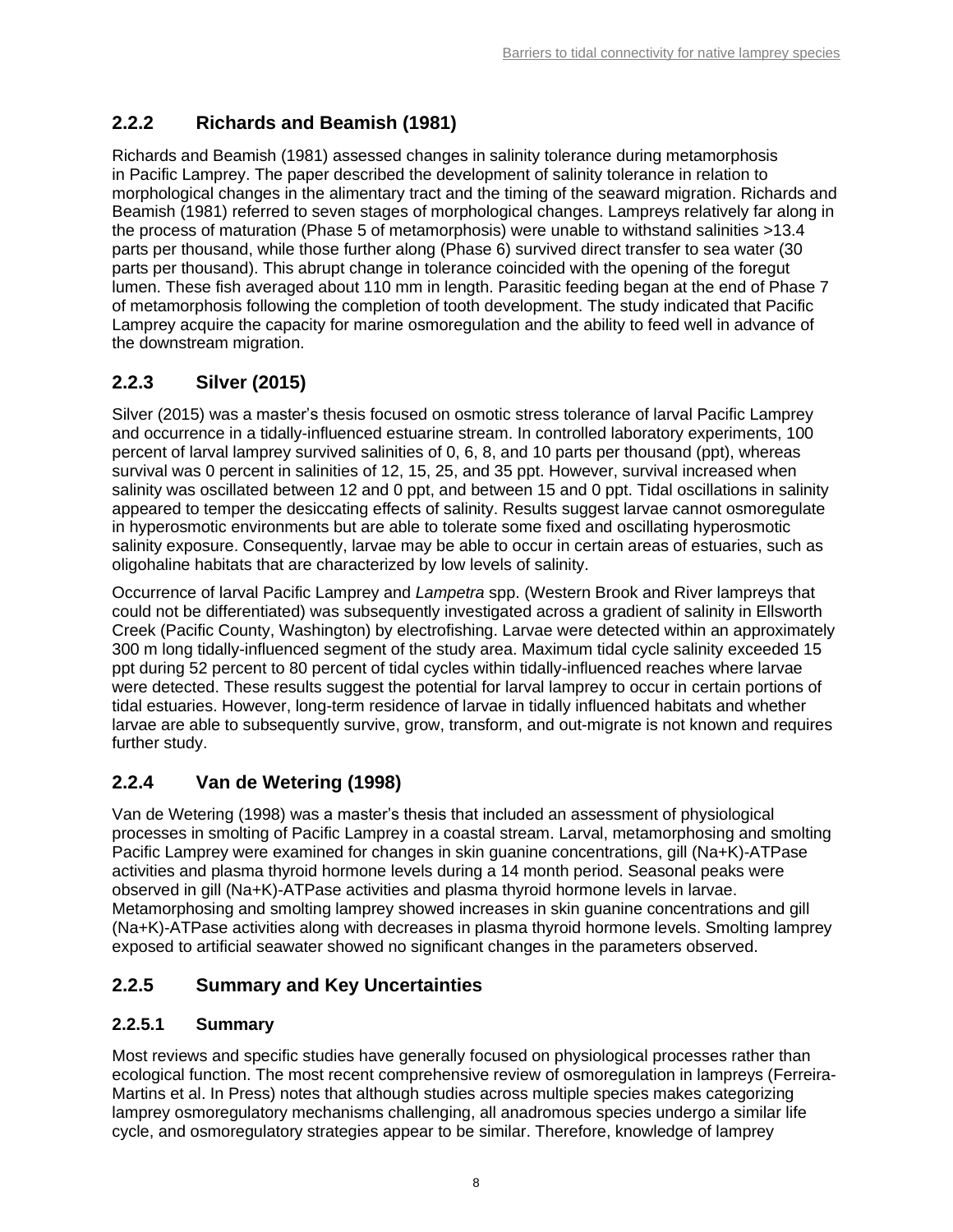osmoregulation and salinity tolerance in general is likely valuable to the understanding of the estuarine life history of native lamprey species.

Van de Wetering (1998) provides one of the few studies on physiological processes of osmoregulation in a native lamprey species (Pacific Lamprey). Parameters measured did not appear to differ between metamorphosing lamprey in fresh water or artificial sea water.

Richards and Beamish (1981) and Silver (2015) provided information directly related to the ecological function of salinity tolerance in larval and metamorphosing lamprey. Richards and Beamish (1981) state that Pacific Lamprey acquire the capacity for marine osmoregulation and the ability to feed well in advance of the downstream migration. In laboratory experiments, Silver (2015) found that lamprey larvae cannot osmoregulate in hyperosmotic environments but are able to tolerate some fixed and oscillating hyperosmotic salinity exposure. This suggests that larvae may be able to occur in certain areas of estuaries, such as oligohaline habitats that are characterized by low levels of salinity. Field studies seemed to confirm the potential for larval lamprey to occur in certain portions of tidal estuaries.

### **2.2.5.2 Key Uncertainties**

Although knowledge of lamprey osmoregulation and salinity tolerance in general is likely valuable to the understanding of the estuarine life history of native lamprey species, little information specific to native species is available. Silver (2015) noted that long-term residence of larvae in tidally influenced habitats and whether larvae are able to subsequently survive, grow, transform, and out-migrate is not known and requires further study.

Richards and Beamish (1981) found that juvenile Pacific Lamprey have the capacity for marine osmoregulation. It is also likely that Western River Lamprey juveniles acquire this ability while living near or in estuaries (see Section [2.1,](#page-5-0) Use and periodicity by Life stage of Estuarine and Tidal Habitats for Migration and Rearing). Little information is available regarding Arctic Lamprey.

## <span id="page-12-0"></span>**2.3 Interactions with Tidal Barriers**

Although characteristics and physical effects of tidal barriers are fairly well understood (Section [2.4,](#page-16-1) Physical Characteristics of Common Tidal Barriers), little information is available regarding specific interactions between lampreys and tidal barriers. Some information has been reported on interactions with tidal barriers by other species such as Pacific salmon and European Eels (*Anguilla Anguilla*), but most reports are limited to relatively high-level summaries of fish presence and community structure upstream and downstream of barriers, or before and after barriers have been replaced or removed. Native lampreys are not the focus of most studies and are usually mentioned only briefly in lists of fish collected.

Thirteen references were reviewed (Appendix A). Many of these references contain information both on interactions (at least at a high level), and characteristics of common tidal barriers (Section [2.4,](#page-16-1) Physical Characteristics of Common Tidal Barriers).

Eight of the thirteen references were summarized for this report. Some, such as Giannico and Souder (2004), Greene et al. (2012), and Oregon Watershed Enhancement Board (2021) provide general overviews of the effects of tide gates and tide gate replacement, focusing primarily on benefits to Pacific salmon. Poirer et al. (2009) was the key reference from a series of reports by the U.S. Fish and Wildlife Service Columbia River Fisheries Program Office that focused on native species, but for which information on lampreys was limited. Four references present results from studies of the effects of tide gates on fish. Two of these specific studies (Lucas et al. 2009; Silva et al. 2017) assessed passage of European River Lamprey at tidal barrages near the mouths of rivers. Wright (2014) and Wright et al. (2015) include assessments of passage of European Eels at tophinged tide gates.

In addition to the eight key references, a literature review provided valuable summaries and links to many documents related to physical characteristics of tidal barriers and interactions of fish with tidal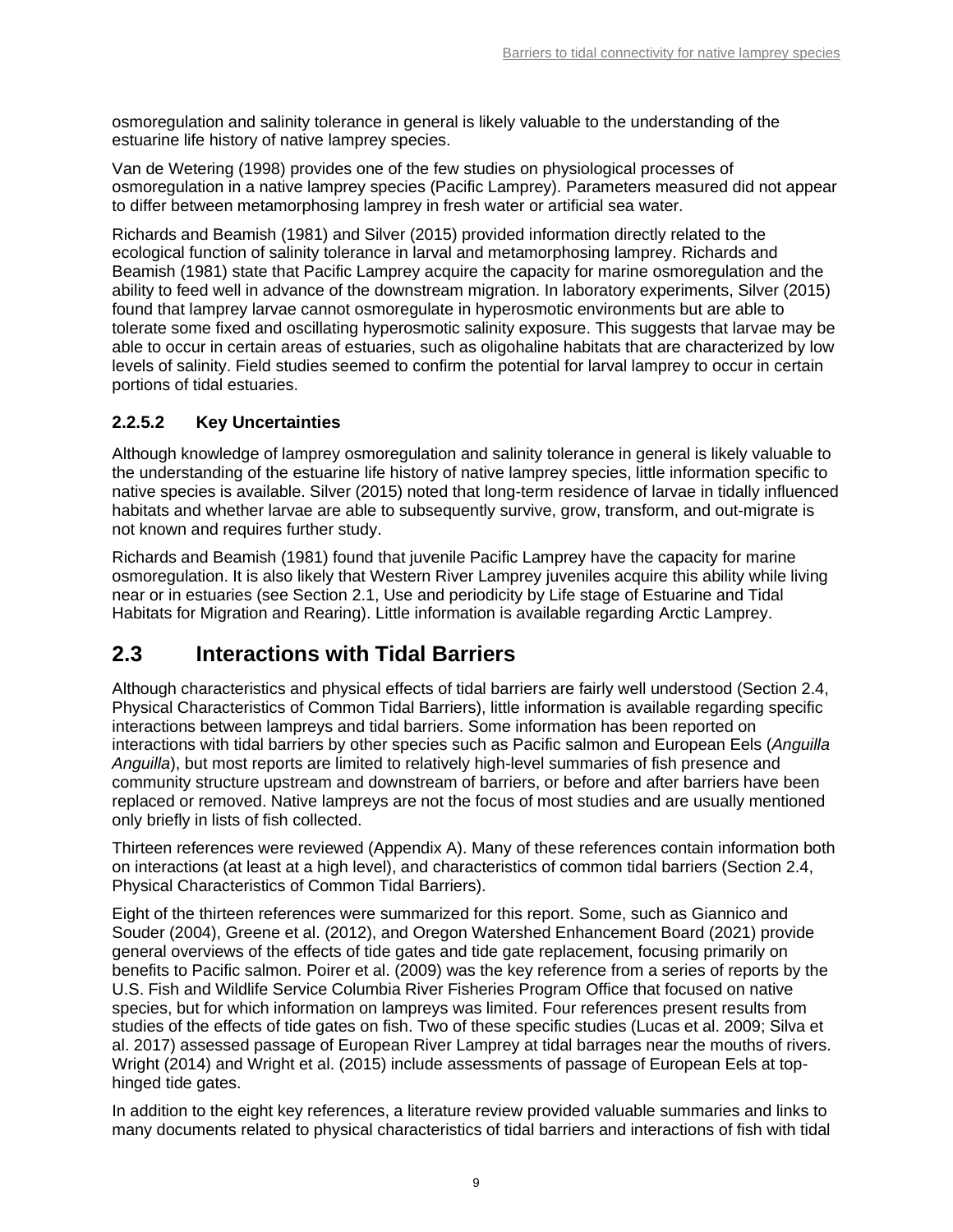barriers (Souder et al. 2018a; see Section [2.4,](#page-16-1) Physical Characteristics of Common Tidal Barriers). An additional literature review (Greene et al. 2017) includes a summary of information on Pacific Lamprey and Western River Lamprey similar to information provided in Section [2.1,](#page-5-0) Use and Periodicity by Life Stage of Estuarine and Tidal Habitats for Migration and Rearing. Finally, Lyons and Ramsey (2013) summarizes and translates information from Green et al. (2012) into less technical language.

## <span id="page-13-0"></span>**2.3.1 Giannico and Souder (2004)**

Giannico and Souder (2004) provided a high-level summary of the physical, chemical, and biological effects of tide gates. Physical effects include changes to channel morphology and water temperature. Chemical effects include changes to salinity and heavy-metal concentration. Biological effects include barriers to fish passage, and effects on rearing habitats.

Biological effects were focused on salmon. Giannico and Souder (2004) noted that any tide gate represents a complete barrier to fish passage when it is closed. Tide gates may also create indirect obstacles to fish in the form of elevated water velocities and turbulence. Water velocity and turbulence are lower through side-hinged gates than top-hinged gates (see gate descriptions in Section [2.4,](#page-16-1) Physical Characteristics of Common Tidal Barriers). Because tide gates interfere with water flow in the boundary zone between estuaries and streams, they negatively affect coastal marsh habitats of juvenile salmon.

## <span id="page-13-1"></span>**2.3.2 Greene et el. (2012)**

Greene et al. (2012) focused on the effects of self-regulating tide gates (see gate descriptions in Section [2.4,](#page-16-1) Physical Characteristics of Common Tidal Barriers). A spatially extensive design was used to compare self-regulating tide gates, top-hinged tide gates, and unimpeded reference sites. Physical metrics were measured and fish and invertebrates were sampled above and below tide gates and at reference sites. In addition, a temporally extensive design at three self-regulating tide gate sites was used to determine changes in upstream cumulative densities of Chinook Salmon across the rearing season, relative to downstream values, before and after self-regulating tide gates were installed.

Connectedness, water elevation, and temperature varied among sites, but the degree to which tide gates affected these physical metrics varied. Densities of Chinook Salmon and estuary rearing fish species were much greater at reference sites compared to sites with either self-regulating or tophinged tide gates. For other species (lamprey were not mentioned), overall patterns did not strongly distinguish densities between reference sites and either type of tide gate.

The upstream/downstream ratio of Chinook Salmon density at all self-regulating tide gates was higher than at top-hinged gates. The density ratio increased 6-fold after a top-hinged gate was replaced with a self-regulating gate, indicating that self-regulating gates can improve habitat access for salmon. However, density ratios decreased 7-fold when a passive and manually manipulated side-hinged gate was replaced with a self-regulating gate, and density at all three self-regulating gate sites was an eighth to a tenth that of reference channels.

These findings indicated that self-regulating gates vary substantially based on design and operation and consequently vary in performance for allowing fish passage. For estuarine-dependent species in general and for juvenile Chinook Salmon in particular, self-regulating gates support habitat use above gates much less than natural channels and a little better than traditional top-hinged gates. Findings suggest that estuary restoration with self-regulating gates will have limited benefits for juvenile Chinook Salmon and other estuarine-dependent species but can result in some improvement in connectivity and rearing habitat access compared to traditional top-hinged gate designs.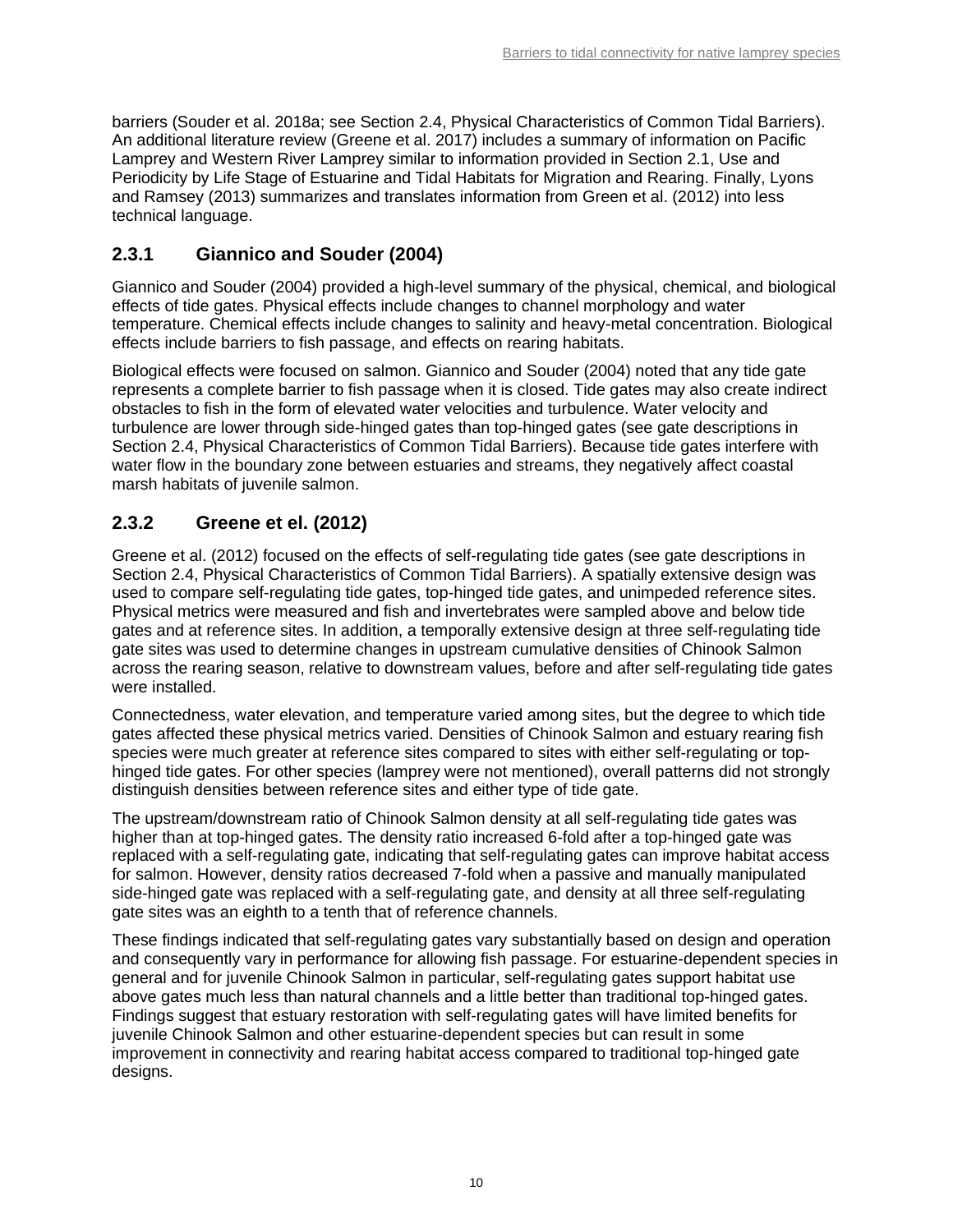## <span id="page-14-0"></span>**2.3.3 Lucas et al. (2009)**

Lucas et al. (2009) used telemetry to assess upriver migration and access to spawning habitat of adult European River Lamprey in northwest England, focusing on effects of a low-head tidal barrage (a dam-like structure used to capture tidal energy). Upstream access was severely restricted by the tidal barrage. Of 57 tagged Lamprey released at the river mouth (below the tidal barrage), only 10 individuals (18 percent) passed the barrage. Several tagged lamprey repeatedly visited the barrage vicinity but did not pass through, suggesting an attraction to the area and possible attempts to pass the barrage. Six of eight lamprey tagged in late November when flows were high successfully passed the barrage. This high-flow event coincided with ebb tides and the barrage gates remained open through several tidal cycles, which is atypical of barrage operation. Once above the barrage, lamprey migrated rapidly through unobstructed reaches.

## <span id="page-14-1"></span>**2.3.4 Oregon Watershed Enhancement Board (2021)**

The Oregon Watershed Enhancement Board (OWEB 2021) summarized Souder et al. (2018; see Section [2.4,](#page-16-1) Physical Characteristics of Common Tidal Barriers), as well as key information from restoration practitioners, to provide findings of interest to those designing and implementing tide gate restoration projects. Information was presented on estuarine ecology of Coho Salmon (*Oncorhynchus kisutch*) and how that may be affected by tide gates. Different project goals were considered, including estuarine rearing habitat, fish passage, flood control, and infrastructure protection. Variations in tide gate geography were also discussed, including stream/river mouth tide gates (tidal barrages), tributary stream tide gates, and tide gates that drain fields.

Key findings and recommendations included:

- For salmonid habitat and passage, the absence of tide gates is preferred, if possible. However, improved tide gate designs and their capacity for adaptive and active management have the potential to ameliorate some adverse impacts to fish passage and water quality.
- Coastal populations of anadromous species will benefit significantly from increased connectivity and fish passage opportunities in the freshwater and estuarine ecotones of rivers and this should be incorporated into tide gate design, installation, upgrades, or removal projects.
- Plan restoration actions with the expectation that not all beneficial ecological effects will occur immediately. They may take several years to develop after project completion.

## <span id="page-14-2"></span>**2.3.5 Poirer et al. (2009)**

Poirer et al. (2009) estimated that tide gates at South Deer Creek in the lower Columbia River estuary were perched (outlet was above the downstream water level) 46 percent of the time during adult salmon migration (October through January) and 5 percent of the time during juvenile salmon migration (March through mid-June). Chinook Salmon juveniles were found on both sides of the South Deer Creek tide gates, although during April, 70 percent were downstream of the gate, whereas in June 58 percent were downstream. Coho Salmon juveniles collected in South Deer Creek were of two age classes, and adults spawned in two tributaries, Tide and Merrill Creeks. Poirer et al. (2009) concluded that even with the perching, the top-hinged cast iron tide gates allowed Chinook Salmon access to juvenile rearing habitat, and Coho Salmon, steelhead (*O. mykiss*), and Western Brook Lamprey access for spawning.

## <span id="page-14-3"></span>**2.3.6 Silva et al. (2017)**

Silva et al. (2017) measured the performance of a navigation lock, employed as a single-chamber vertical-slot fish pass, at a tidal barrage by the mouth of a tributary of the River Ouse, in Northeast England. In autumn 2015, 265 European River Lamprey were tagged with Passive Integrated Transponders (PIT tags) and released in 11 replicate trials either in or immediately below the lock.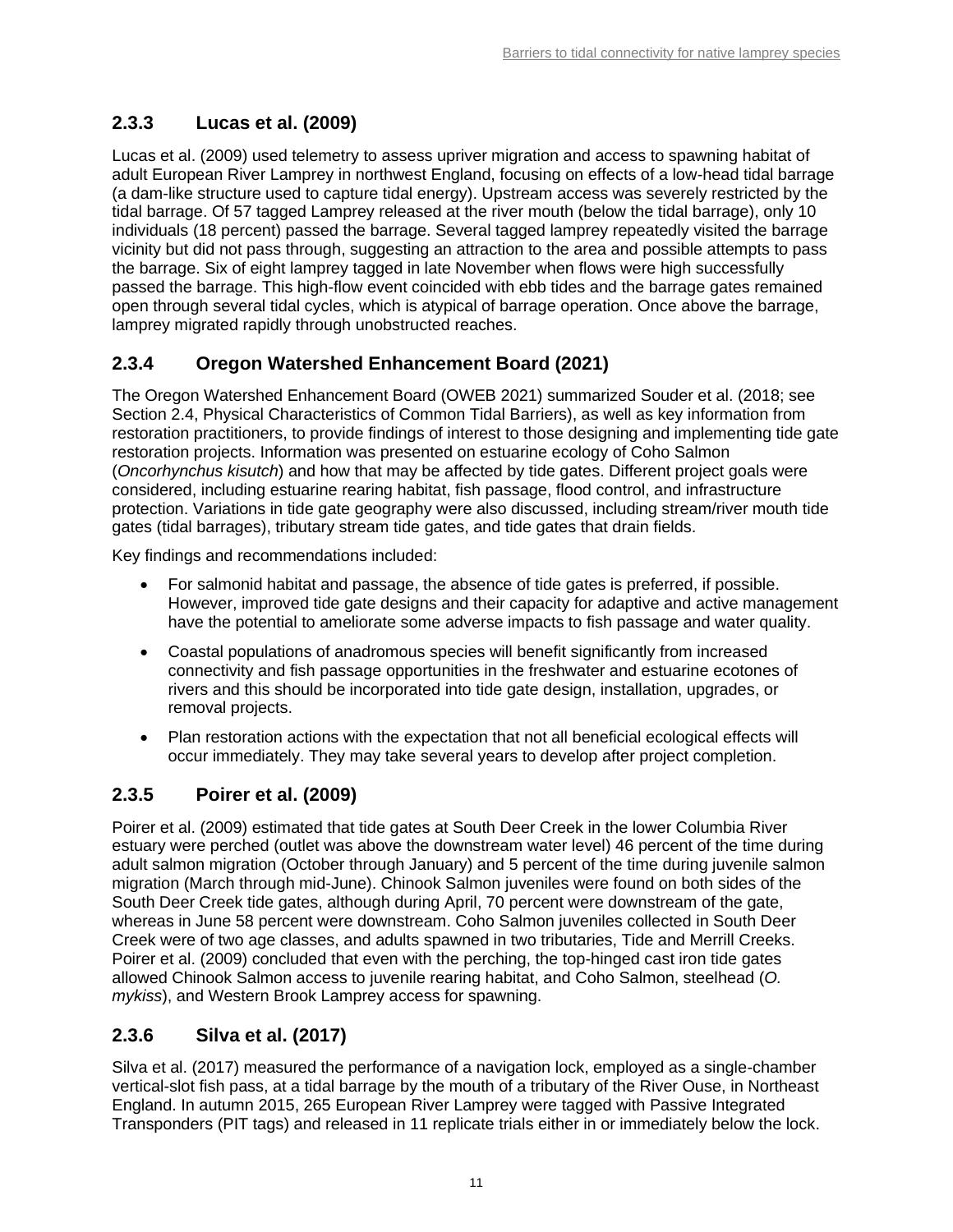Fifty-nine lamprey were double tagged with PIT and acoustic tags and released in the Ouse, 350 m downstream of the barrage. The percentage of lamprey attempting to pass the upstream gates was moderate to high (55 percent and 93 percent for lamprey released below, and in the lock, respectively). Passage efficiency for lamprey attempting to pass the upstream gates was also high (average of 66 percent for releases in the lock, 78 percent for releases below the lock). Ninety percent of lamprey released below the lock and attempting to migrate upstream passed the entire lock within about 2 hours following release. However, acoustic-tagged lamprey displayed poor attraction to the lock under prevailing high river-discharge conditions. Overall, 36 percent of lamprey attempted to pass the barrage, mostly comprising lamprey released at low tide, generating a high passage efficiency of 76 percent (16 of 21). However, 15 individuals passed through the sluices and only one used the lock. Nevertheless, using navigation locks as fishways has the potential to provide increased access between estuarine and river habitats for a range of biota, including those with poor swimming performance, but effectiveness is dependent on managing water discharge routes. Silva et al. (2017) encouraged future studies using different operating protocols, especially to improve fish attraction under different environmental conditions and for a range of species.

## <span id="page-15-0"></span>**2.3.7 Wright (2014)**

Wright (2014) was a PhD thesis that assessed passage efficiencies of upstream migrating adult Brown Trout (*Salmo trutta*), and downstream migrating juvenile Brown Trout and adult European Eel at top-hinged tide gates in two small England streams. Passage efficiencies were high (92-100 percent); however, both species and life stages experienced delay at the gates when compared to unimpeded reaches, especially European Eel. The percentage of time the gates were closed and mean angle of opening were positively related to delay in both species and life stages. Diel periodicity also influenced delay for smolts and eels, which were more likely to pass at night. For adult trout, water temperature was positively associated with delay, and both upstream and downstream temperatures increased slightly when gates were closed. Salinity was also higher both upstream and downstream when gates were closed.

When gates were open, fish would not pass immediately through, indicating the potential influence of a behavioral avoidance component. To examine the effect of hydrodynamics created by top-hinged tide gates with different aperture sizes, trout smolt behavior was observed by video cameras in an experimental flume at night. Avoidance responses occurred within an average of 1.4 fish body lengths upstream of the gate. Fish were more likely to exhibit avoidance (switch in orientation from negative to positive rheotaxis, increased tail beat frequency, and/or retreat upstream) in the vicinity of a model gate with a smaller angle of opening and passage aperture.

Overall, top-hinged tide gates delayed the migration of diadromous fish, potentially increasing energy expenditure and predation risk. Delay was not decreased by orifices installed in the gates. Wright (2014) concludes that modifying or replacing top-hinged tide gates with designs that allow them to open wider and for longer could reduce migratory delay and improve the environmental conditions that cause behavioral avoidance.

## <span id="page-15-1"></span>**2.3.8 Wright et al. (2015)**

Wright et al. (2015) assessed downstream passage of adult American Eels through three top-hinged tide gates in the River Stiffkey, United Kingdom. One gate was counterbalanced and two were not. Adult eels were caught between 0.5 and 6.0 km upstream from the tide gates in Autumn 2011 and implanted with 23 mm half-duplex passive integrated transponder (PIT) tags. Tagged individuals were detected by PIT antennae located near the tide gates. Of the 118 eels tagged, 80 were detected actively migrating downstream to the gates. Escapement past the gates was 98.3 percent. Speed of migration was slower near the gates than for an unimpeded upstream reach and was positively related to mean degree of gate opening and negatively related to mean light intensity.

When the largest gate was modified by installing an orifice intended to improve upstream passage of adult Brown Trout and juvenile eels, downstream migration was more rapid during gate operation. However, video analysis revealed that eels did not pass through the orifice, meaning that faster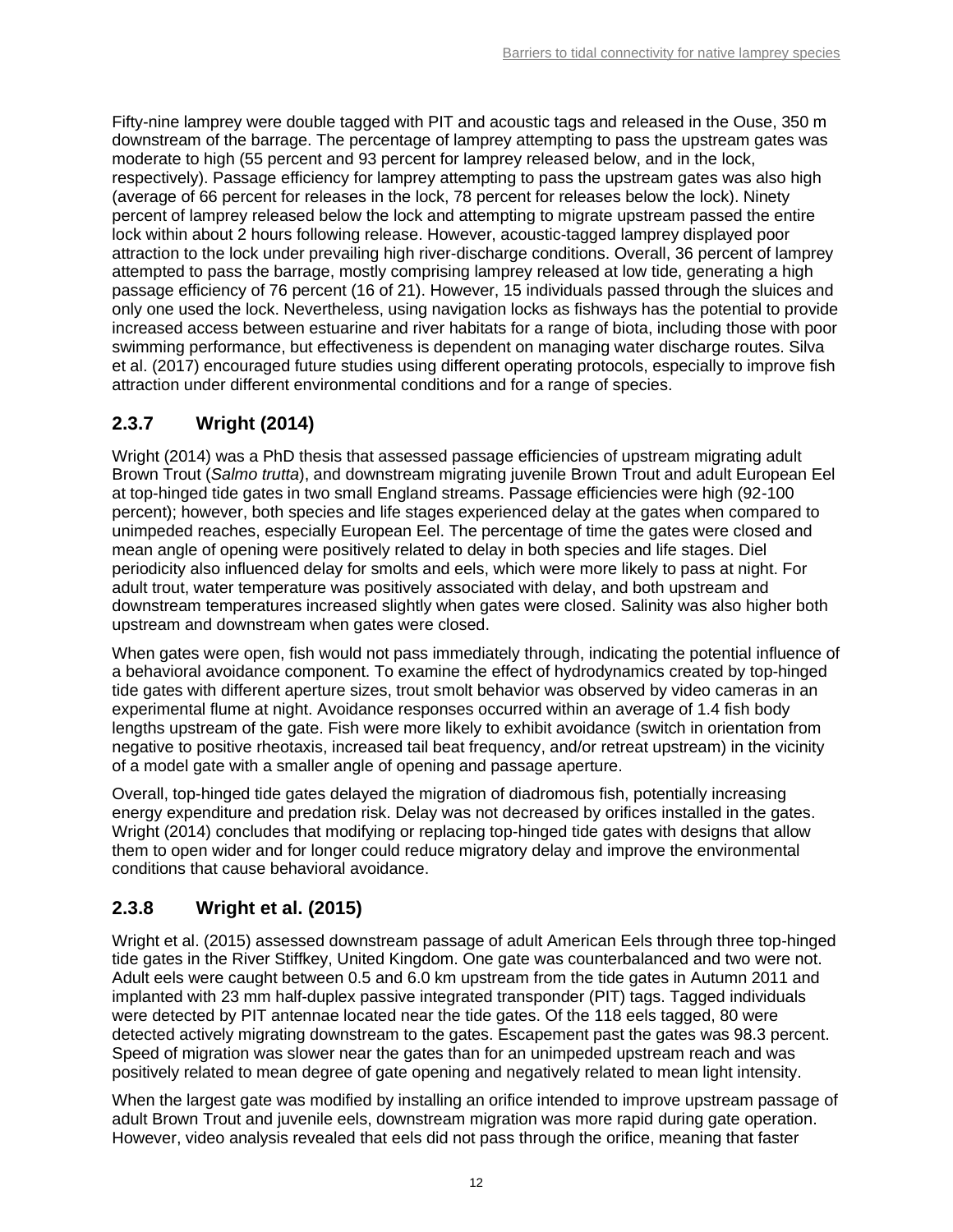migration may have been a result of the gates being open on more occasions when eels initially approached them, or the lower tides and upstream saline intrusion that occurred during these periods. Wright et al. (2015) conclude that top-hinged tide gates in the River Stiffkey delayed eel migration, potentially increasing the risk of predation and energy expenditure immediately prior to their 5000–6000 km migration to spawning grounds in the Sargasso Sea.

## <span id="page-16-0"></span>**2.3.9 Summary and Key Uncertainties**

#### **2.3.9.1 Summary**

Although characteristics and physical effects of tidal barriers are fairly well understood (see Section [2.4,](#page-16-1) Physical Characteristics of Common Tidal Barriers) little is known about how lampreys, especially native lamprey species, interact with tidal barriers. A number of studies and reviews have noted the deleterious effects of traditional (top-hinged) tide gates on connectivity, habitat, and fish passage, and Giannico and Souder (2004), Greene et al. (2012), and OWEB (2021) have stated that newer gate designs likely offer only a minimal improvement. None of these references focused on lampreys. Data on native lampreys has been limited to minimal information on catches upstream and downstream of tide gates (Poirer et al. 2009).

Specific studies on interactions with tidal barriers have been conducted on European River Lamprey (Lucas et al. 2009; Silva et al. 2017) and on the similarly shaped European Eel (Wright 2014; Wright et al. 2015). Results indicate that passage of lampreys and eels is hindered by tidal barriers.

### **2.3.9.2 Key Uncertainties**

Although effects of tide gates on anadromous fish species have been documented, no information specific to native lampreys is available. Furthermore, no information is available to compare the effects of traditional (top-hinged) gates with new designs that are thought to be more "fish friendly". It is likely that effects are similar to those on salmonids (decreased connectivity, degraded habitat, and impaired passage). It is also likely that newer gate designs provide some improvement, but fall far short of open channels; however, studies focusing on native lampreys are needed.

In addition to physical effects of tidal barriers themselves, effects of resulting changes in factors such as water chemistry are not well known. For example, the effects of salinity gradients above and below tide gates on lamprey are unknown.

## <span id="page-16-1"></span>**2.4 Physical Characteristics of Common Tidal Barriers**

Characteristics and physical effects of tidal barriers are fairly well understood, and literature is extensive. A small subset of the available literature is sufficient to describe characteristics relative to native lamprey. Nine references were therefore reviewed (Appendix A). Many references contain information both on characteristics of common tidal barriers, and interactions of fish with tidal barriers (Section [2.3,](#page-12-0) Interactions with Tidal Barriers). Oregon has legal requirements for fish passage at artificial obstructions in estuaries.

Although barriers to tidal connectivity may include any human-caused object that affects passage in the estuarine environment (e.g., dikes, road crossings, culverts, etc.), this section focuses primarily on tide gates (see Appendix B for more information on common tide gate designs). However, Giannico and Souder (2005) describe dikes and culverts as well as tide gates. Tide gates have been the focus of restoration efforts in recent years and include movable parts whose design and placement may hinder movements of fish. Dikes and road crossings without culverts are generally considered immovable tidal barriers unless partially or fully breached. Literature on effectiveness of culverts allowing fish passage is extensive, and attributes of effective culverts are generally well known. The effects of restoring tidal connectivity by altering all of these barriers is generally covered in Section [2.3,](#page-12-0) Interactions with Tidal Barriers.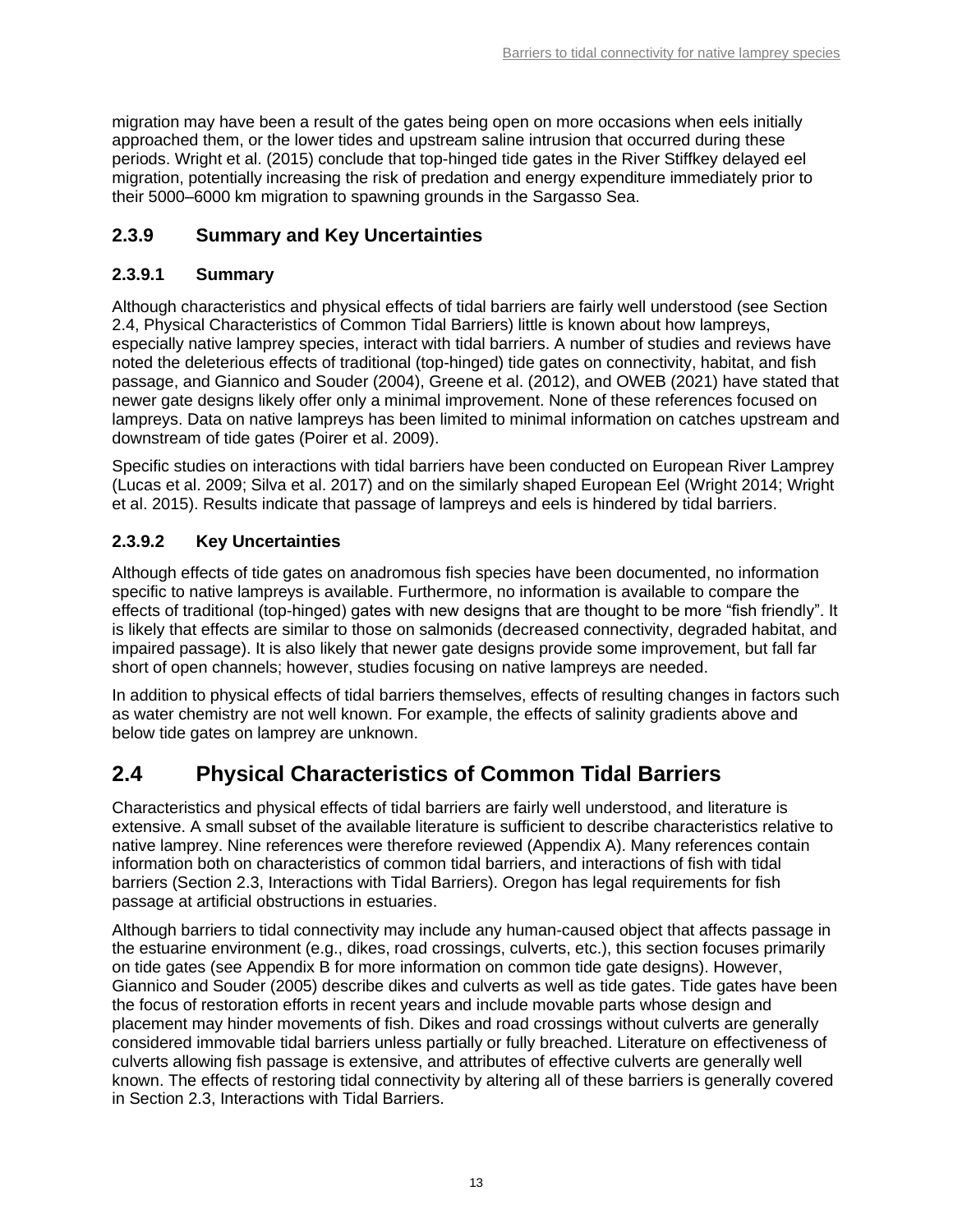Historically, tide gates have allowed freshwater to flow into estuaries but prevented the upstream movement of brackish estuarine waters. Tide gates occur in estuaries throughout the world, and literature on characteristics is extensive. This report focuses on characteristic of tide gates found within the range of native lamprey species. Three references produced by Oregon State University for Oregon Sea Grant (Giannico and Souder 2005; Souder et al. 2018; Souder and Giannico 2020) include good descriptions of common tide gates and other tidal barriers.

Five key references were summarized for this report. All focused on tidal barrier characteristics on the west coast of North America, within the range on native lamprey species. All provided descriptions of traditional and more modern tide gates. Key references include Caltrans (2016), Giannico and Souder (2005), Greene et al. (2020), Souder and Giannico (2020), and Souder et. al (2018a). Additional references that provide valuable information are summarized in Section [2.3,](#page-12-0) Interactions with Tidal Barriers. In addition to these key references, two literature reviews provide valuable summaries and links to many other related documents (Washington Department of Fish and Wildlife 2017; Souder et al. 2018a).

## <span id="page-17-0"></span>**2.4.1 Caltrans (2016)**

The California Department of Transportation (Caltrans) spoke and corresponded with practitioners and experts about ecological and technical topics related to tide gates and developed a summary report. Caltrans (2016) noted that lack of knowledge about fish biology in estuaries, and the tendency to use knowledge of river biology, leads to less effective tide gate design. Comprehensive criteria are difficult to set because design and site variables are not consistent among projects. Muted tide gates (gates that stay open during incoming tides until a set inundation level is reached) are commonly used to replace old-style tide gates in the Pacific Northwest and can be hinged on the top or the side. A small force can fully open a side-hinged door, which should allow more drainage and fish passage than a top hinge; however, this has not been well documented. Caltrans (2016) included a presentation by Nehalem Marine Manufacturing that illustrates side hinge tide gates and muted tidal regulators, including controlled auxiliary doors ("pet doors"). The presentation included photos of open side-hinge gates while adjacent top-hinged gates remain closed, and also provided flow data and images of young salmon passing through an open side-hinged gate.

Caltrans (2016) also included a review of related research and resources. Primary topics of this review included fish passage and ecology, and hydrologic modeling. State, federal, and international resources were reviewed.

## <span id="page-17-1"></span>**2.4.2 Giannico and Souder (2005)**

Giannico and Souder (2005) addressed some information gaps regarding the effects of dikes, culverts, and tide gates on coastal ecosystems and fisheries resources. Included were descriptions of the characteristics of traditional tide gate designs and operation, as well as newer tide gate designs that are considered more fish friendly. In the Pacific Northwest, tide gates are most often installed where tidal nonriverine channels connect to sloughs that drain marshes, tributary streams, or field drainage ditches.

Giannico and Souder (2005) noted that most tide gates include either top-hinged or side-hinged lids installed on the downstream ends of culverts. Gates open and close as the result of water level differences between the downstream and upstream sides of the gate. Illustrations of common tide gate designs, placements, and operation cycles were provided. The importance on the elevation of the tide gate was emphasized. Potential environmental effects of dikes and tide gates were described, including effects on channel characteristics, water temperatures, water chemistry, plant communities, and fish communities, habitats, and passage.

A major section of Giannico and Souder (2005) was dedicated to describing various types of tide gates, including traditional designs (top hinged) and newer designs. Newer designs have gates that open wider and for a longer period of time, create less water velocity and turbulence, and provide a gradual transition between fresh and salt water. Lighter materials would facilitate increasing the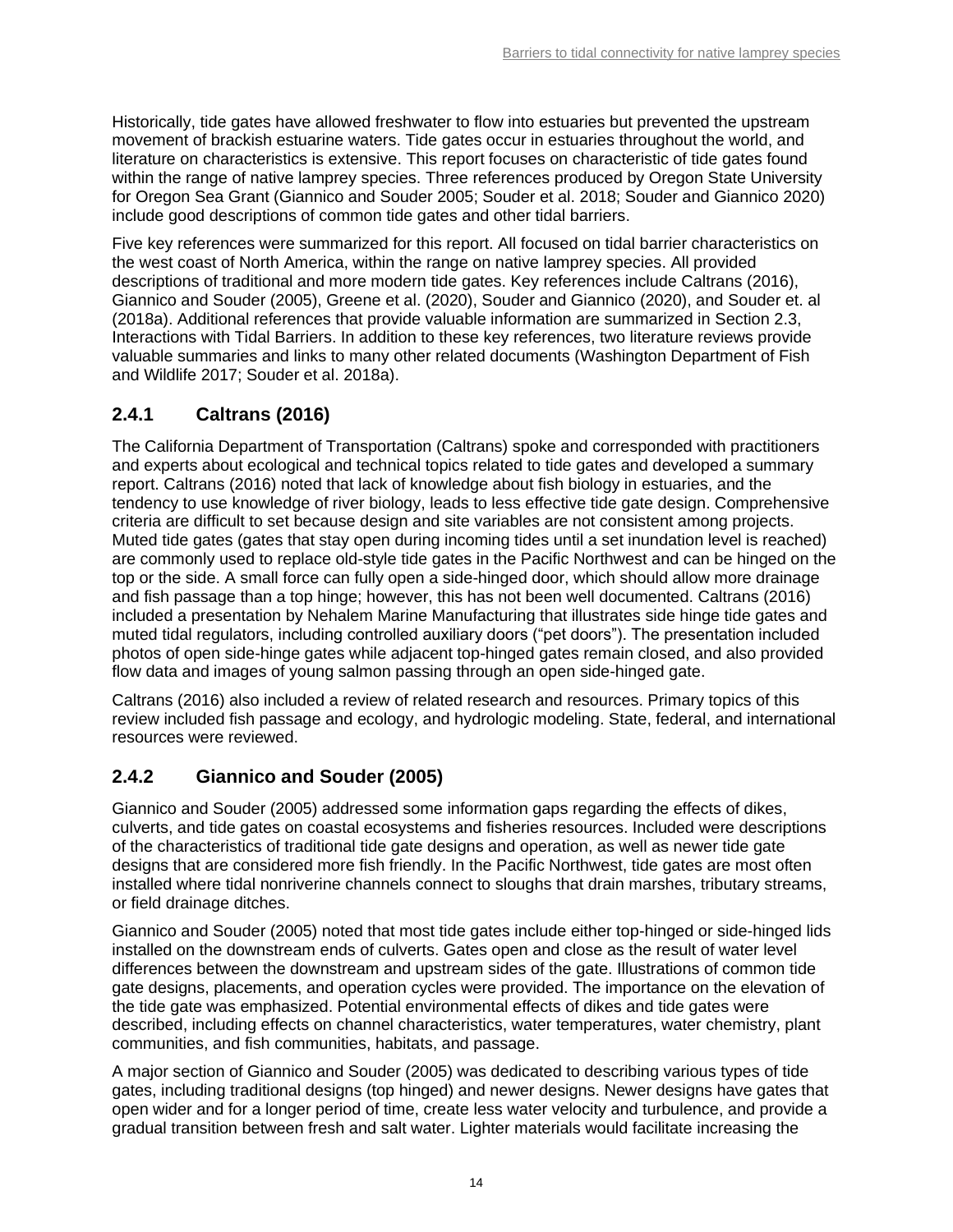amount of time a gate is open. Side-hinged gates were described in detail. Also described were bottom-hinged, "Rubber Duckbill" (rubber with a vertical slot opening that fits over the end of a culvert), and "Pet Door" designs. The mitigator fish passage device and muted tide regulator, both developed by Nehalem Marine Manufacturing (see Section [2.4.1,](#page-17-0) Caltrans (2016)) were also described. Giannico and Souder (2005) noted that although some designs are "fish friendlier" than traditional designs, none are truly fish friendly.

## <span id="page-18-0"></span>**2.4.3 Greene et al. (2020)**

Greene et al. (2020) was a presentation that provided an overview of the characteristics of traditional, top-hinged side gates, and newer self-regulating tide gates that allow some upstream flow during incoming tides. Data were presented comparing effectiveness of the two tide gate types to an open channel. Greene et al. (2020) reported that self-regulating gates were five times better at providing connectivity than traditional tide gates, but only 50 percent as effective as an open channel. Fish densities upstream of self-regulating gates were only slightly higher than above traditional gates, and far lower than in open channels. More experimental studies are needed to evaluate the overall effectiveness of self-regulating tide gates.

## <span id="page-18-1"></span>**2.4.4 Souder and Giannico (2020)**

Souder and Giannico (2020) summarized the purposes of tide gates and how they work, and described structure and characteristics of tide gates including (1) traditional, top-hinged gates, (2) side-hinged gates, (3) newer self-regulating gates that remain open until the water elevation reaches floats that close the door, (4) a muted tidal regulator device that holds the gate open, allowing flood tides to enter until the water level in the pool behind the gate reaches a preset surface elevation, and (5) a design that uses a hybrid hydraulic-electronic control system. Graphs were provided that compared operations of top-hinged gates and side-hinged gates with a muted tidal regulator, including the amount of time angle at which the doors are open. The side-hinged gate with the muted regulator was open for about four hours longer per cycle than the top-hinged gate. Water velocity through the open side-hinged gate was also provided, showing both inflow and outflow.

Souder and Giannico (2020) focused on the effects of tide gates on Coho Salmon and presented findings and recommendations from a review of literature for upgrading or removing tide gates in Washington, Oregon, and California. This review was organized by four primary topics: (1) physical and ecological effects of tide gates, (2) project scoping, prioritization, and planning, (3) project implementation and effectiveness, and (4) future monitoring.

## <span id="page-18-2"></span>**2.4.5 Souder et al. (2018)**

Souder et al. (2018) reported on findings, conclusions and recommendations derived from scientific literature and knowledge regarding the effectiveness of tide gate removal or upgrade in improving conditions for Oregon's native migratory fish species, particularly salmonids. Work focused on:

- A review of literature pertaining to tide gate removals and upgrades
- Summary and review of completed tide gate removal and/or upgrade projects and associated effectiveness monitoring
- Summary and synthesis, including findings and recommendations.

The report included (1) an overview of tide gates and tide gate hydraulics, including an example, (2) an examination of the effects of existing tide gates (primarily on salmonids), (3) a review of the effects of tide gate upgrades and removal, focused on the Pacific Northwest, (4) a review of estuarine restoration projects in Oregon, Washington, and northern California, and (5) a synthesis of all this work. The overview of tide gates included a description of common tide gate characteristics, including general design of both older and newer, more "fish friendly" tide gates, and tide gate hydraulics.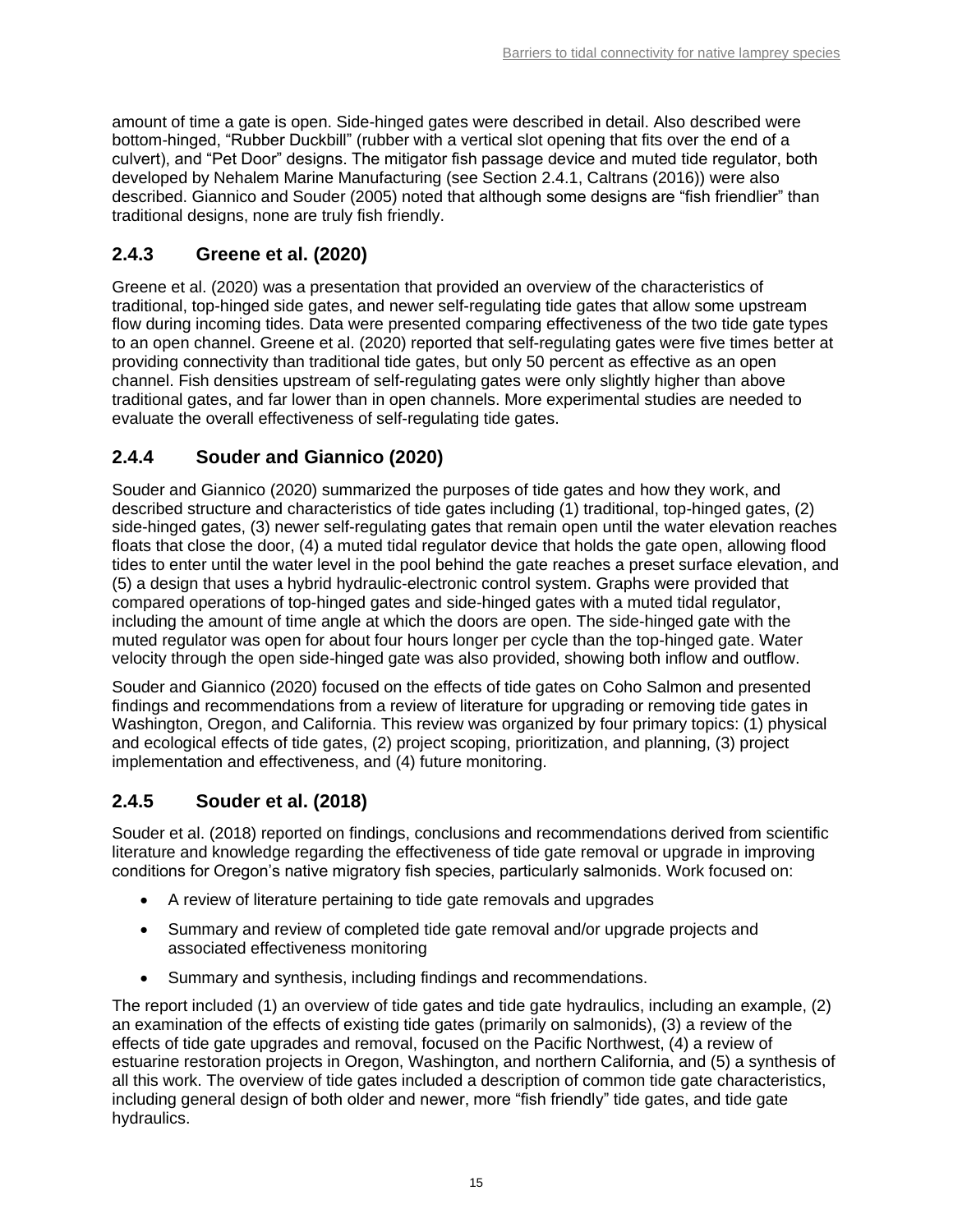Souder et al. (2018) reviewed some of the same literature included in this report. Some of the summary and synthesis provided by Souder et al. (2018) served as a foundation for similar components of this report.

### <span id="page-19-0"></span>**2.4.6 Summary and Key Uncertainties**

### **2.4.6.1 Summary**

Characteristics and physical effects of tidal barriers are fairly well understood, and literature is extensive. Barriers to tidal connectivity may include any human-caused object that affects passage in the estuarine environment (e.g., dikes, road crossings, culverts, etc.), but tide gates have been the focus of restoration efforts in recent years and include movable parts whose design and placement may hinder movements of fish. Three references produced by Oregon State University for Oregon Sea Grant (Giannico and Souder 2005; Souder et al. 2018; Souder and Giannico 2020) include good descriptions of common tide gates and other tidal barriers. Traditional tide gates were top hinged and did not allow upstream flow during incoming tides. Newer designs (primarily side-hinged) have gates that open wider and for a longer period of time, create less water velocity and turbulence, and provide a gradual transition between fresh and salt water. New innovations include self-regulating gates that remain open until the water elevation reaches floats that close the door, and a muted tidal regulator device that holds the gate open, allowing flood tides to enter until the water level in the pool behind the gate reaches a preset surface elevation (Appendix B).

Giannico and Souder (2005) noted that although some designs are "fish friendlier" than traditional designs, none are truly fish friendly. Greene et al. (2020) found that fish densities upstream of selfregulating gates are only slightly higher than densities above traditional gates, and far lower than in open channels. Caltrans (2016) also noted that the effectiveness of newer tide gates in facilitating increased fish use of upstream estuarine habitats has not been well documented. More experimental studies are needed to evaluate the overall effectiveness of self-regulating tide gates.

## **2.4.6.2 Key Uncertainties**

Although information regarding history, design, and physical characteristics of tide gate designs is extensive, very little empirical evidence of these improvements translating to increased use of "upstream" habitat by fish is available. The sparse information available indicates that "fish-friendly" designs may not be substantially better than traditional designs in providing increased access to habitats, although the information available does not address lamprey swimming abilities specifically. Restoration including passage is usually designed for salmon, which are stronger swimmers than lamprey. Evidence is available to show that open channels and other habitats are used more than habitat upstream from tide gates, even those of newer design. Because dike breaching or moving is not often a viable option, more experimental studies are needed to assess the effects of various tide gate designs on fish distributions.

## <span id="page-19-1"></span>**2.5 Compare and Contrast Swimming Ability and Behavior at Tidal Barriers**

Swimming speeds for fish are often reported as burst, critical, or sustained speeds:

- Burst speed is the maximum swimming speed at which a fish can swim for only a very brief amount of time before fatiguing (traditionally defined as less than 20 seconds)
- Critical speed is the maximum swimming speed at which a fish can swim for a limited amount of time before fatiguing (traditionally defined as 20 seconds to 200 minutes)
- Sustained speed is the maximum swimming speed at which a fish can swim almost indefinitely before fatiguing (traditionally defined as greater than 200 minutes)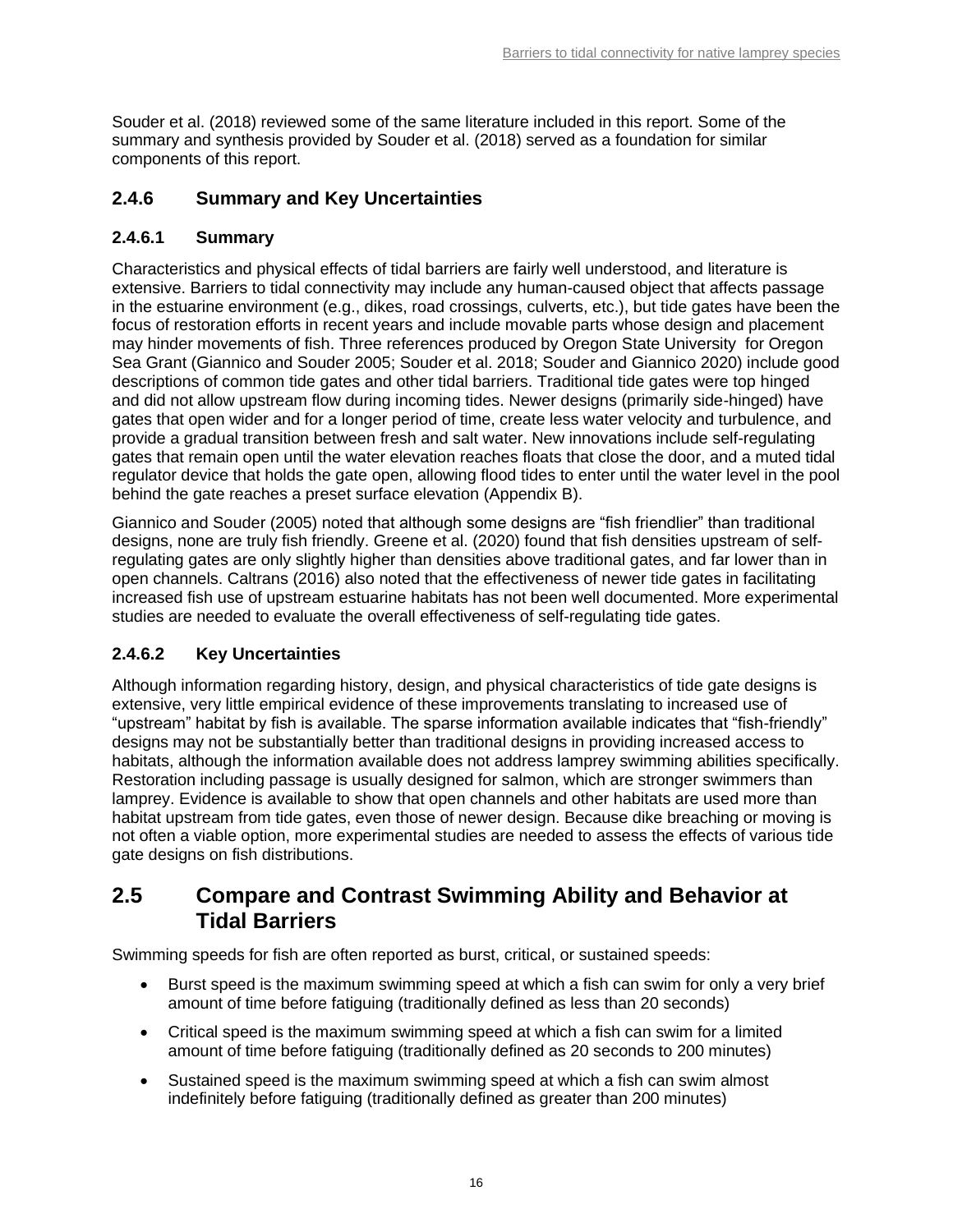Burst speeds may be needed to swim through areas of high velocities. Critical and sustained swimming speeds are often estimated in a laboratory setting, where fish are forced to swim against increasing velocity until they fatigue and can no longer maintain position in the current.

Burst, critical, and sustained swimming speeds have been documented for some lamprey species, including Pacific Lamprey. Adult Pacific Lamprey may also use their oral disc to attach and aid in climbing, or to rest between periods of intensive exercise such as bursts. No studies have been conducted specific to other native lamprey species. Work has also been conducted in recent years to relate lamprey swimming ability to potential passage barriers, although none of this work has been specific to tidal barriers.

Ten references focusing on lamprey swimming ability or passage barriers were reviewed (Appendix A). An additional reference previously included in Section [2.4,](#page-16-1) Physical Characteristics of Common Tidal Barriers, was included again here because of its relevance in comparing lamprey swimming abilities to water velocities associated with tide gates.

Six key references were summarized for this report. Swimming speeds were quantified for larval (Sutphin and Hueth 2010), juvenile (Dauble et al. 2006), and adult (Mesa et al. 2003) Pacific Lamprey. Lamprey Technical Workgroup (2020) synthesized information on lamprey swimming abilities and how that relates to passage at potential barriers. Moser et al. (2015) reviewed swimming ability and passage behavior of adult lampreys. Souder et al. (2018) was included again here but with an emphasis on the hydraulic information contained. These reports facilitate comparisons of lamprey swimming abilities with water velocities at example tide gates.

## <span id="page-20-0"></span>**2.5.1 Dauble et al. (2006)**

Dauble et al. (2006) assessed diel movement patterns and swimming ability of actively migrating juvenile Pacific Lamprey that had been collected and transferred to the laboratory. Movement of lamprey was restricted mainly to night, with 94 percent of all swimming activity occurring during the 12 h dark period. Juvenile lamprey spent a high percentage of the time attached to objects during daylight hours. Dauble et al. (2006) inferred that this behavior suggests a need for juvenile lamprey to manage energy reserves during downstream migration.

Burst speed of juvenile lamprey (mean length 136 mm) ranged from 56 to 94 cm per second with a mean of 71 cm per second, or an average speed of 5.2 body lengths per second. Sustained swim speed for 5 minute test intervals ranged from 0 to 46 cm per second with a median of 23 cm per second. Critical swimming speed was 36.0 cm per second and 2.4 body lengths per second. Dauble et al. (2006) found no significant relationship between fish length and critical swimming speed. These findings show that swimming performance of juvenile Pacific Lamprey is low compared to anadromous teleosts. Their poor swimming ability provides a challenge when they encounter manmade structures and reservoirs during freshwater migration.

## <span id="page-20-1"></span>**2.5.2 Lamprey Technical Workgroup (2020)**

Lamprey Technical Workgroup (2020) focused on lamprey swimming capabilities and passage at road crossings for adult Pacific Lamprey. Previous lab studies of swimming capabilities were reviewed; however, Lamprey Technical Workgroup (2020) noted that because experimental swimming chambers prevent fish from using their full range of behaviors, Pacific Lamprey can probably swim through some shorter road crossings where water velocities exceed reported swimming abilities. Although burst swimming speed for adult Pacific Lamprey has not been directly measured, available information indicated that 2.5 meters per second is a reasonable, conservative value for passage at road crossings.

In addition to swimming ability, adult Pacific Lamprey often use their oral disc to attach and rest before continuing upstream. Additional studies are needed to evaluate the potential of the physical characteristics of objects such as culverts (e.g., corrugation size and configuration) to impede lamprey passage success.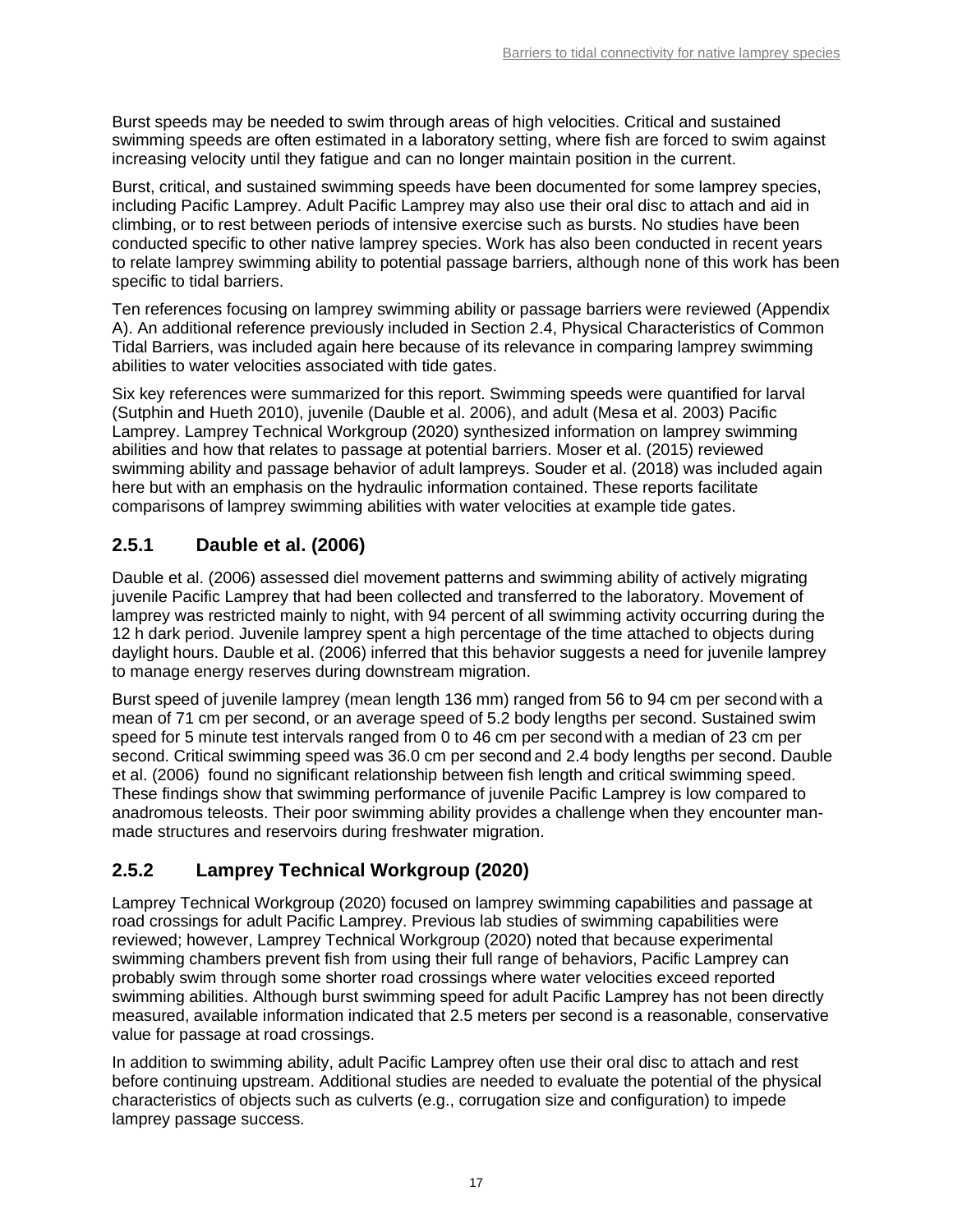Lamprey Technical Workgroup (2020) presented concepts, methods, and a summary of resources needed to conduct assessments of Pacific Lamprey passage at road crossings. Guidance included prioritization of sites, data collection needs, considerations for calculating flows during migration, predicting hydraulic conditions at migration flows, and considerations for determining classification of a site as a barrier, partial barrier, or non-barrier.

## <span id="page-21-0"></span>**2.5.3 Mesa et al. (2003)**

To gain an understanding of the performance capacity of Pacific Lamprey, Mesa et al. (2003) estimated the critical swimming speed and documented physiological responses of radio-tagged and untagged adult lampreys exercised to exhaustion. The mean critical swimming speed at  $15^{\circ}$ C of untagged lampreys was  $86.2 \pm 7.5$  cm per second, compared to the significantly lower speed of 81.5  $± 7.0$  cm per second for radio-tagged fish. The physiological responses of tagged and untagged lampreys subjected to exhaustive exercise included decreases in blood pH of 0.3–0.5 units, a 40 percent decrease in muscle glycogen levels, a 22 percent increase in hematocrit for untagged fish only, and a 4- to 5-fold increase in muscle and a 40- to 100-fold increase in plasma lactate concentrations. These physiological changes were significant compared with resting control fish and usually returned to resting levels by 1–4 hours after fatigue. The estimates of critical swimming speedfor Pacific Lamprey suggested that these fish may have difficulty negotiating fishways at dams on the Columbia River, which can have water velocities approaching 2 m per second. Physiological results indicated that despite differences in swimming speed, tagged and untagged Pacific Lamprey showed similar metabolic dysfunction after exhaustive exercise but both recovered quickly from a single exposure to the stressor.

## <span id="page-21-1"></span>**2.5.4 Moser et al. (2015)**

Moser et al. (2015) provided an overview of insights made possible by advances in technology regarding spawning migration of lampreys. Moser et al. (2015) noted a dearth of information on swimming performance, physiology, orientation, and behavior for migratory lamprey species. Previous reports of swimming abilities were reviewed including Mesa et al. (2003) and Dauble et al. (2006). Adult lampreys exhibited multiple bursts of high-intensity exercise when confronted with obstacles to upstream migration and seemed to experience fatigue as a result of these high-energy bursts. Lampreys used their oral disc to attach to substrate and rest between bouts of energetic swimming. Moser et al. (2015) concluded that experimental estimates of swimming ability derived from traditional swim-chamber tests can be misleading because lamprey are not able to utilize their full range of behaviors, including using their oral disc for attachment.

Moser et al. (2015) noted that fishway design must match the capability and behavior of each lamprey species, which can vary considerably depending on body size. Fishway entrance areas are usually designed to accommodate strong-swimming salmonids, and often present water velocities that exceed critical lamprey swim speed. In addition to hydraulic conditions, other structural challenges such as lack of suitable attachment surfaces, sharp-edged corners, and turbulent flows may reduce passage efficiency.

## <span id="page-21-2"></span>**2.5.5 Souder et al. (2018)**

Souder et al. (2018) included an overview of tide gates and tide gate hydraulics, including an example drawn from two tide gates over four tidal cycles (two days) in the Coos Bay estuary (Oregon). One tide gate was top-hinged, and the other was side-hinged with a muted tidal regulator that holds the gate open during flood tides until a trigger elevation is reached. Souder at al. (2018) noted that fish passage is affected by (1) the area of the gate that is open (as measured by door angle); (2) the water velocity distributions within the opening; and (3) the amount of time that the gate is open. Water velocity was measured only through the side-hinged gate because the tophinged gate remained closed during the incoming tide.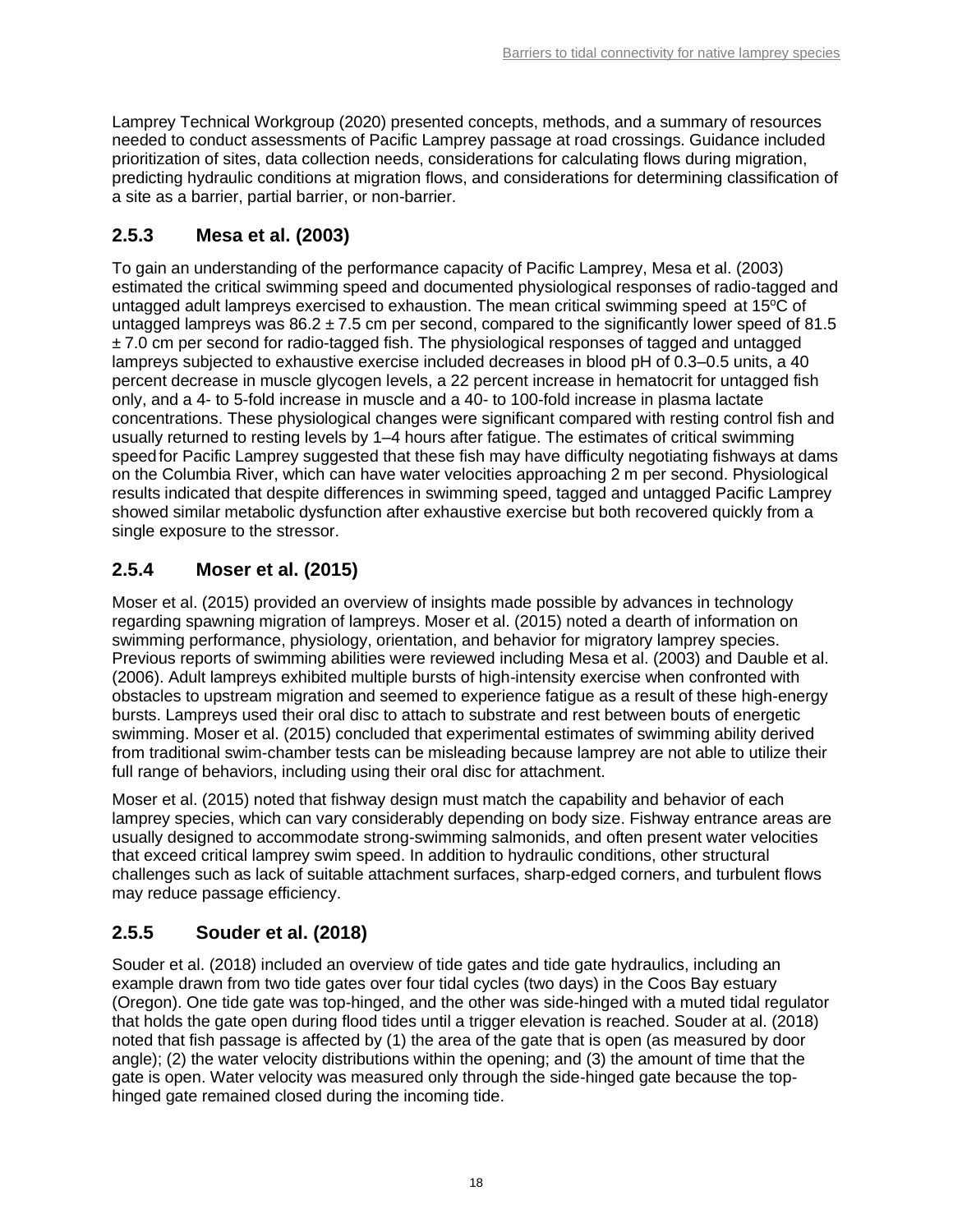Water velocities during the opening cycle had a maximum outflow velocity of about 2 feet per second (61 cm per second) early in the opening sequence when both top-hinged and side-hinged doors were near to their maximum opening angle. Once the volume of water upstream of the gate was sufficiently lowered the top-hinged gate almost closed and velocities through the side-hinged gate receded to about 0.5 feet per second (15 cm per second) during the majority of the opening period. When the tide changed, the inflow (flood) velocities were higher because the effective opening area was less (because the top-hinged gate was completely closed). Maximum inflow velocities were about 3 feet per second (91.4 cm per second). Periods with flows greater than 2 feet per second represented less than 0.25 hours during any given tide cycle. The daily period of opening for the side-hinged gate was approximately 50 percent during this tidal cycle.

## <span id="page-22-0"></span>**2.5.6 Sutphin and Hueth (2010)**

Sutphin and Hueth (2006) conducted laboratory experiments to measure the prolonged-sustained and burst swimming speeds of wild larval Pacific Lamprey. Prolonged-sustained speeds were measured using an annular variable speed swimming chamber and burst speeds were determined using a swimming raceway and digital video analysis. During prolonged-sustained swimming experiments, the mean length of time lamprey (72–143 mm total length) were able to swim in the chamber ranged from 43.0 minutes when exposed to a velocity of 10 cm per second, to 0.4 minutes when exposed to 50 cm per second. The burst swimming speeds of lamprey tended to increase as length increased from 107 to 150 mm total length and ranged from 33.3 to 75.0 cm per second respectively. Estimates of the overall swimming performance of this life-stage can provide important information when developing approach velocities and infrastructure to improve lamprey passage while minimizing entrainment loss.

### <span id="page-22-1"></span>**2.5.7 Summary and Key Uncertainties**

#### **2.5.7.1 Summary**

Swimming abilities of multiple life stages of Pacific Lamprey have been quantified or estimated [\(Table 1\)](#page-23-1), although lamprey can probably exceed reported maximums over short distances. Although no information on swimming capabilities has been reported for Western River Lamprey or Arctic Lamprey, a general relationship between swimming capabilities and body size would allow for information on Pacific Lamprey to be applied as initial estimates for other species.

Dauble et al. (2006) calculated the burst swimming speed of juvenile Pacific Lamprey (136 mm) to average 71 cm per second, with a median sustained speed of about 23 cm per second. For an example tide gate, Souder at al. (2018) measured maximum outflow velocity at about 61 cm per second, and maximum inflow velocity at about 91 cm per second. It is apparent that juvenile lamprey of this size would need to use burst swimming abilities to successfully negotiate passage. Furthermore, tide gates are placed at the downstream end of culverts, which vary in length depending on site characteristics. Water velocity exceeding 61 cm per second through a long culvert could preclude upstream passage even when the gate is open. Side hinged tide gates with muted tidal regulators may help mitigate this problem by keeping gates open until changes in upstream and downstream water levels have resulted in decreased water velocities.

Swimming speeds of larval Pacific Lamprey calculated by Sutphin and Heath (2010) corroborate speeds calculated for juveniles by Dauble et al. (2006). Both the size ranges of lamprey used and the range of burst speeds estimated by the two studies overlap. This further indicated that small lamprey of any life stage may have some difficulty passing through tide gates when water velocities are high.

Although burst swimming speed of adult Pacific Lamprey (Lamprey Technical Workgroup 2020) exceeded water velocities measured by Souder et al. (2018), velocities through tide gates may exceed critical swimming speed (Mesa et al. 2003). Ability of adult Pacific Lamprey to successfully negotiate passage would therefore depend in part on length of the associated culvert. Obstacles to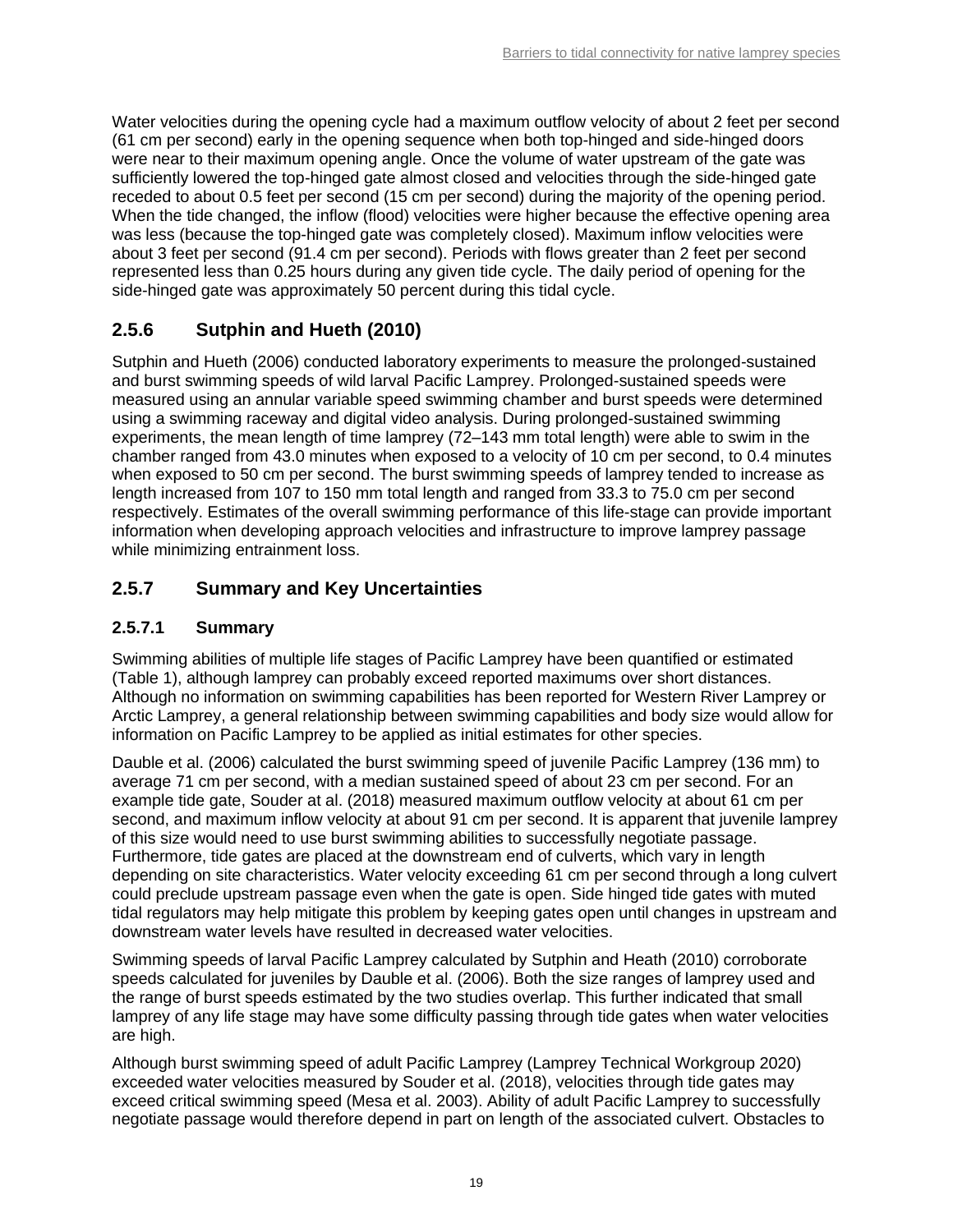passage at fishways noted by Moser et al. (2015), including velocities, lack of attachment substrate, and turbulence, are also applicable to tidal barriers.

| <b>Life Stage</b> | <b>Burst</b>      | <b>Critical</b> | <b>Sustained</b> |
|-------------------|-------------------|-----------------|------------------|
| <b>Adult</b>      | 2.5               | 0.86            | $- -$            |
| <b>Juvenile</b>   | $0.71(0.56-0.94)$ | 0.36            | $0.23(0-0.46)$   |
| Larvae            | $0.33 - 0.75$     | $- -$           |                  |

<span id="page-23-1"></span>Table 1. Swimming speeds (meters per second) for Pacific Lamprey as reported by references summarized in this report.

### **2.5.7.2 Key Uncertainties**

Although Souder at al. (2018) provided water velocities at example tide gates in the Coos Bay estuary, and water velocity data at other tidal barriers are likely available, each location is unique. Gate design, culvert diameter, length, construction material, morphology (e.g., corrugation), and other site characteristics preclude generalizations of velocities and likelihood of fish passage. Culverts in the estuarine environment may also be impacted by mud, and attachment of organisms such as mussels and barnacles, which could also affect passage of lampreys. Restoration (including passage) needs are site specific.

Other than general comparisons of observed water velocities and lamprey swimming abilities, no information specific to native lampreys is available. Information similar to that provided by Lamprey Technical Workgroup (2020), but focused on barriers to tidal connectivity, would be useful. As noted in Section [2.4,](#page-16-1) Physical Characteristics of Common Tidal Barriers, dike breaching or moving is not often a viable option; therefore, more specific studies are needed to assess the effects of various tide gate designs on native lampreys.

## <span id="page-23-0"></span>**3 Study Plan**

The study plan focuses on addressing critical uncertainties described in this report. This section therefore includes descriptions in general terms of the actions needed to investigate the critical uncertainties identified for each focal topic:

- Use of estuarine and tidal habitats
	- o Basic information is needed because little is known and evidence indicates occurrence may be estuary-specific
- Osmoregulation and salinity tolerance
	- $\circ$  It is important to compare abilities of lamprey to conditions found in the estuarine environment and identify habitats that favor lamprey survival
- Interactions with tidal barriers
	- o Specific information is lacking for native lampreys
- Physical characteristics of common tidal barriers
	- $\circ$  Physical characteristics can be readily described; therefore, the focus should be on the effects of physical characteristics and resulting changes to water chemistry
- Swimming ability and behavior at tidal barriers
	- $\circ$  This information can help with development and use of protocols to assess passage

The actions needed are then placed into a stepwise study plan. This stepwise plan serves as a framework to assist the development of more detailed study plans and criteria for funding.

In addition to these technical actions based on critical uncertainties described in this report, additional effort should attempt to further summarize TEK regarding lampreys in the estuarine environment. A comprehensive effort to obtain TEK might reveal additional relevant information.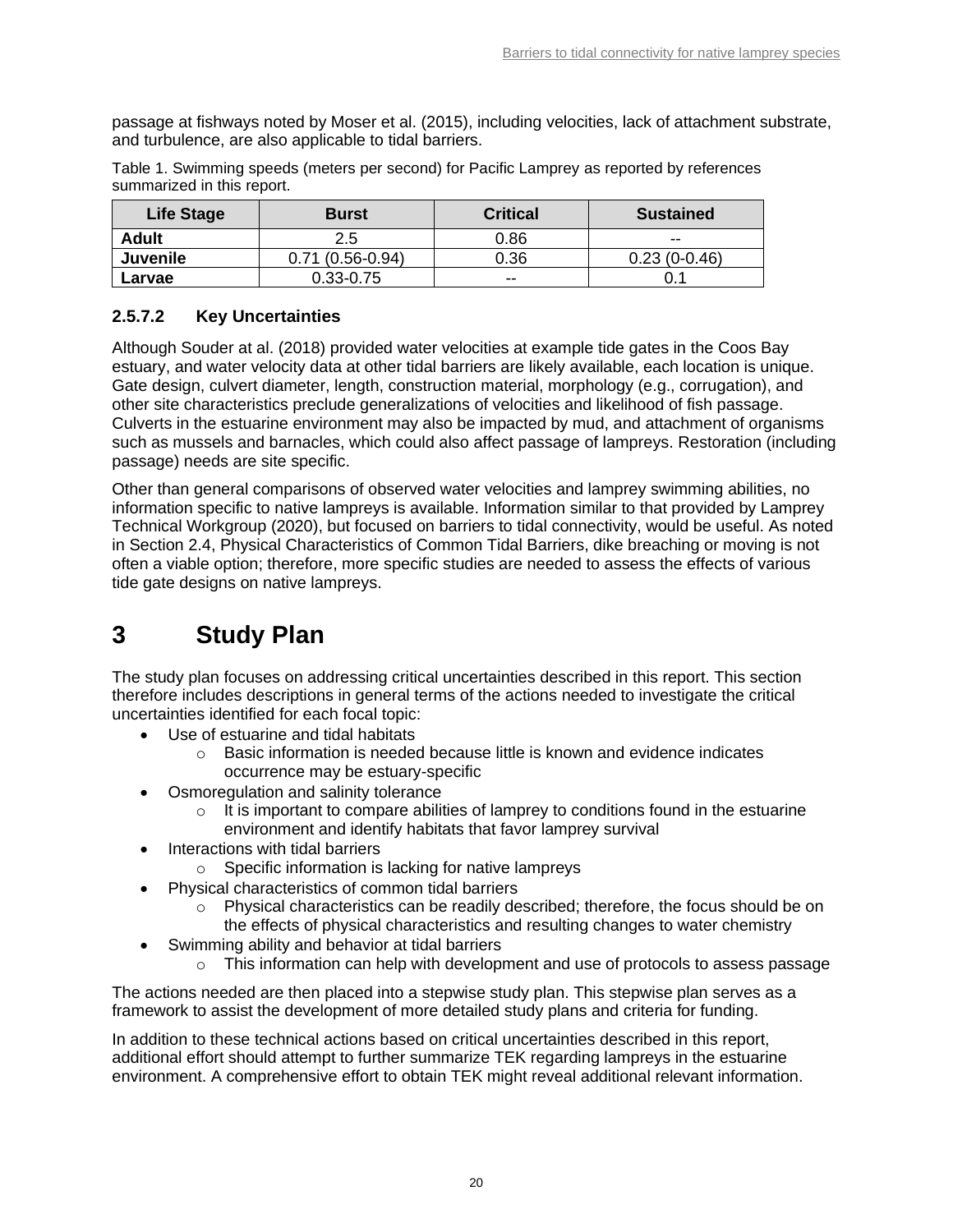## <span id="page-24-0"></span>**3.1 Use of Estuarine and Tidal Habitats**

Lamprey-specific sampling should be conducted in estuaries throughout the range of native lamprey species to assess relative abundance, distribution, and timing of various life stages (adult, juvenile, larval). Work would build on previous efforts (Weitkamp et al. 2015; Miller et al. 2016; Howard et al. 2017; Goertler et al. 2020) but should utilize methods known to be effective for collecting lamprey. Because of its ineffectiveness in salt water, alternatives to electrofishing would need to be used. Because information is limited and lamprey occurrence and timing may be at least somewhat estuary-specific, the geographic scope of this effort would be extremely broad. Protocols should be developed to determine priorities among estuaries and therefore narrow the focus. One priority would likely include collecting information on Arctic Lamprey because so little information on distribution, extent of residence, and habitat use in estuaries is available.

In addition to the lack of information on relative abundance, distribution, and timing, little information is available regarding specific habitats or areas utilized by native lampreys in estuaries, especially shallow areas such as small tidal channels and marsh. These are areas where tide gates and other barriers are most likely to be present. Intensive lamprey-specific sampling should be conducted in these areas in at least a subset of the estuaries sampled for relative abundance, distribution, and timing of various life stages. Work would build on the effort of Goertler et al. (2018), but should provide more specific information regarding habitat use, and therefore result in broadly useful occupancy information for other estuaries.

## <span id="page-24-1"></span>**3.2 Osmoregulation and Salinity Tolerance**

Increased knowledge of osmoregulation and salinity tolerance would be valuable to the understanding of the estuarine life history of native lamprey species. Work should focus on the ecological function and stressors of salinity tolerance rather than the physiological processes. Longterm residence of larvae in tidally influenced habitats and whether larvae are able to subsequently survive, grow, transform, and out-migrate is not known and requires further study (Silver 2015). This is especially relevant because potential environmental effects of dikes, road crossings, and tide gates include effects on physical characteristics such as salinity and water temperature (Giannico and Souder 2004).

Studies should include a combination of field and laboratory efforts to be most useful. Salinity measurements could be taken over time in areas affected by tidal connectivity barriers. Salinity levels are likely to vary among estuaries, areas within estuaries, and hydraulic conditions (freshwater input, tide cycle, etc.) at individual sites. Laboratory efforts could be undertaken to assess the ability of native lamprey to survive similar conditions.

## <span id="page-24-2"></span>**3.3 Interactions with Tidal Barriers**

Behavior of lampreys at tide gates (including upstream and downstream passage) is unknown and should be studied. Because information on lamprey use of shallow tidal habitats is lacking, it is unlikely that attempts to quantify passage rates would be feasible. More plausible efforts might involve extended use of high-quality video or acoustic tags to observe passage, as well as lampreyspecific sampling upstream and downstream of tide gates and other connectivity barriers. This could be combined with sampling described in Section [3.1,](#page-24-0) Use of Estuarine and Tidal Habitats. Similar efforts have been conducted in a broad sense that revealed little information about lampreys; however, future sampling should utilize methods known to be effective for lamprey.

Studies should include sites that contain multiple tide gate designs to facilitate comparisons. Gate design, culvert diameter, length, construction material, morphology (e.g., corrugation), and other site characteristics preclude generalizations of velocities and likelihood of fish passage (Lamprey Technical Workgroup (2020).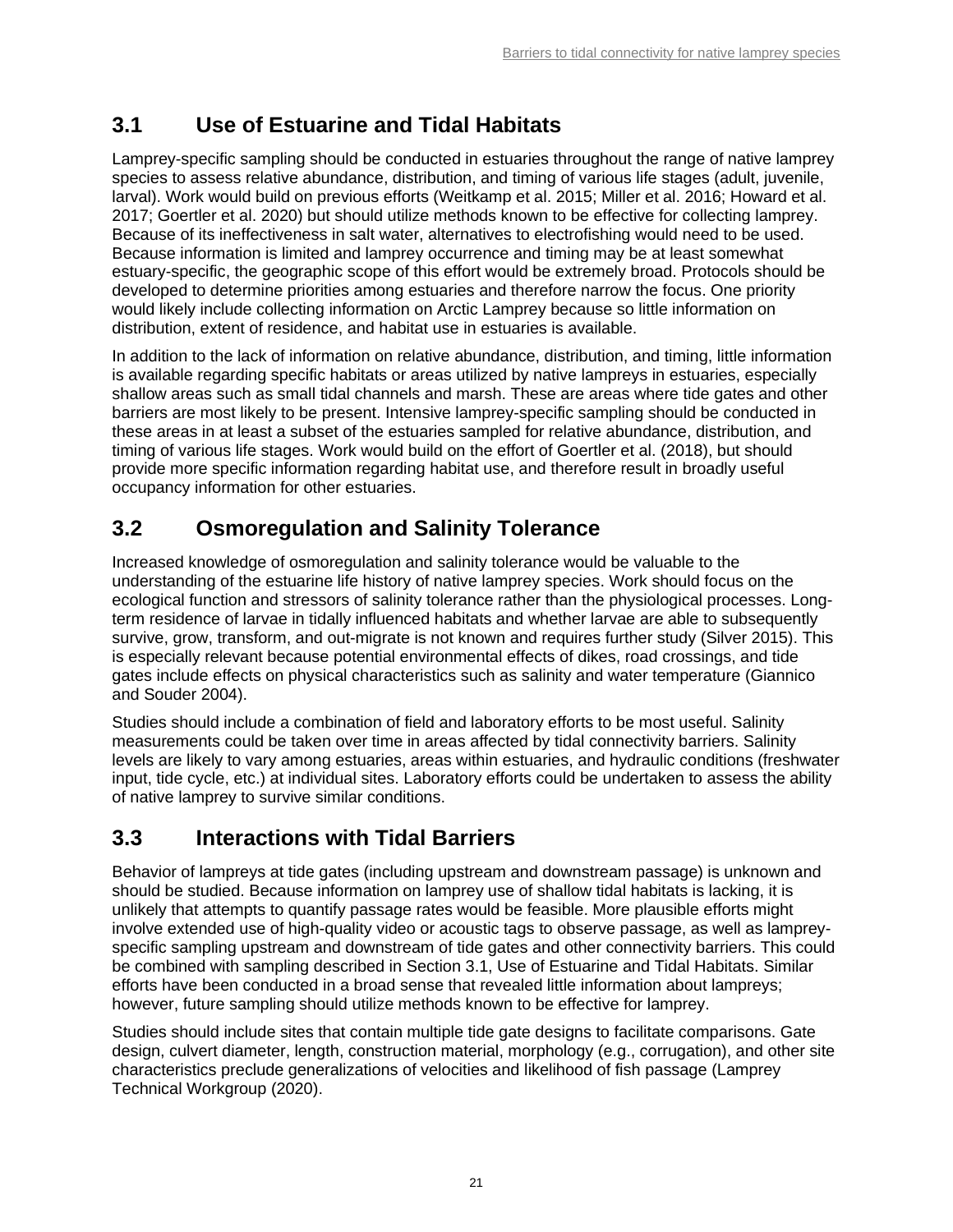## <span id="page-25-0"></span>**3.4 Physical Characteristics of Common Tidal Barriers**

The focus here should be on the effects of physical characteristics of common tidal barriers, and how assessing these effects might lead to changes in future designs. Dike breaching or setback dikes are the optimal solution but are often not possible; therefore, more studies are needed to assess the effects of various tide gate designs on native lamprey.

Very little empirical evidence of the effects of various tide gate designs on lamprey is available. Although the objective of studies should include developing designs to improve survival and movement of lamprey, study components could be included in efforts described in Sections [3.1,](#page-24-0) Use of Estuarine and Tidal Habitats; [3.3,](#page-24-2) Interactions with Tidal Barriers; and [3.5,](#page-25-1) Swimming Ability and Behavior at Tidal Barriers. As previously noted, sampling should utilize methods known to be effective for lamprey.

## <span id="page-25-1"></span>**3.5 Swimming Ability and Behavior at Tidal Barriers**

Lamprey Technical Workgroup (2020) provided key concepts, protocols, and methods that can be used to conduct assessments of adult Pacific Lamprey passage at road crossings. Specific methodologies depend on a number of factors but should be adaptable to assessing tidal barriers. Site selection and prioritization protocols developed by Lamprey Technical Workgroup (2020) can be easily adapted. Protocols for initial field evaluations of potential sites would also need to be adapted to specifically include tide gates. Existing protocols include road crossings such as culverts, but do not include tide gates. Assessing physical characteristics of each site, including assessing migration flows and conducting hydraulic analyses can follow protocols of Lamprey Technical Workgroup (2020). Passage status of a site (total barrier, partial barrier, non-barrier, etc.) can then be determined, and a process for prioritizing barrier removal or restoration can be developed.

The protocols described above are specific to providing passage for adult Pacific Lamprey. Analogous protocols need to be developed for adult Western River Lamprey and Arctic Lamprey (primarily because adult size varies among species), as well as juveniles and larvae of all species.

## <span id="page-25-2"></span>**3.6 Stepwise Plan**

This stepwise plan is a framework for addressing the critical uncertainties described in this report. The order of objectives/actions differs from the order in which critical uncertainties were described because of sequencing priorities. Furthermore, some actions may address multiple critical uncertainties. As noted above, this is intended to be a relatively high level list of objectives and actions designed to assist the development of more detailed study plans and criteria for funding.

- Objective 1 Conduct lamprey-specific sampling in estuaries throughout the range of native lamprey species to assess relative abundance, distribution, and timing of various life stages (adult, juvenile, larval)
	- Action 1.1 Determine priorities among estuaries (include estuaries within the range of Arctic Lamprey
	- Action 1.2 Develop lamprey-specific study designs and methodology
	- Action 1.3 Sample for all life stages of native lampreys throughout the year
	- Action 1.4 Collaborate with existing studies of other fish species where possible to incorporate lamprey-specific sampling
- Objective 2 Conduct intensive lamprey-specific sampling in shallow areas such as small tidal channels and marsh in a subset of sampled estuaries
	- Action 2.1 Select sites and sample concurrently with efforts for Objective 1
	- Action 2.2 Include collection of physical characteristics such as salinity and water temperature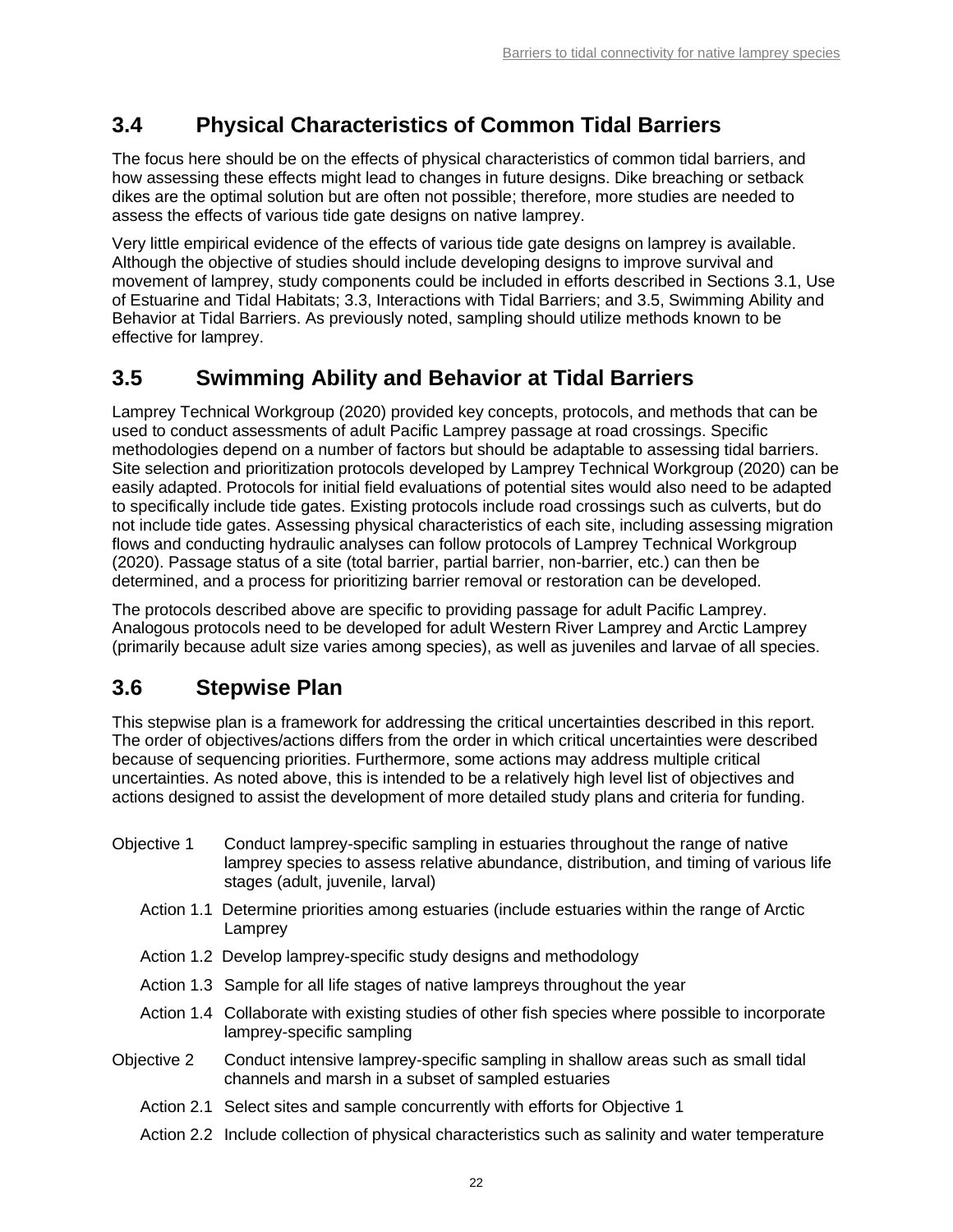- Action 2.3 Develop broadly useful occupancy information
- Objective 3 Conduct laboratory tests to assess the ability of native lamprey to survive conditions similar to those recorded for Objective 2
	- Action 3.1 Assess salinity tolerance of larval and juvenile native lamprey species using standard laboratory procedures
	- Action 3.2 Utilize available information or collect information on salinity in estuaries, including small tidal channels and marsh both above and below tidal barriers and compare salinities to those tolerated by native lampreys
	- Action 3.3 Identify other environmental factors that impact survival that can be controlled and tested in laboratory studies
- Objective 4 Develop and conduct studies of lamprey passage/behavior at tidal barrier sites
	- Action 4.1 When possible, select sites that contain multiple tide gate designs and culvert characteristics to facilitate comparisons
	- Action 4.2 Where possible, use high-quality video and/or acoustic tags to observe passage
	- Action 4.3 Conduct lamprey-specific sampling upstream and downstream of tide gates and other connectivity barriers
- Objective 5 Based on Lamprey Technical Workgroup (2020) and findings from Objective 4, develop protocols and methods that can be used to conduct assessments of lamprey passage at tidal barriers (including all life history stages of native lamprey species)
	- Action 5.1 Develop protocols and methods
	- Action 5.2 Select and assess sites
	- Action 5.3 Categorize passage status for sites (total barrier, partial barrier, non-barrier, etc.)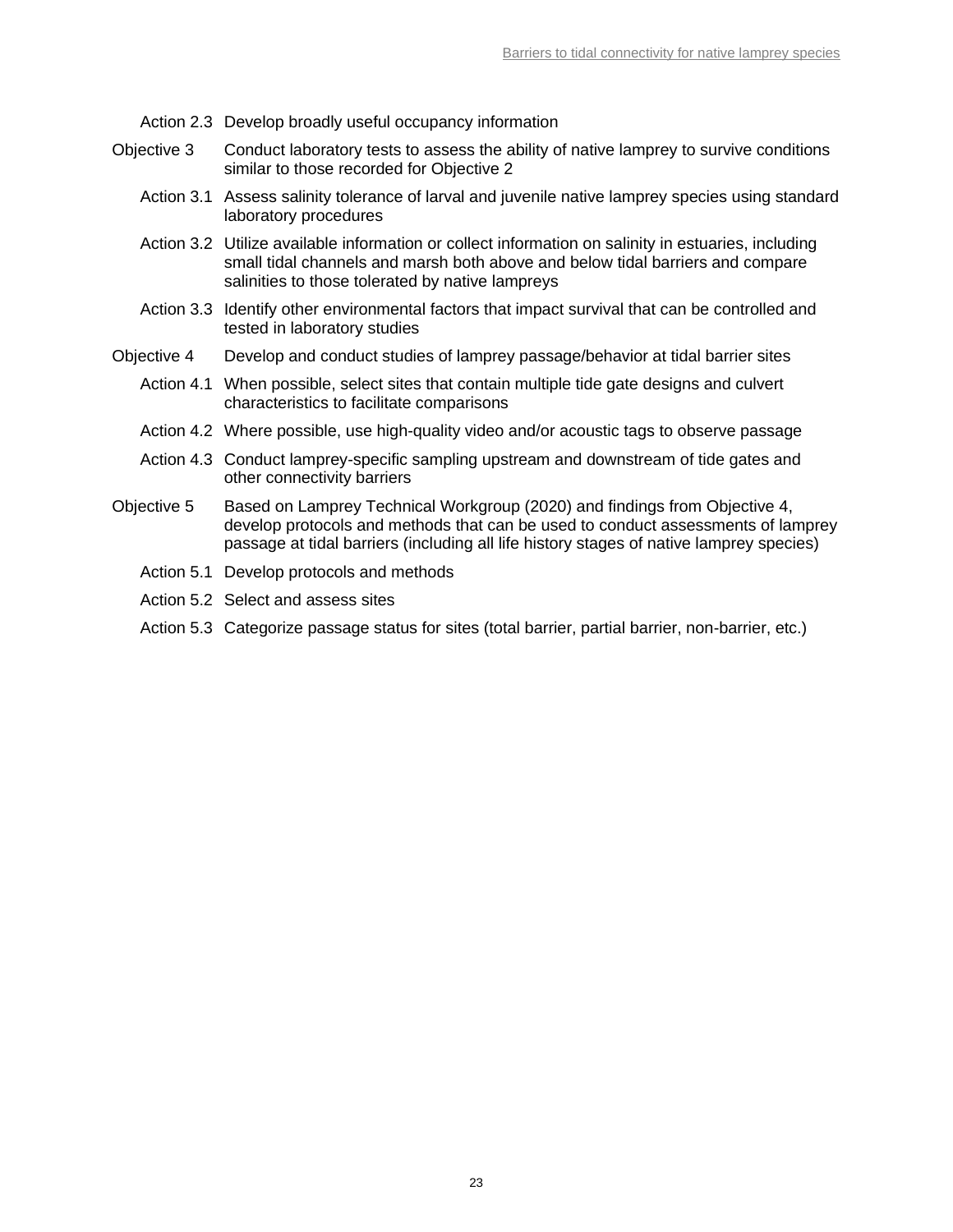## <span id="page-27-0"></span>**4 References**

- Abou-Seedo, F. S., and I. C. Potter. 1979. The estuarine phase in the spawning run of the River Lamprey *Lampetra fluviatilis*. Journal of the Zoological Society of London 188:5-25.
- Beamish, R. J. 1980. Adult biology of the River Lamprey (*Lampetra ayresi*) and the Pacific Lamprey (*Lampetra tridentata*) from the Pacific Coast of Canada. Canadian Journal of Fisheries and Aquatic Sciences 37: 1906-1923
- Beamish, R. J., and J. H. Youson. 1987. Life history and abundance of young adult *Lampetra ayresi* in the Fraser River and their possible impact on salmon and herring stocks in the Strait of Georgia. Canadian Journal of fisheries and Aquatic Sciences 44: 525-537.
- Bond, C. E., T. T. Kan, and K. W. Myers. 1983. Notes on the marine life of the River Lamprey, *Lampetra ayresi*, in Yaquina Bay, Oregon, and the Columbia River estuary. Fishery Bulletin 81:165-167.
- Caltrans. 2016. Tide gates: technical and ecological considerations. Caltrans Division of Research, Innovation and system Information, Preliminary Investigation.
- Dauble, D. D., R. A. Moursand, and M. D. Bleich. 2006. Swimming behavior of juvenile Pacific Lamprey, *Lampetra tridentata*. Environmental Biology of Fishes (2006) 75:167-171.
- Ferreira-Martins, J. M. Wilson, S. P. Kelly, D. Kolosov, and S. D. McCormick. In Press. A review of osmoregulation in lamprey. Journal of Great Lakes Research xxxx.
- Giannico, G. R., and J. A. Souder. 2004. The effects of tide gates on estuarine habitats and migratory fish. Oregon State University, ORESU-G-04-002.
- Giannico, G., and J. A. Souder. 2005. Tide gates in the Pacific Northwest, operation, types, and environmental effects. Oregon Sea Grant, Oregon State University, Corvallis, OR.
- Goertler, P. A. L., A. W. Shakya, A. M. Seesholtz, B. M. Schreier, S. Z. Matica, and K. S. Holley. 2020. Lamprey (*Entosphenus* sp. and *Lampetra* sp.) estuarine occupancy is regionally variable and constrained by temperature. Journal of Fish Biology 96:527-532.
- Greene, C., J. Hall, and E. Beamer. 2020. Biological and physical effects of 'fish-friendly' tide gates. Presentation to Barriers to Tidal Connectivity Symposium, Pacific States Marine Fisheries Commission, October 28, 2020.
- Greene, C., J. Hall, E. Beamer, R. Henderson, and B. Brown. 2012. Biological and physical effects of "fish-friendly" tide gates. Final report for the Washington State Recreation and Conservation Office, January 2012.
- Howard, K. G., K. M. Miller, and J. Murphy. 2017. Estuarine fish ecology of the Yukon River delta, 2014-15. Alaska Department of Fish and Game, Fishery Data Series No. 17-16.
- Kan, T.T. 1975. Systematics, variation, distribution and biology of lampreys of the genus *Lampetra* in Oregon. Ph.D. thesis, Oregon State University, Corvallis, OR. 194 p.
- Lamprey Technical Workgroup. 2020. Barriers to adult Pacific Lamprey at road crossings: guidelines for evaluating and providing passage. Original version 1.0, June 29, 2020.
- Lucas, M. C., D. H. Bubb, M. Jang, K. Ha, and J. E. G. Masters. 2009. Availability of and access to critical habitats in regulated rivers: effects of low-head barriers on threatened lampreys. Freshwater Biology 54:621-634.
- Mesa, M. G., J. M. Bayer, and J. G. Seelye. 2003. Swimming performance and physiological responses to exhaustive exercise in radio-tagged and untagged Pacific Lampreys. Transactions of the American Fisheries Society 132: 483-492.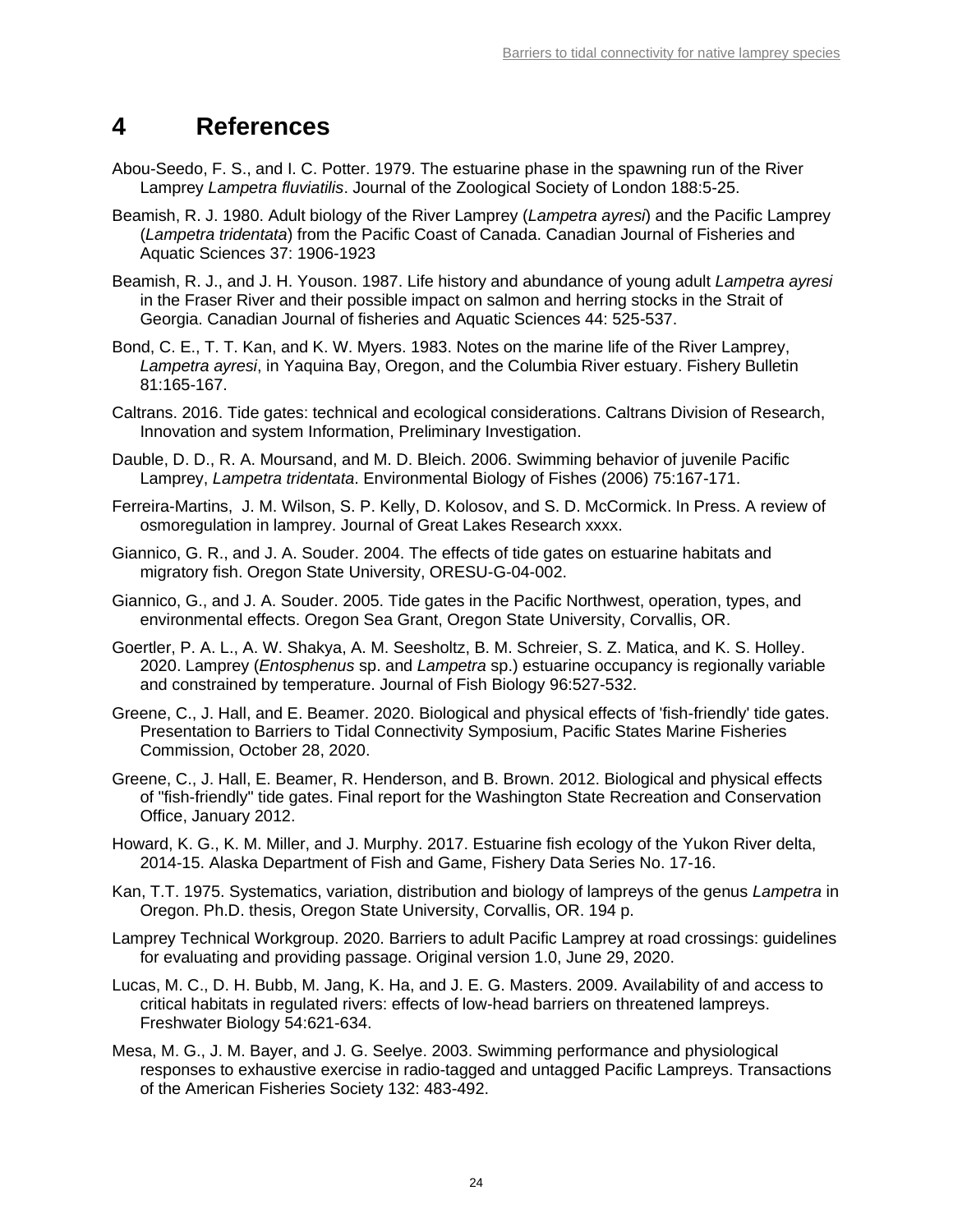- Miller, K., D. Neff, K. Howard, and J. Murphy. 2016. Spatial distribution, diet, and nutritional status of juvenile Chinook Salmon and other fishes in the Yukon River estuary. NOAA Technical Memorandum NMFS-AFSC-334.
- Moser, M. L., P. R. Almeida, P. S. Kemp, and P. W. Sorensen. 2015. Lamprey spawning migration. In Docker M. (editor) Lampreys: Biology, Conservation, and Control. Fish & Fisheries Series, volume 37. Springer Netherlands. https://doi.org/10.1007/978-94-017-9306-3\_5.
- Oregon Watershed Enhancement Board. 2021. Ecological effects of tide gate upgrade or removal: considerations for restoration practitioners. Oregon Watershed Enhancement Board, May 2021.
- Parker, K. A., J. E. Hess, S. R. Narum, and A. P. Kinziger. 2019. Evidence for the genetic basis and epistatic interactions underlying ocean- and river-maturing ecotypes of Pacific Lamprey (*Entosphenus tridentatus*) returning to the Klamath River, California. Molecular Ecology 2019:1- 15.
- Petersen, R. S. 2006. The role of traditional ecological knowledge in understanding a species and river system at risk: Pacific Lamprey in the lower Klamath Basin. M.A. Thesis, Oregon State University.
- Poirer, J., S. Lohr, T. A. Whitesel, and J. Johnson. 2009. Assessment of fishes, habitats, and fish passage at tide gates on Deer Island Slough and lower Tide Creek. U.S. Fish and Wildlife Service, Columbia River Fisheries Program Office, Vancouver, WA. 2009 Project Report.
- Richards, J. E., and F. W. H. Beamish. 1981. Initiation of feeding and salinity tolerance in the Pacific Lamprey *Lampetra tridentata*. Marine Biology 63:73-77.
- Silver, G. S. 2015. Investigations of larval Pacific Lamprey *Entosphenus tridentatus* osmotic stress tolerance and occurrence in a tidally-influenced estuarine stream. Dissertations and Theses. Paper 2358. [https://doi.org/10.15760/etd. 2355.](https://doi.org/10.15760/etd.%202355)
- Silva, S., M. Lowry, C. Macaya-Solis, B. Byatt, and M. C. Lucas. 2017. Can navigation locks be used to help migratory fishes with poor swimming performance pass tidal barrages? A test with lampreys. Ecological Engineering 102:291-302.
- Souder, J., and G. Giannico. 2020. Tide gates: operation, fish passage and recommendations for their upgrade or removal. ORESU-T-20-001. Oregon Sea Grant, Corvallis, OR. 15 pp.
- Souder, J. A., L. M. Tomaro, G. R. Giannico, and J. R. Behan. 2018. Ecological effects of tide gate upgrade or removal: a literature review and knowledge of synthesis. Report to Oregon Watershed Enhancement Board by Institute for Natural Resources, Oregon State University, Corvallis, OR. Submitted to Oregon Watershed enhancement Board in fulfillment of grant #217- 8500-14090.
- Souder, J. A., L. M. Tomaro, G. R. Giannico, and J. R. Behan. 2018a. Ecological effects of tide gate upgrade or removal: a literature review and knowledge of synthesis. Appendix A: Literature Review. Report to Oregon Watershed Enhancement Board by Institute for Natural Resources, Oregon State University, Corvallis, OR. Submitted to Oregon Watershed enhancement Board in fulfillment of grant #217-8500-14090.
- Sutphin, Z. A., and C. D. Hueth. 2010. Swimming performance of larval Pacific Lamprey (*Lampetra tridentata*). Northwest Science 84:196-200.
- van de Wetering, S. J. 1998. Aspects of the life history characteristics and physiological processes in smolting Pacific Lamprey, *Lampetra tridentata*, in a central Oregon coast stream. M.S. Thesis, Oregon State University.
- Weitkamp, L. A., S. A. Hinton, and P. J. Bentley. 2015. Seasonal abundance, size, and host selection of Western River (*Lampetra ayresii*) and Pacific (*Entosphenus tridentatus*) lampreys in the Columbia River Estuary. Fishery Bulletin 113:213-226.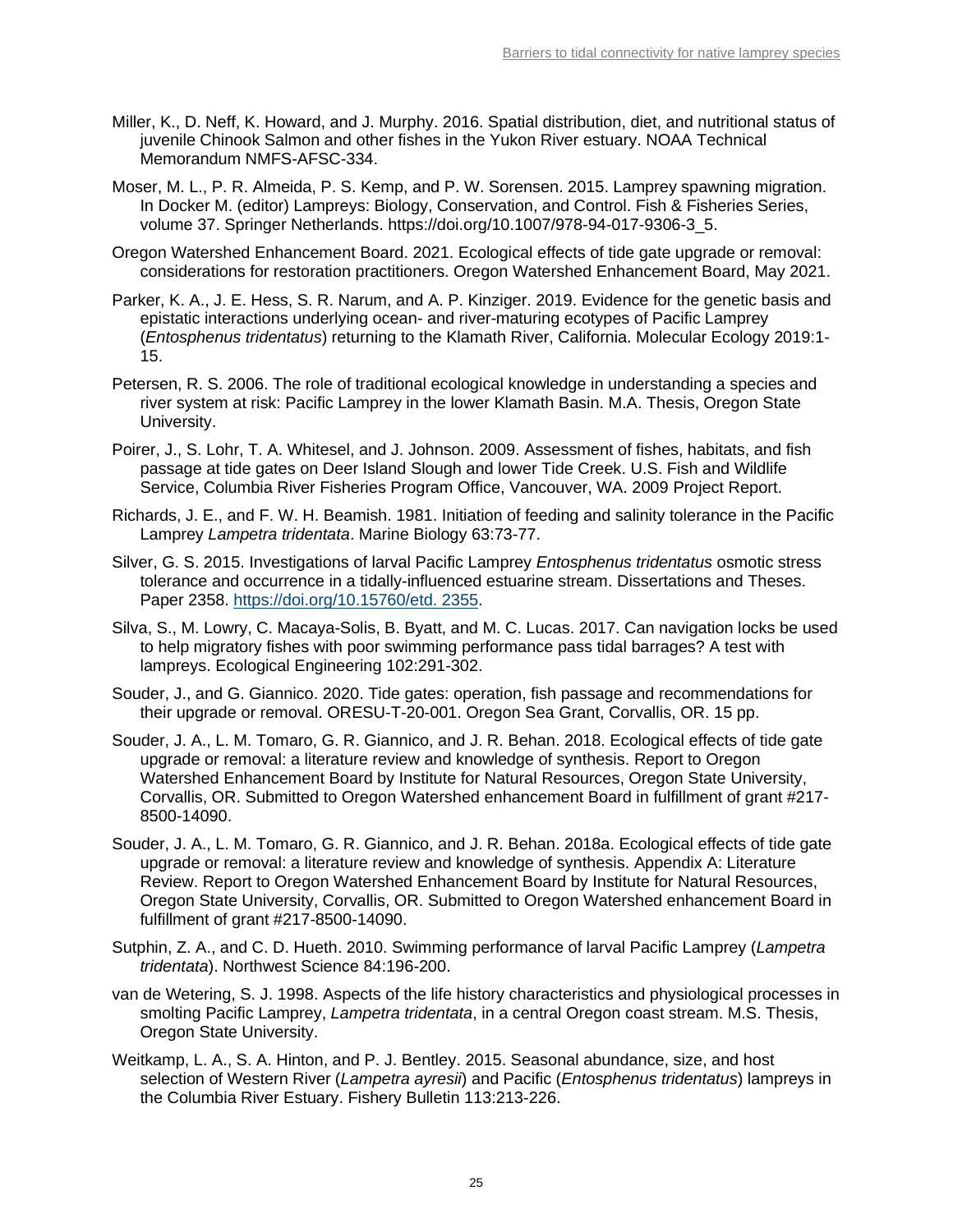- Wright, G. V. 2014. Impact of tide gates on diadromous fish migration in the UK. Ph.D. Thesis, University of Southampton, October 2014.
- Wright, G. V., R. M. Wright, and P. S. Kemp. 2015. Impact of tide gates on the migration of adult European Eels, *Anguilla anguilla*. Estuaries and Coasts (2015) 38:2031-2043.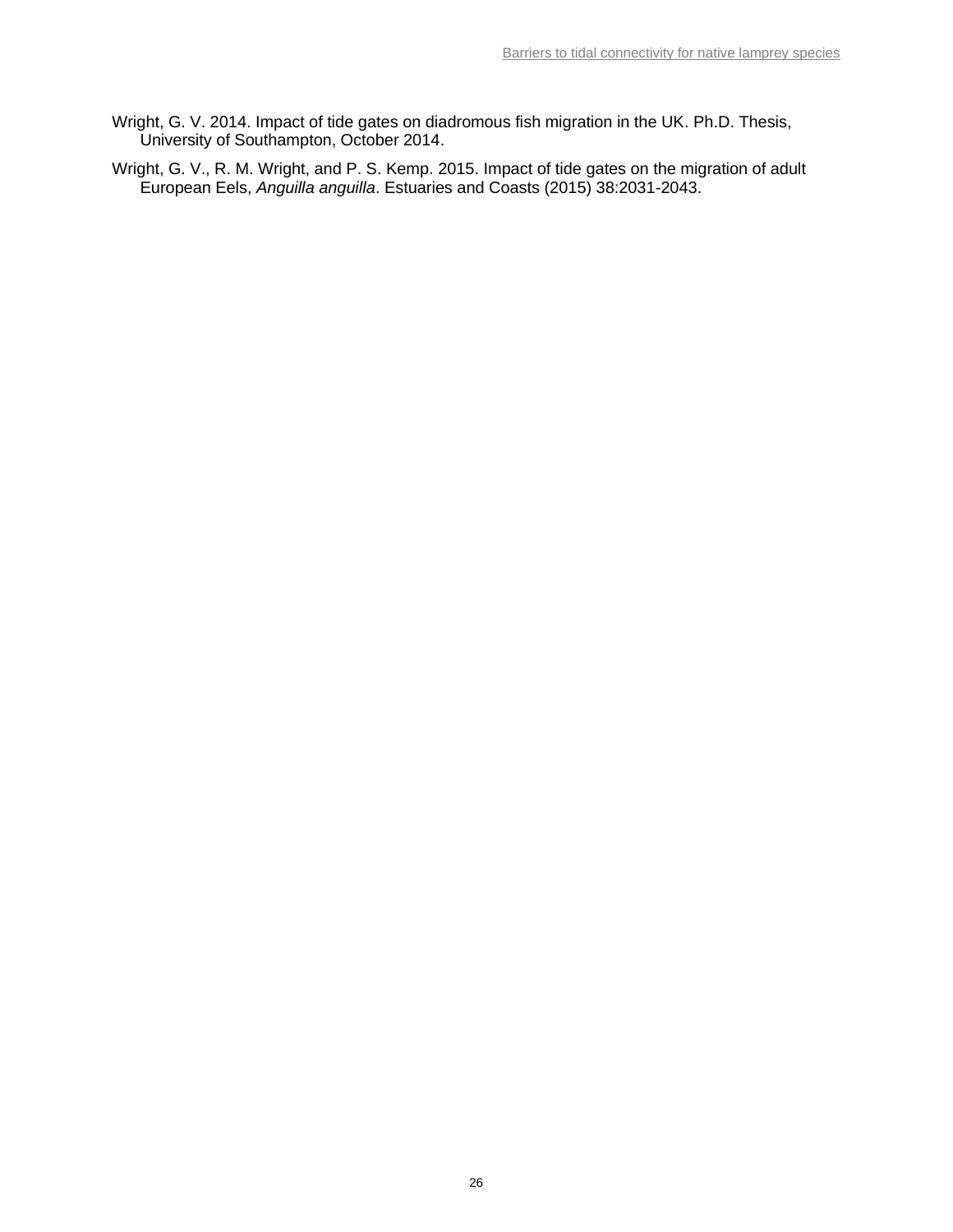# **Appendix A**

<span id="page-30-0"></span>List of all Documents Reviewed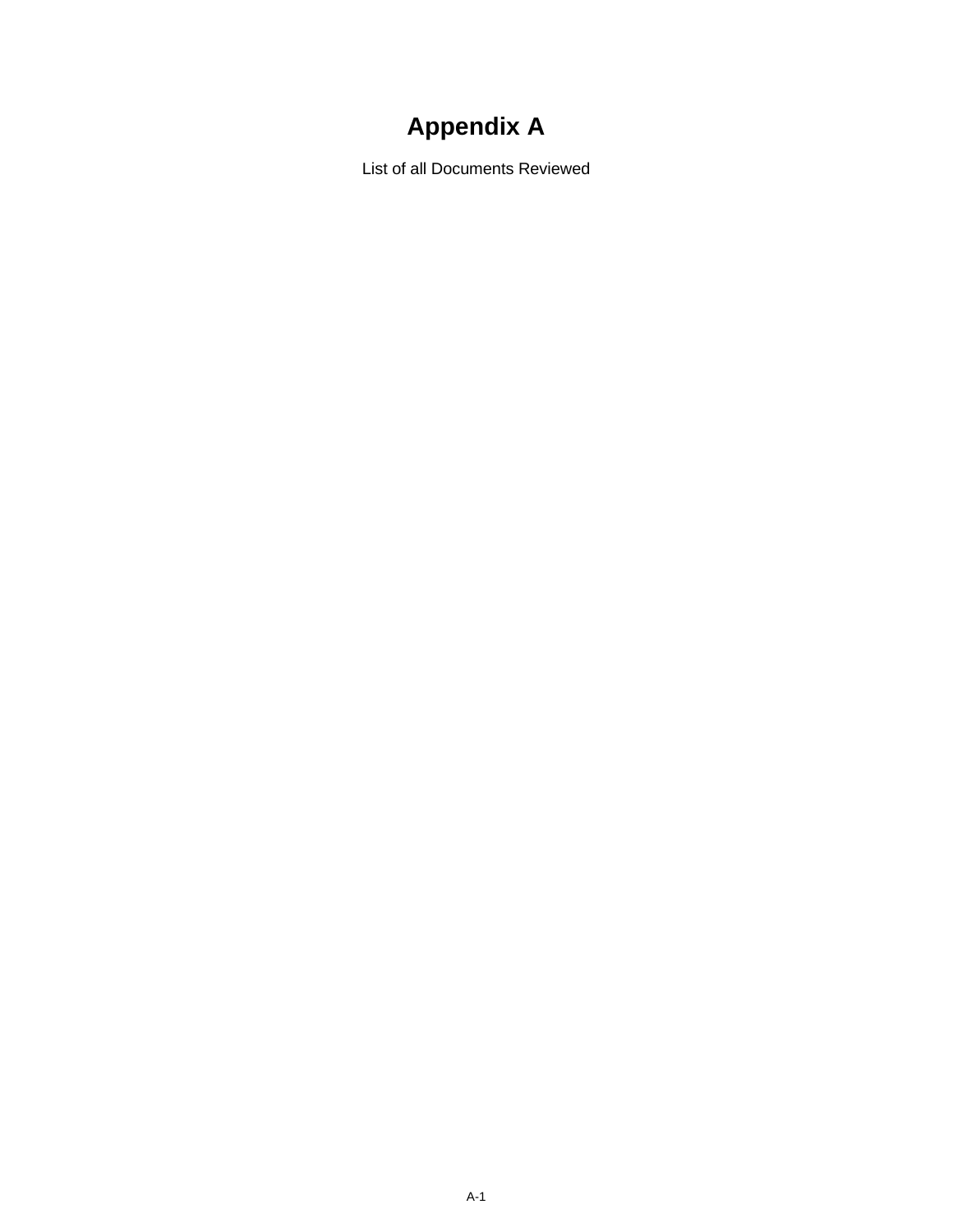#### ESTUARINE AND TIDAL HABITAT USE

| Abou-Seedo, F. S., and I. C. Potter                                                                  | 1979 | The estuarine phase in the spawning run of the River Lamprey Lampetra fluviatilis                                                                                                                                                   | Journal of the Zoological Society of London 188:5-25                                              |
|------------------------------------------------------------------------------------------------------|------|-------------------------------------------------------------------------------------------------------------------------------------------------------------------------------------------------------------------------------------|---------------------------------------------------------------------------------------------------|
| Beamish, R. J.                                                                                       | 1980 | Adult biology of the River Lamprey (Lampetra ayresi) and the Pacific Lamprey (Lampetra<br>tridentata) from the Pacific Coast of Canada                                                                                              | Canadian Journal of Fisheries and Aquatic Sciences 37:<br>1906-1923                               |
| Beamish, R. J., and J. H. Youson                                                                     | 1987 | Life history and abundance of young adult Lampetra ayresi in the Fraser River and their<br>possible impact on salmon and herring stocks in the Strait of Georgia                                                                    | Canadian Journal of fisheries and Aquatic Sciences 44:<br>525-537                                 |
| Beamish, R. J., and J. R. Scarsbrook                                                                 | 1979 | Data for the study of the distribution and feeding habits of lampreys in the surface waters Department of Fisheries and the Environment, Fisheries<br>of the Gulf Islands and in the vicinity of the Fraser River, British columbia | and Marine Service Data Report 136: 353 p                                                         |
| Bond, C. E., T. T. Kan, and K. W. Myers                                                              | 1983 | Notes on the marine life of the River Lamprey, Lampetra ayresi, in Yaquina Bay, Oregon,<br>and the Columbia River estuary                                                                                                           | Fishery Bulletin 81:165-167                                                                       |
| Chase, S.D.                                                                                          | 2001 | Contributions to the life history of adult Pacific Lamprey (Lampetra tridentata) in the<br>Santa Clara River of Southern California                                                                                                 | Bulletin of the Southern California Academy of Sciences<br>100:74-85                              |
| Goertler, P. A. L., A. W. Shakya, A. M. Seesholtz, B. M. Schreier,<br>S. Z. Matica, and K. S. Holley | 2020 | Lamprey (Entosphenus sp. and Lampetra sp.) estuarine occupancy is regionally variable<br>and constrained by temperature                                                                                                             | Journal of Fish Biology 96:527-532                                                                |
| Howard, K. G., K. M. Miller, and J. Murphy                                                           | 2017 | Estuarine fish ecology of the Yukon River delta, 2014-15                                                                                                                                                                            | Alaska Department of Fish and Game, Fishery Data<br>Series No. 17-16                              |
| Kan, T. T.                                                                                           | 1975 | Systematics, variation, distribution and biology of lampreys of the genus Lampetra in<br>Oregon.                                                                                                                                    | Ph.D. thesis, Oregon State Univ., Corvallis, OR. 194 p.                                           |
| Kesminas, V., and A. Svagzdys                                                                        | 2010 | Length and weight distribution of the River Lamprey, Lampetra fluviatillis (L.), sampled in<br>the Nemuna River Estuary                                                                                                             | Arch. Pol. Fish. 18: 257-260                                                                      |
| Maitland, P. S., K. H. Morris, K. East, M. P. Schoonoord, B. van<br>der Wal, and I. C. Potter        | 1984 | The estuarine biology of the River Lamprey, Lampetra fluviatilis, in the Firth of Forth,<br>Scotland, with particular reference to size composition and feeding                                                                     | Journal of the Zoological Society of London 203:211-225                                           |
| Miller, K., D. Neff, K. Howard, and J. Murphy                                                        | 2016 | Spatial distribution, diet, and nutritional status of juvenile Chinook Salmon and other<br>fishes in the Yukon River estuary                                                                                                        | NOAA Technical Memorandum NMFS-AFSC-334                                                           |
| Parker, K. A., J. E. Hess, S. R. Narum, and A. P. Kinziger                                           | 2019 | Evidence for the genetic basis and epistatic interactions underlying ocean- and river-<br>maturing ecotypes of Pacific Lamprey (Entosphenus tridentatus) returning to the Klamath Molecular Ecology 2019:1-15.<br>River, California |                                                                                                   |
| Petersen, R. S.                                                                                      | 2006 | The role of traditional ecological knowledge in understanding a species and river system<br>at risk: Pacific Lamprey in the lower Klamath Basin                                                                                     | M.A. Thesis, Oregon State University                                                              |
| Reid, S. B., and D. H. Goodman                                                                       | 2016 | Pacific Lamprey in coastal drainages of California: occupancy patterns and contraction of<br>the southern range                                                                                                                     | Transactions of the American Fisheries Society 145:703-<br>711, DOI:10.1080/00028487.2016.1159615 |
| Silva, S., M. J. Servia, R. Viera-Lanero, S. Barca, and F. Cobo(a)                                   | 2013 | Life cycle of the Sea Lamprey Petromyzon marinus : duration of and growth in the marine<br>life stage                                                                                                                               | Aquatic Biology 18: 59-62                                                                         |
| Silva, S., M. J. Servia, R. Viera-Lanero, S. Barca, and F. Cobo(b)                                   | 2013 | Downstream migration and hematophagous feeding of newly metamorphosed sea<br>lampreys (Peytromyzon marinus Linnaeus, 1758)                                                                                                          | Hydrobiologia 700: 277-286                                                                        |
| Weitkamp, L. A., S. A. Hinton, and P. J. Bentley                                                     | 2015 | Seasonal abundance, size, and host selection of Western River (Lampetra ayresii) and<br>Pacific (Entosphenus tridentatus) lampreys in the Columbia River Estuary                                                                    | Fishery Bulletin 113:213-226                                                                      |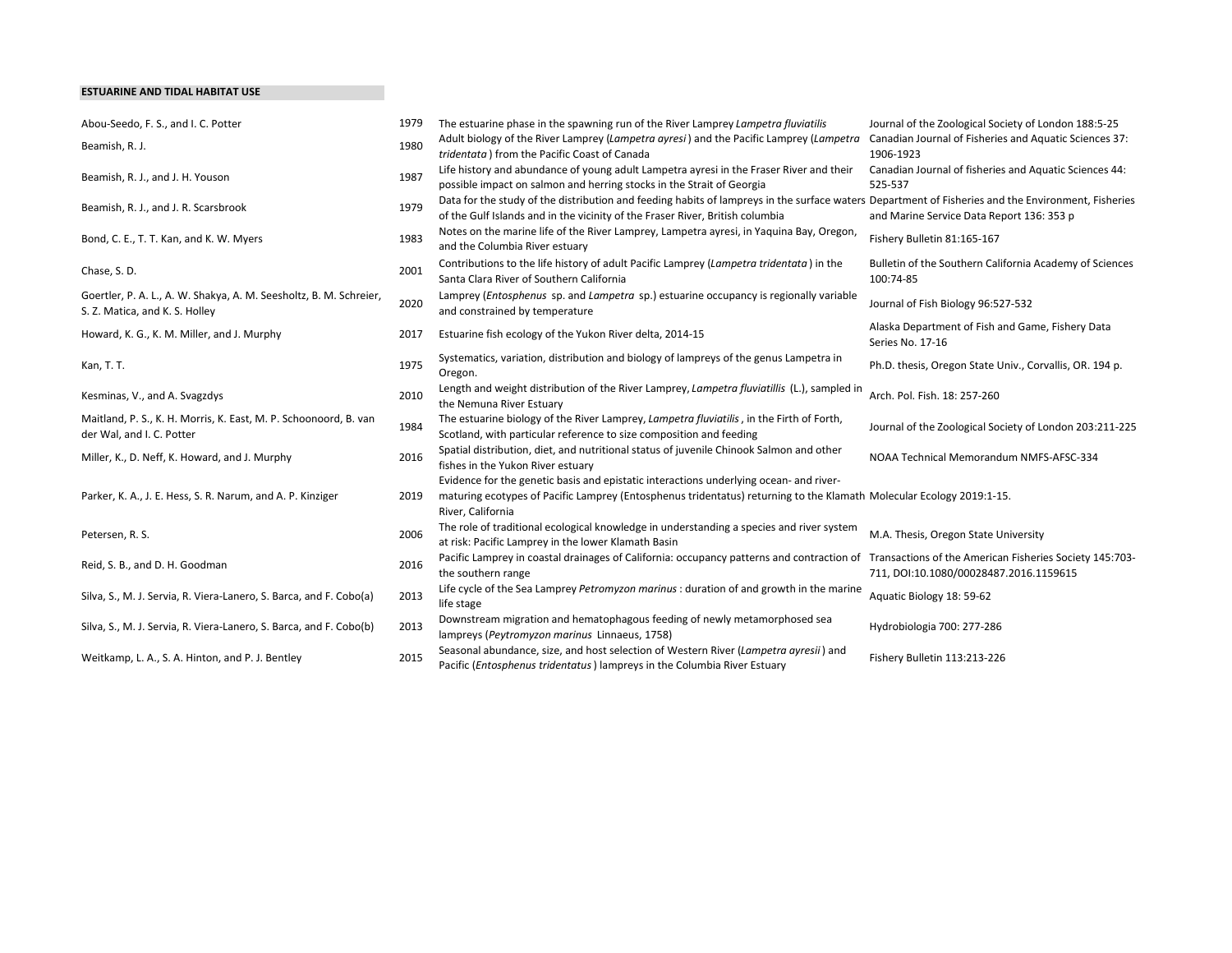#### OSMOREGULATION AND SALINITY TOLERANCE

| Beamish, F. W. H.                                                                | 1980 | Osmoregulation in juvenile and adult lampreys                                                                                                                                              | Canadian Journal of Fisheries and Aquatic Sciences<br>37:1739-1750                                                                   |
|----------------------------------------------------------------------------------|------|--------------------------------------------------------------------------------------------------------------------------------------------------------------------------------------------|--------------------------------------------------------------------------------------------------------------------------------------|
| Dawson, H. D., B. R. Quintella, P. R. Almeida, A. J. Treble, and J.<br>C. Jolley | 2015 | The ecology of larval and metamorphosing lampreys                                                                                                                                          | in M. F. Docker (ed), Lampreys: Biology, Conservation<br>and Control, Fish & Fisheries Series 37, DOI<br>10.1007/978-94-017-9306-3 3 |
| Ferreira-Martins, D., J. Coimbra, C. Antunes, and J. M. Wilson                   | 2016 | Effects of salnity on upstream-migrating, spawning Sea Lamprey, Petromyzon marinus                                                                                                         | <b>Conservation Physiology</b><br>4:doi:10.1093/conphys/cov064                                                                       |
| Ferreira-Martins, J. M. Wilson, S. P. Kelly, D. Kolosov, and S. D.<br>McCormick  |      | In Press A review of osmoregulation in lamprey                                                                                                                                             | Journal of Great Lakes Research xxxx                                                                                                 |
| Hardisty, M. W.                                                                  | 1956 | Some aspects of osmotic regulation in lampreys                                                                                                                                             | Journal of Experimental Biology 33:431-447                                                                                           |
| Morris, R.                                                                       | 1956 | The osmoregulatory ability of the Lampern (Lampetra fluviatilis L.) in sea water during<br>the course of its spawning migration                                                            | Journal of Experimental Biology 33:235-248                                                                                           |
| Morris, R.                                                                       | 1958 | The mechanism of marine osmoregulation in the Lampern (Lampetra fluviatlis L.) and<br>the causes of its breakdown during the spawning migration                                            | Journal of Experimental Biology 35:649-665                                                                                           |
| Pickering, A. D., and R. Morris                                                  | 1970 | Osmoregulation of Lampetra fluviatilis L. and Petromyzon marinus (Cyclostomata) in<br>hyperosmotic solutions                                                                               | Journal of Experimental Biology 53:231-243                                                                                           |
| Potter, I. C., and R. J. Huggins                                                 | 1973 | Observations on the morphology, behaviour, and salinity tolerance of downstream<br>migrating River lampreys (Lampetra fluviatilis)                                                         | Journal of the Zoological Society of London 169:365-379                                                                              |
| Reis-Santos, P., S. D. McCormick, and J. M. Wilson                               | 2008 | Ionoregulatory changes during metamorphosis and salinity exposure of juvenile Sea<br>Lamprey (Petromyzon marinus L.)                                                                       | Journal of Experimental Biology 211:978-988                                                                                          |
| Richards, J. E., and F. W. H. Beamish                                            | 1981 | Initiation of feeding and salinity tolerance in the Pacific Lamprey Lampetra tridentata                                                                                                    | Marine Biology 63:73-77                                                                                                              |
| Silver, G. S.                                                                    | 2015 | Investigations of larval Pacific Lamprey Entosphenus tridentatus osmotic stress tolerance Dissertations and Theses. Paper 2358.<br>and occurrence in a tidally-influenced estuarine stream | https://doi.org/10.15760/etd. 2355                                                                                                   |
| van de Wetering, S. J.                                                           | 1998 | Aspects of the life history characteristics and physiological processes in smolting Pacific<br>Lamprey, Lampetra tridentata, in a central Oregon coast stream                              | M.S. Thesis, Oregon State University                                                                                                 |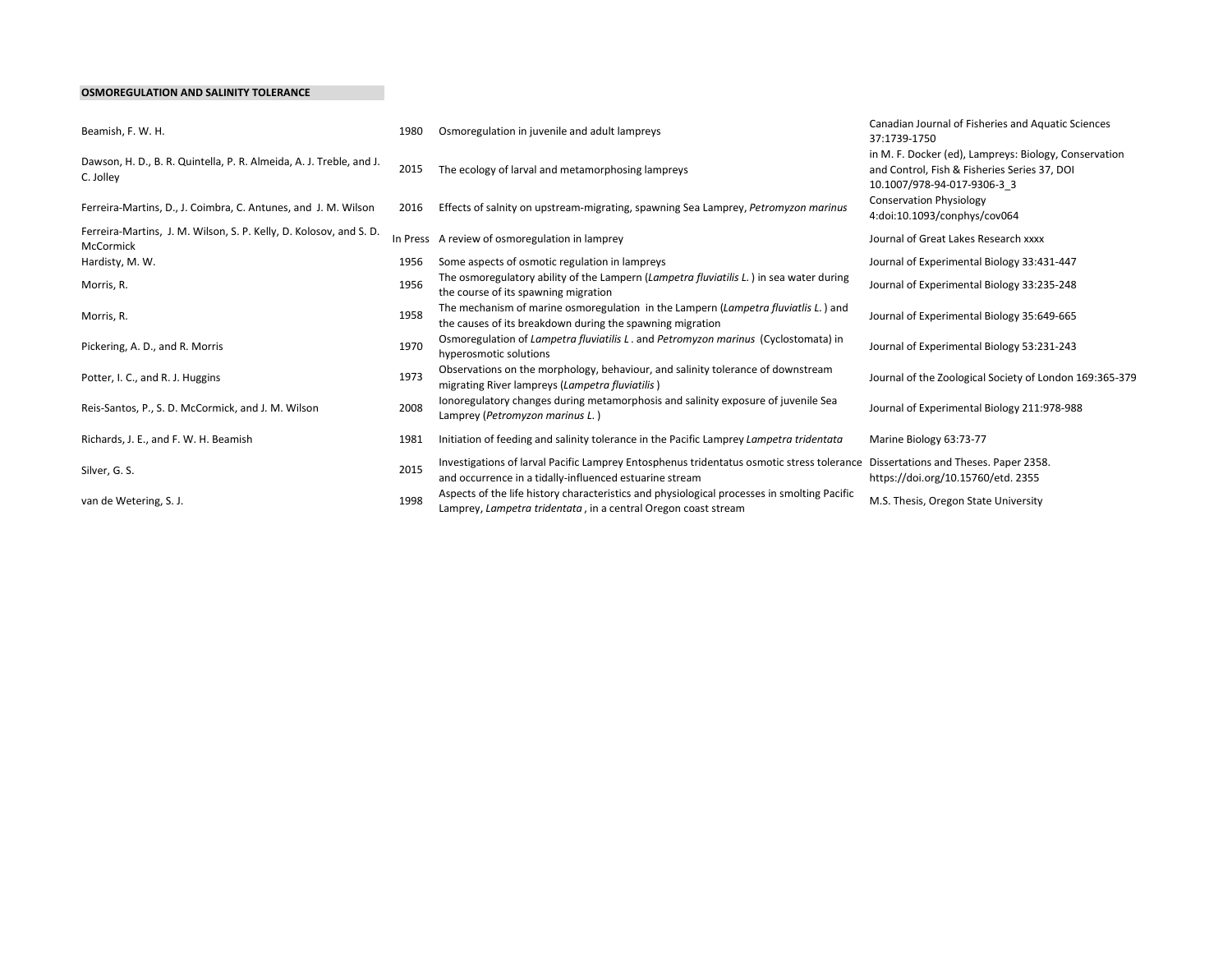#### INTERACTIONS WITH TIDAL BARRIERS

| Ennis, S.                                                                                                                                                | 2009 | Effects of tide gate replacement on water temperature in a freshwater slough in the<br>Columbia River estuary                                                              | Master of Environmental Project Reports. 12. Portland<br>State University, Portland, OR, Fall 2009              |
|----------------------------------------------------------------------------------------------------------------------------------------------------------|------|----------------------------------------------------------------------------------------------------------------------------------------------------------------------------|-----------------------------------------------------------------------------------------------------------------|
| Giannico, G. R., and J. A. Souder                                                                                                                        | 2004 | The effects of tide gates on estuarine habitats and migratory fish                                                                                                         | Oregon State University, ORESU-G-04-002                                                                         |
| Greene, C. M., J. Hall, D. Small, and P. Smith                                                                                                           | 2017 | Effects of intertidal water crossing structures on estuarine fish and their habitat: a<br>literature review and synthesis                                                  | NOAA Fisheries and Washington Department of Fish<br>and Wildlife, October 11, 2017                              |
| Greene, C., J. Hall, E. Beamer, R. Henderson, and B. Brown                                                                                               | 2012 | Biological and physical effects of "fish-friendly" tide gates                                                                                                              | Final report for the Washington State Recreation and<br>Conservation Office, January 2012                       |
| Johnson, J., and T. A. Whitesel                                                                                                                          | 2012 | Julia Butler Hansen National Wildlife Refuge: Post-construction assessment of fishes,<br>habitats, and tide gates in sloughs on the mainland                               | U.S. Fish and Wildlife Service, Columbia River Fisheries<br>Program Office, Vancouver, WA                       |
| Lohr, S., J. Poirer, S. Castle, B. Silver, G. Silver, J. Johnson, J. M.<br>Hudson, J. Jolley, D. Allard, A. Hortsman, M. L. Koski, and T. A.<br>Whitesel | 2010 | Presence, distribution, movement, and biological characteristics of select aquatic species<br>in Tide Creek, Merril Creek, and Deer Island slough, Columbia County, Oregon | U.S. Fish and Wildlife Service, Columbia River Fisheries<br>Program Office, Vancouver, WA. 2010 Annual Report.  |
| Lucas, M. C., D. H. Bubb, M. Jang, K. Ha, and J. E. G. Masters                                                                                           | 2009 | Availability of and access to critical habitats in regulated rivers: effects of low-head<br>barriers on threatened lampreys                                                | Freshwater Biology 54:621-634                                                                                   |
| Lyons, B., and M. Ramsey                                                                                                                                 | 2013 | Program Report: Summary and synthesis of comments on a study of the "Biological and<br>Physical Effects of 'Fish-Friendly' Tide Gates".                                    | Washington Department of Fish & Wildlife, Estuary and<br>Salmon Restoration Program. March 2013.                |
| Oregon Watershed Enhancement Board                                                                                                                       | 2021 | Ecological effects of tide gate upgrade or removal: considerations for restoration<br>practitioners                                                                        | Oregon Watershed Enhancement Board, May 2021                                                                    |
| Poirer, J., S. Lohr, T. A. Whitesel, and J. Johnson                                                                                                      | 2009 | Assessment of fishes, habitats, and fish passage at tide gates on Deer Island Slough and<br>lower Tide Creek                                                               | U.S. Fish and Wildlife Service, Columbia River Fisheries<br>Program Office, Vancouver, WA. 2009 Project Report. |
| Siva, S., M. Lowry, C. Macaya-Solis, B. Byatt, and M. C. Lucas                                                                                           | 2017 | Can navigation locks be used to help migratory fishes with poor swimming performance<br>pass tidal barrages? A test with lampreys                                          | Ecological Engineering 102:291-302                                                                              |
| Wright, G. V.                                                                                                                                            | 2014 | Impact of tide gates on diadromous fish migration in the UK                                                                                                                | Ph.D. Thesis, University of Southampton, October 2014                                                           |
| Wright, G. V., R. M. Wright, and P. S. Kemp                                                                                                              | 2015 | Impact of tide gates on the migration of adult European Eels, Anguilla anguilla                                                                                            | Estuaries and Coasts (2015) 38:2031-2043                                                                        |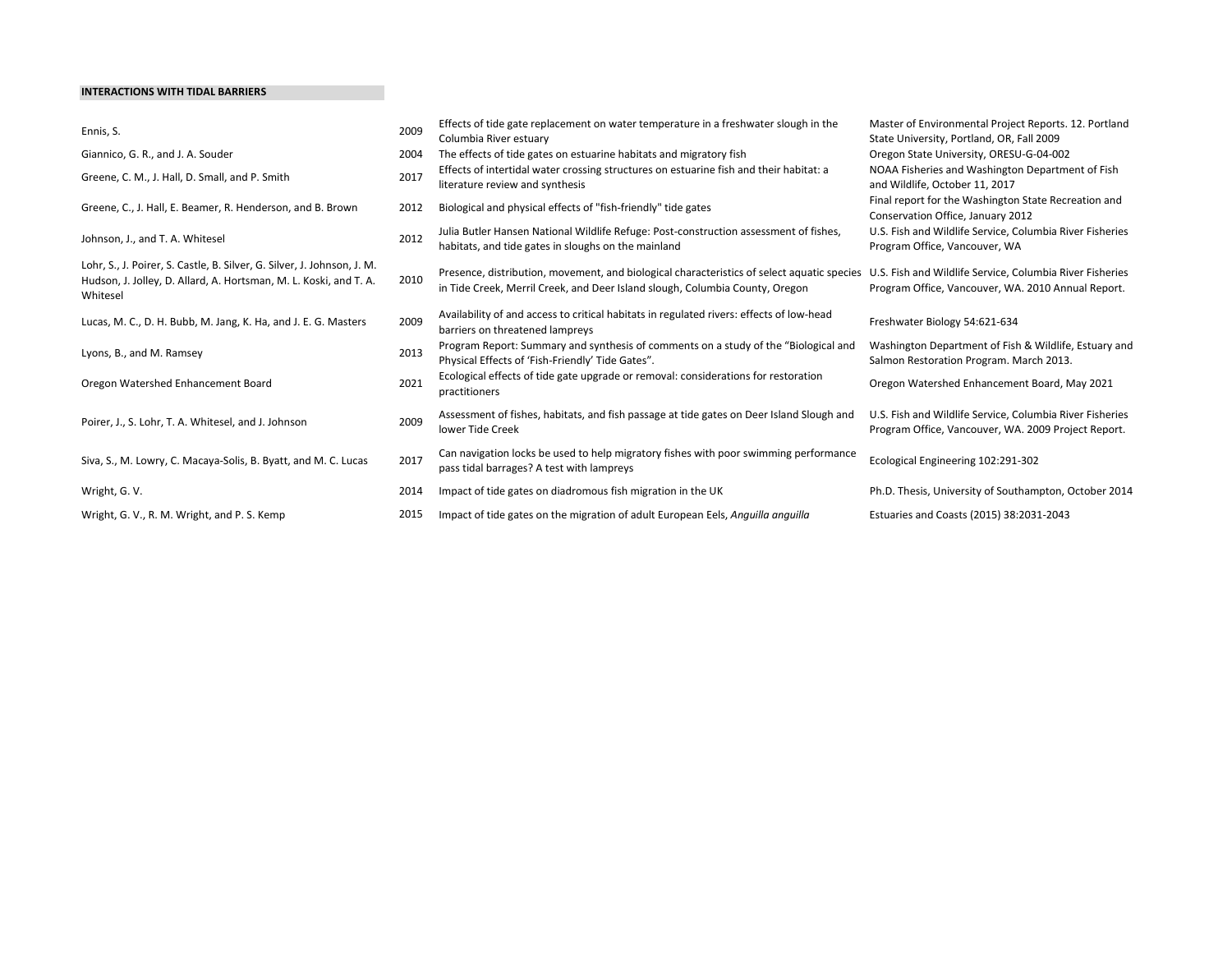#### PHYSICAL CHARACTERISTICS OF TIDAL BARRIERS

| Caltrans                                                     | 2016  | Tide gates: technical and ecological considerations                                                    | Caltrans Division of Research, Innovation and system<br>Information, Preliminary Investigation                                                                                                                               |
|--------------------------------------------------------------|-------|--------------------------------------------------------------------------------------------------------|------------------------------------------------------------------------------------------------------------------------------------------------------------------------------------------------------------------------------|
| Giannico, G., and J. A. Souder                               |       | Tide gates in the Pacific Northwest, operation, types, and environmental effects                       | Oregon Sea Grant, Oregon State University, Corvallis,<br><b>OR</b>                                                                                                                                                           |
| Golden Harvest, Inc.<br>Greene, C., J. Hall, and E. Beamer   |       | No Year Tide gate catalogue<br>Biological and physical effects of 'fish-friendly' tide gates           | Golden Harvest, Inc., Burlington, WA<br>Presentation to Barriers to Tidal Connectivity<br>Symposium, Pacific States Marine Fisheries<br>Commission, October 28, 2020                                                         |
| Li, H., A. Sanchez, and W. Wu                                | 2013  | Implementation of structures in the Coastal Modeling System                                            | U.S. Army Corps of Engineers                                                                                                                                                                                                 |
| Oregon Department of Fish and Wildlife                       |       | Oregon OAR 635-412-0035 Fish Passage Criteria                                                          |                                                                                                                                                                                                                              |
| Souder, J., and G. Giannico                                  | 2020  | Tide gates: operation, fish passage and recommendations for their upgrade or removal.                  | ORESU-T-20-001. Oregon Sea Grant, Corvallis, OR. 15 pp                                                                                                                                                                       |
| Souder, J. A., L. M. Tomaro, G. R. Giannico, and J. R. Behan | 2018  | Ecological effects of tide gate upgrade or removal: a literature review and knowledge of<br>synthesis. | Report to Oregon Watershed Enhancement Board by<br>Institute for Natural Resources, Oregon State<br>University, Corvallis, OR. Submitted to Oregon<br>Watershed enhancement Board in fulfillment of grant<br>#217-8500-14090 |
| Souder, J. A., L. M. Tomaro, G. R. Giannico, and J. R. Behan | 2018a | Ecological effects of tide gate upgrade or removal: a literature review and knowledge of<br>synthesis. | Report to Oregon Watershed Enhancement Board by<br>Institute for Natural Resources, Oregon State<br>University, Corvallis, OR. Submitted to Oregon<br>Watershed enhancement Board in fulfillment of grant<br>#217-8500-14090 |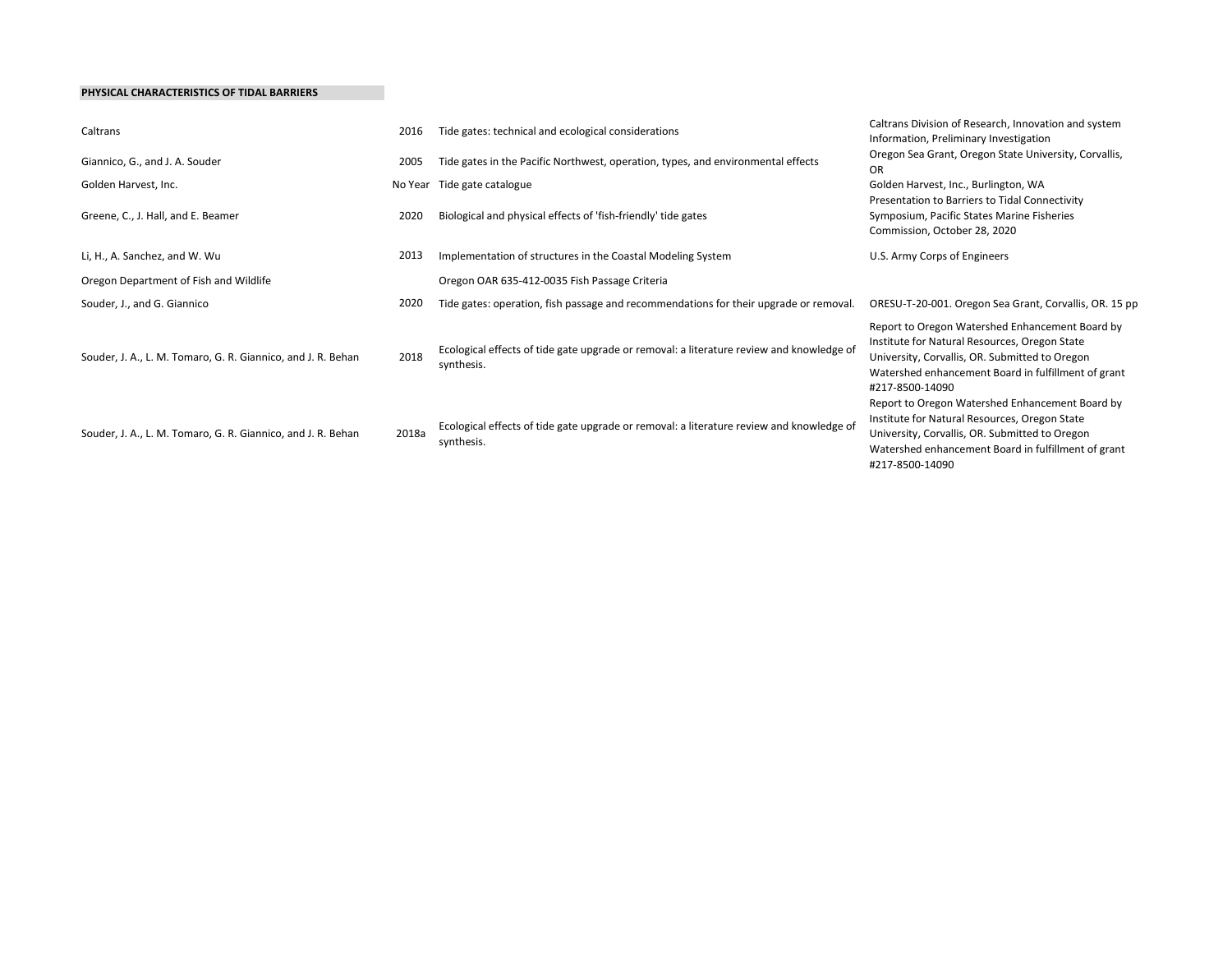#### SWIMMING ABILITY

| Beamish, F. W. H.                                                                         | 1974 | Swimming performance of adult Sea Lamprey, Petromyzon marinus, in relation to weight Transactions of the American Fisheries Society 1974:<br>and temperature | 355-358                                                                                                                                                                                                                       |
|-------------------------------------------------------------------------------------------|------|--------------------------------------------------------------------------------------------------------------------------------------------------------------|-------------------------------------------------------------------------------------------------------------------------------------------------------------------------------------------------------------------------------|
| Columbia River Basin Lamprey Technical Workgroup                                          | 2004 | Passage considerations for lamprey                                                                                                                           | Columbia River Basin Lamprey Technical Workgroup,<br>September 3, 2004                                                                                                                                                        |
| Dauble, D. D., R. A. Moursand, and M. D. Bleich                                           | 2006 | Swimming behavior of juvenile Pacific Lamprey, Lampetra tridentata                                                                                           | Environmental Biology of Fishes (2006) 75:167-171                                                                                                                                                                             |
| Hoover, J. J., and C. E. Murphy                                                           | 2018 | Maximum swim speed of migrating Sea Lamprey (Petromyzon marinus): reanalysis of<br>data from a prior study                                                   | ERDC/TN ANSRP-18-1. Vicksburg, MS: U.S. Army<br>Engineer Research and Development Center                                                                                                                                      |
| Keefer, M. L., W. R. Daigle, C. A. Peery, H. T. Pennington, S. R.<br>Lee, and M. L. Moser | 2010 | Testing adult Pacific Lamprey performance at structural challenges in fishways                                                                               | North American Journal of Fisheries Management<br>30:376-385                                                                                                                                                                  |
| Lamprey Technical Workgroup                                                               | 2020 | Barriers to adult Pacific Lamprey at road crossings: guidelines for evaluating and<br>providing passage                                                      | Original version 1.0, June 29, 2020                                                                                                                                                                                           |
| Mesa, M. G., J. M. Bayer, and J. G. Seelye                                                | 2003 | Swimming performance and physiological responses to exhaustive exercise in radio-<br>tagged and untagged Pacific Lampreys                                    | Transactions of the American Fisheries Society 132: 483-<br>492                                                                                                                                                               |
| Moser, M. L., P. R. Almeida, P. S. Kemp, and P. W. Sorensen                               | 2015 | Lamprey spawning migration                                                                                                                                   | In Docker M. (editor) Lampreys: Biology, Conservation,<br>and Control. Fish & Fisheries Series, volume 37. Springer<br>Netherlands. https://doi.org/10.1007/978-94-017-9306-<br>$3-5$                                         |
| Souder, J. A., L. M. Tomaro, G. R. Giannico, and J. R. Behan                              | 2018 | Ecological effects of tide gate upgrade or removal: a literature review and knowledge of<br>synthesis.                                                       | Report to Oregon Watershed Enhancement Board by<br>Institute for Natural Resources, Oregon state University,<br>Corvallis, OR. Submitted to Oregon Watershed<br>enhancement Board in fulfillment of grant #217-8500-<br>14090 |
| <b>Stillwater Sciences</b>                                                                | 2014 | Evaluation of barriers to Pacific Lamprey migration in the Eel River Basin                                                                                   | Prepared by Stillwater Sciences, Arcata, California for<br>Wiyot Tribe, Loleta, California                                                                                                                                    |
| Sutphin, Z. A., and C. D. Hueth                                                           | 2010 | Swimming performance of larval Pacific Lamprey (Lampetra tridentata)                                                                                         | Northwest Science 84:196-200                                                                                                                                                                                                  |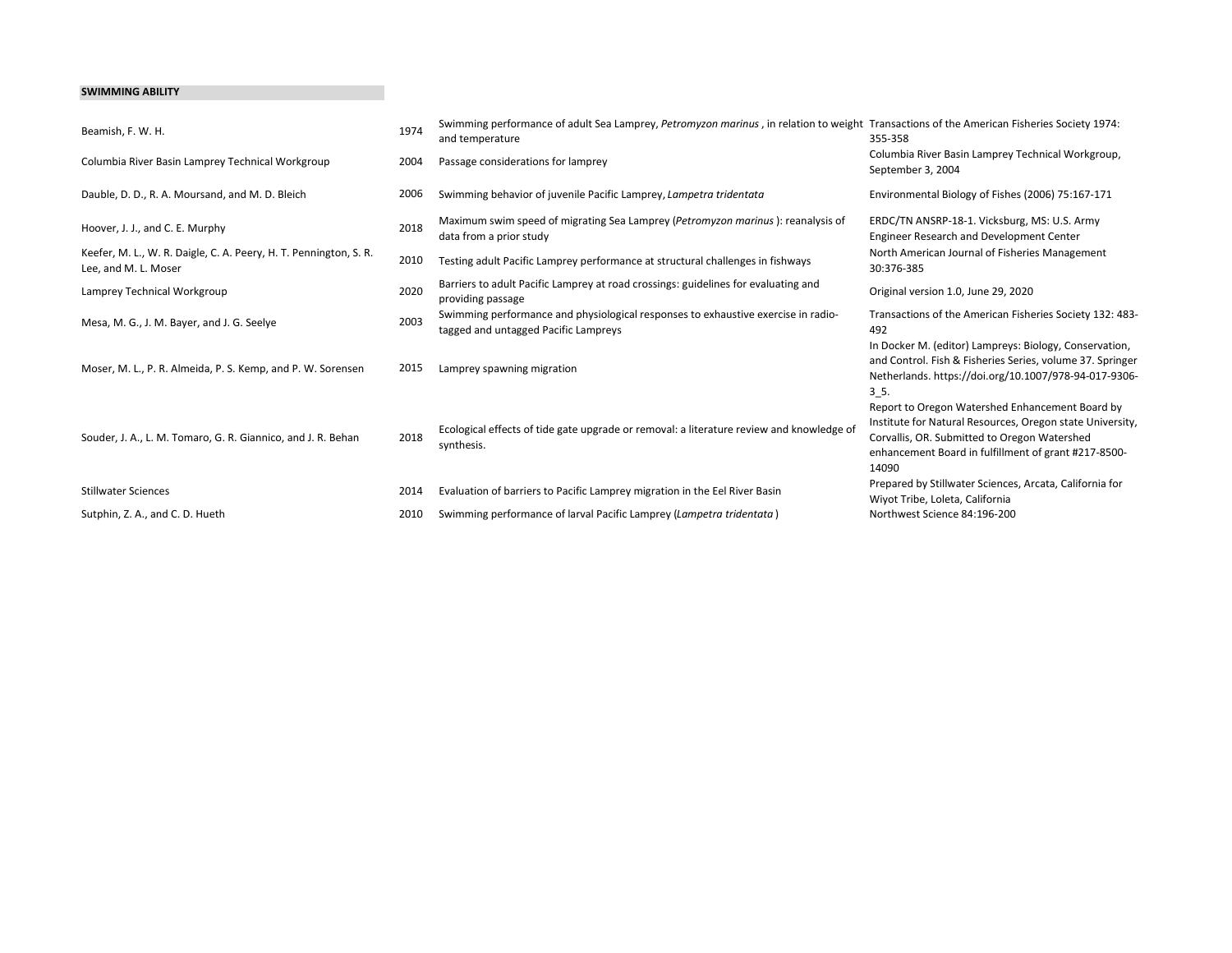# **Appendix B**

<span id="page-36-0"></span>Schematics of Common Tide Gate Designs (Adapted from Souder et al. 2018)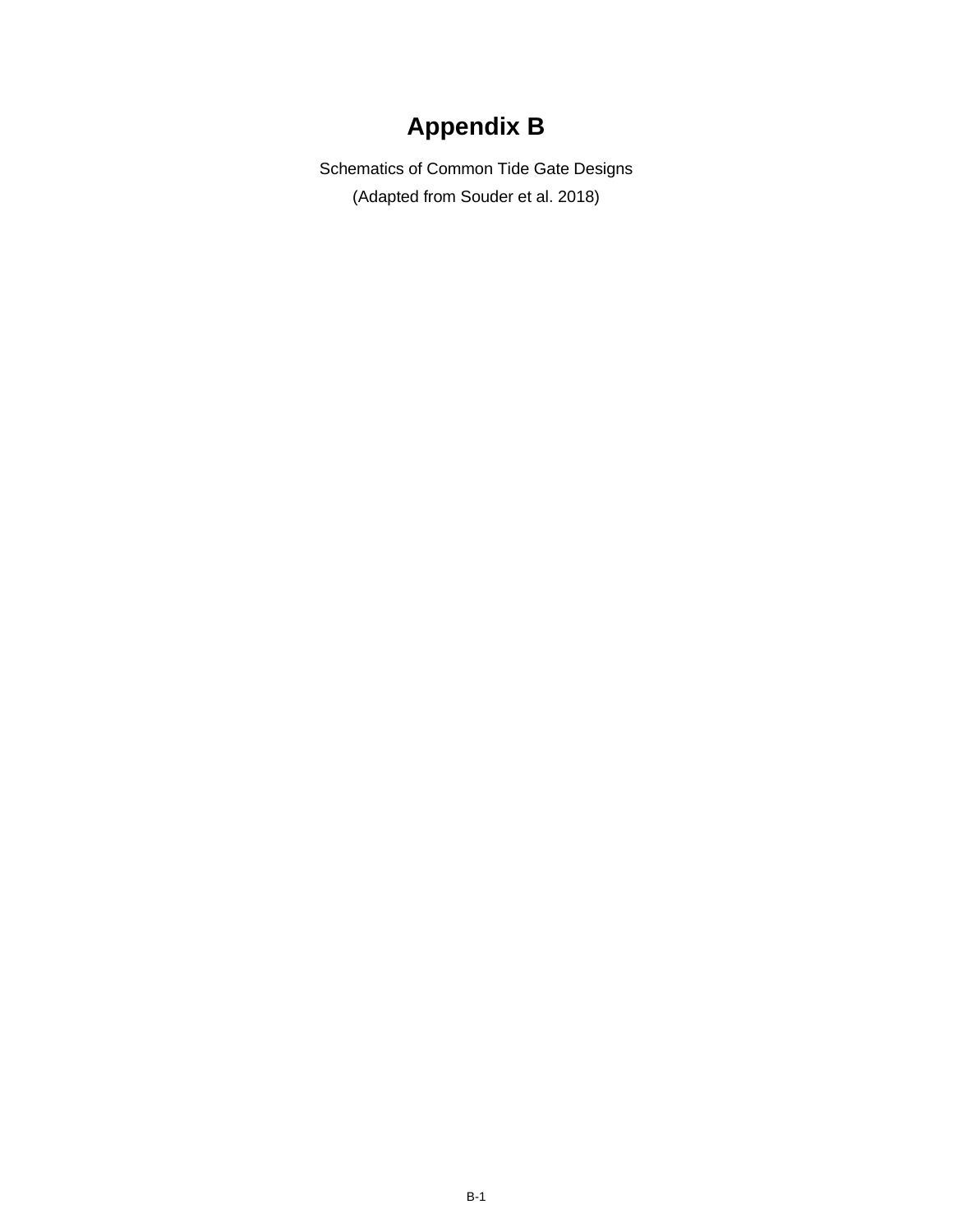

Top-hinge tide gate in the default closed position at left; the water elevation is higher downstream forcing the gate closed. At right the water elevation is higher upstream forcing the gate open.



Side-hinge tide gate on culvert of diameter D. The tide gate remains open for a portion of the tidal influx when the water elevation downstream is above the bottom of the culvert.